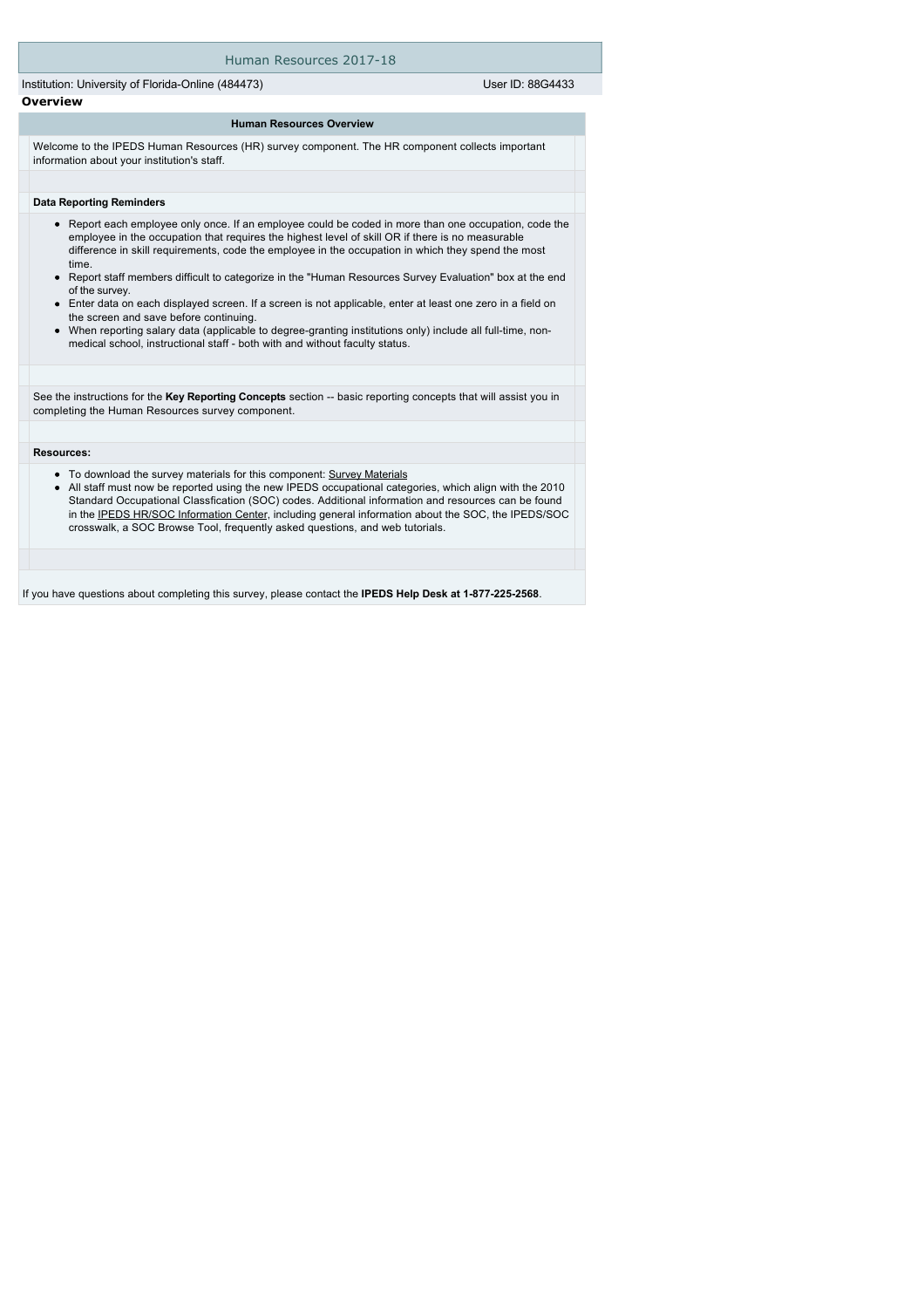| Institution: University of Florida-Online (484473) | User ID: 88G4433 |
|----------------------------------------------------|------------------|
|                                                    |                  |

 $\overline{4}$ 

| <b>Human Resources Screening Questions</b>             |                                                                                                                                                                                                                                                                                                                                                                                                                                                                                  |                  |     |                                                                                                                                                                                                                                    |  |  |  |  |  |  |  |
|--------------------------------------------------------|----------------------------------------------------------------------------------------------------------------------------------------------------------------------------------------------------------------------------------------------------------------------------------------------------------------------------------------------------------------------------------------------------------------------------------------------------------------------------------|------------------|-----|------------------------------------------------------------------------------------------------------------------------------------------------------------------------------------------------------------------------------------|--|--|--|--|--|--|--|
|                                                        |                                                                                                                                                                                                                                                                                                                                                                                                                                                                                  |                  |     | Does your institution have any part-time staff?                                                                                                                                                                                    |  |  |  |  |  |  |  |
|                                                        |                                                                                                                                                                                                                                                                                                                                                                                                                                                                                  |                  |     | If you answer Yes to this question, you will be provided the screens to report part-time staff.                                                                                                                                    |  |  |  |  |  |  |  |
| О                                                      | No                                                                                                                                                                                                                                                                                                                                                                                                                                                                               |                  |     |                                                                                                                                                                                                                                    |  |  |  |  |  |  |  |
| ⊙                                                      | Yes                                                                                                                                                                                                                                                                                                                                                                                                                                                                              |                  |     |                                                                                                                                                                                                                                    |  |  |  |  |  |  |  |
|                                                        |                                                                                                                                                                                                                                                                                                                                                                                                                                                                                  |                  |     | Does your institution have graduate assistants?                                                                                                                                                                                    |  |  |  |  |  |  |  |
|                                                        |                                                                                                                                                                                                                                                                                                                                                                                                                                                                                  |                  |     | If you answer Yes to this question, you will be provided the screens to report graduate assistants.                                                                                                                                |  |  |  |  |  |  |  |
|                                                        | O                                                                                                                                                                                                                                                                                                                                                                                                                                                                                | No               |     |                                                                                                                                                                                                                                    |  |  |  |  |  |  |  |
|                                                        | ⊙                                                                                                                                                                                                                                                                                                                                                                                                                                                                                | Yes              |     |                                                                                                                                                                                                                                    |  |  |  |  |  |  |  |
| Does your institution have 15 or more full-time staff? |                                                                                                                                                                                                                                                                                                                                                                                                                                                                                  |                  |     |                                                                                                                                                                                                                                    |  |  |  |  |  |  |  |
| O                                                      | No                                                                                                                                                                                                                                                                                                                                                                                                                                                                               |                  |     |                                                                                                                                                                                                                                    |  |  |  |  |  |  |  |
| ⊙                                                      | Yes                                                                                                                                                                                                                                                                                                                                                                                                                                                                              |                  |     |                                                                                                                                                                                                                                    |  |  |  |  |  |  |  |
|                                                        | Does your institution have a tenure system?                                                                                                                                                                                                                                                                                                                                                                                                                                      |                  |     |                                                                                                                                                                                                                                    |  |  |  |  |  |  |  |
|                                                        | If you answer Yes to this question, you will be provided the screens to report some data by tenure status.                                                                                                                                                                                                                                                                                                                                                                       |                  |     |                                                                                                                                                                                                                                    |  |  |  |  |  |  |  |
|                                                        | O                                                                                                                                                                                                                                                                                                                                                                                                                                                                                | No               |     |                                                                                                                                                                                                                                    |  |  |  |  |  |  |  |
|                                                        | ⊙                                                                                                                                                                                                                                                                                                                                                                                                                                                                                | Yes              |     |                                                                                                                                                                                                                                    |  |  |  |  |  |  |  |
|                                                        | Did your institution hire any full-time permanent staff who were included on the payroll of the institution<br>between November 1, 2016 and October 31, 2017 either for the first time (new to the institution) or<br>after a break in service? Do not exclude persons that were no longer on the payroll as of November 1,<br>2017. (Exclude persons who have returned from sabbatical leave and full-time instructional staff who<br>are working less-than-9-month contracts.) |                  |     |                                                                                                                                                                                                                                    |  |  |  |  |  |  |  |
|                                                        |                                                                                                                                                                                                                                                                                                                                                                                                                                                                                  | hires in Part H. |     | If you answer Yes to this question, you will be provided the screens to report full-time permanent new                                                                                                                             |  |  |  |  |  |  |  |
|                                                        | O                                                                                                                                                                                                                                                                                                                                                                                                                                                                                | No               |     |                                                                                                                                                                                                                                    |  |  |  |  |  |  |  |
|                                                        | ⊙                                                                                                                                                                                                                                                                                                                                                                                                                                                                                | Yes              |     |                                                                                                                                                                                                                                    |  |  |  |  |  |  |  |
|                                                        |                                                                                                                                                                                                                                                                                                                                                                                                                                                                                  |                  |     | Do ALL of the instructional staff at your institution fall into any of the following categories?                                                                                                                                   |  |  |  |  |  |  |  |
|                                                        |                                                                                                                                                                                                                                                                                                                                                                                                                                                                                  |                  |     | If you answer Yes to any of the questions below, you will NOT be required to report Part G - Salaries for instructional<br>staff. However, Part G will still be required for reporting data for full-time non-instructional staff. |  |  |  |  |  |  |  |
|                                                        |                                                                                                                                                                                                                                                                                                                                                                                                                                                                                  |                  |     |                                                                                                                                                                                                                                    |  |  |  |  |  |  |  |
| ⊙                                                      | No                                                                                                                                                                                                                                                                                                                                                                                                                                                                               | О                |     | Yes Are ALL of the instructional staff military personnel?                                                                                                                                                                         |  |  |  |  |  |  |  |
| ⊙                                                      | No                                                                                                                                                                                                                                                                                                                                                                                                                                                                               | O                | Yes | Do ALL of the instructional staff contribute their services (e.g., members of a religious<br>order)?                                                                                                                               |  |  |  |  |  |  |  |
|                                                        |                                                                                                                                                                                                                                                                                                                                                                                                                                                                                  |                  |     | You may use the space below to provide context for the data you've reported above.                                                                                                                                                 |  |  |  |  |  |  |  |
|                                                        |                                                                                                                                                                                                                                                                                                                                                                                                                                                                                  |                  |     |                                                                                                                                                                                                                                    |  |  |  |  |  |  |  |

 $\overline{\mathbf{v}}$  $\overline{\mathbb{R}}$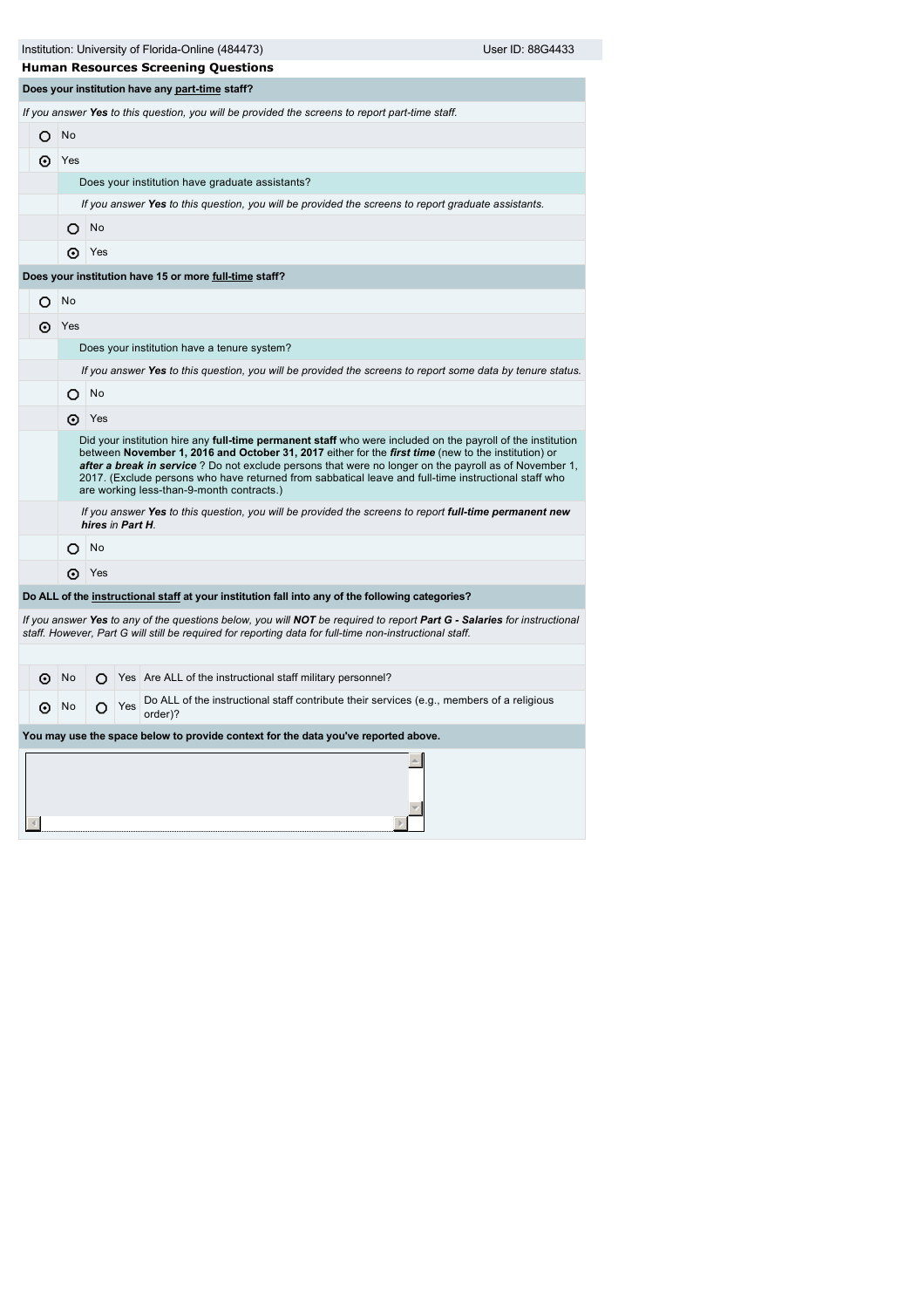# Institution: University of Florida-Online (484473) User ID: 88G4433

# **Part A1 - Full-time Instructional Staff by Academic Rank and Tenure Status - Tenured**

**Number of [Full-time](javascript:openglossary(257)) [Instructional Staff](javascript:openglossary(996))** 

**With [Faculty Status](javascript:openglossary(1009))** 

**[Tenured](javascript:openglossary(639))**

**As of November 1, 2017**

**Report Hispanic/Latino individuals of any race as Hispanic/Latino**

**Report race for non-Hispanic/Latino individuals only**

**Include both Primarily Instruction and Instruction Combined with Research and/or Public Service**

**Men**

|                                              |             |                                                           | <b>Academic Rank</b> |             |             | <b>No</b>        |             |
|----------------------------------------------|-------------|-----------------------------------------------------------|----------------------|-------------|-------------|------------------|-------------|
| Race/ethnicity                               |             | Associate<br>Professors professors professors Instructors | Assistant            |             | Lecturers   | academic<br>rank | Total       |
| Nonresident alien                            | $\mathbf 0$ | $\mathbf{0}$                                              | $\mathbf 0$          | $\mathbf 0$ | $\mathbf 0$ | $\mathbf{0}$     | $\Omega$    |
| Hispanic/Latino                              |             |                                                           |                      |             |             |                  | $\mathbf 0$ |
| American Indian or Alaska Native             |             |                                                           |                      |             |             |                  | $\mathbf 0$ |
| Asian                                        |             |                                                           |                      |             |             |                  | $\mathbf 0$ |
| <b>Black or African American</b>             |             |                                                           |                      |             |             |                  | $\mathbf 0$ |
| Native Hawaiian or Other Pacific<br>Islander |             |                                                           |                      |             |             |                  | $\mathbf 0$ |
| White                                        |             |                                                           |                      |             |             |                  | $\Omega$    |
| Two or more races                            |             |                                                           |                      |             |             |                  | $\Omega$    |
| Race and ethnicity unknown                   |             |                                                           |                      |             |             |                  | $\Omega$    |
| <b>Total men</b>                             | $\Omega$    | $\Omega$                                                  | 0                    | 0           | $\mathbf 0$ | <sup>0</sup>     | $\Omega$    |

|                                              |              |              | <b>Academic Rank</b> |                                  |             | <b>No</b>        |              |
|----------------------------------------------|--------------|--------------|----------------------|----------------------------------|-------------|------------------|--------------|
| Race/ethnicity                               |              | Associate    | Assistant            |                                  |             | academic<br>rank | Total        |
|                                              | Professors   | professors   |                      | professors Instructors Lecturers |             |                  |              |
| Nonresident alien                            | $\mathbf 0$  | $\mathbf{0}$ | $\Omega$             | $\mathbf{0}$                     | $\mathbf 0$ | $\mathbf 0$      | $\Omega$     |
| Hispanic/Latino                              |              |              |                      |                                  |             |                  | $\mathbf{0}$ |
| American Indian or Alaska Native             |              |              |                      |                                  |             |                  | $\mathbf{0}$ |
| Asian                                        |              |              |                      |                                  |             |                  | $\mathbf{0}$ |
| <b>Black or African American</b>             |              |              |                      |                                  |             |                  | $\mathbf{0}$ |
| Native Hawaiian or Other Pacific<br>Islander |              |              |                      |                                  |             |                  | $\mathbf{0}$ |
| White                                        |              |              |                      |                                  |             |                  | $\mathbf{0}$ |
| Two or more races                            |              |              |                      |                                  |             |                  | $\mathbf{0}$ |
| Race and ethnicity unknown                   |              |              |                      |                                  |             |                  | $\mathbf{0}$ |
| <b>Total women</b>                           | $\Omega$     | $\Omega$     | $\Omega$             | $\Omega$                         | $\Omega$    | $\Omega$         | $\mathbf{0}$ |
|                                              |              |              |                      |                                  |             |                  |              |
| Total (men+women)                            | $\mathbf{0}$ | $\mathbf{0}$ | $\mathbf{0}$         | $\mathbf{0}$                     | $\mathbf 0$ | $\Omega$         | $\Omega$     |
| Total from prior year                        |              |              |                      |                                  |             |                  |              |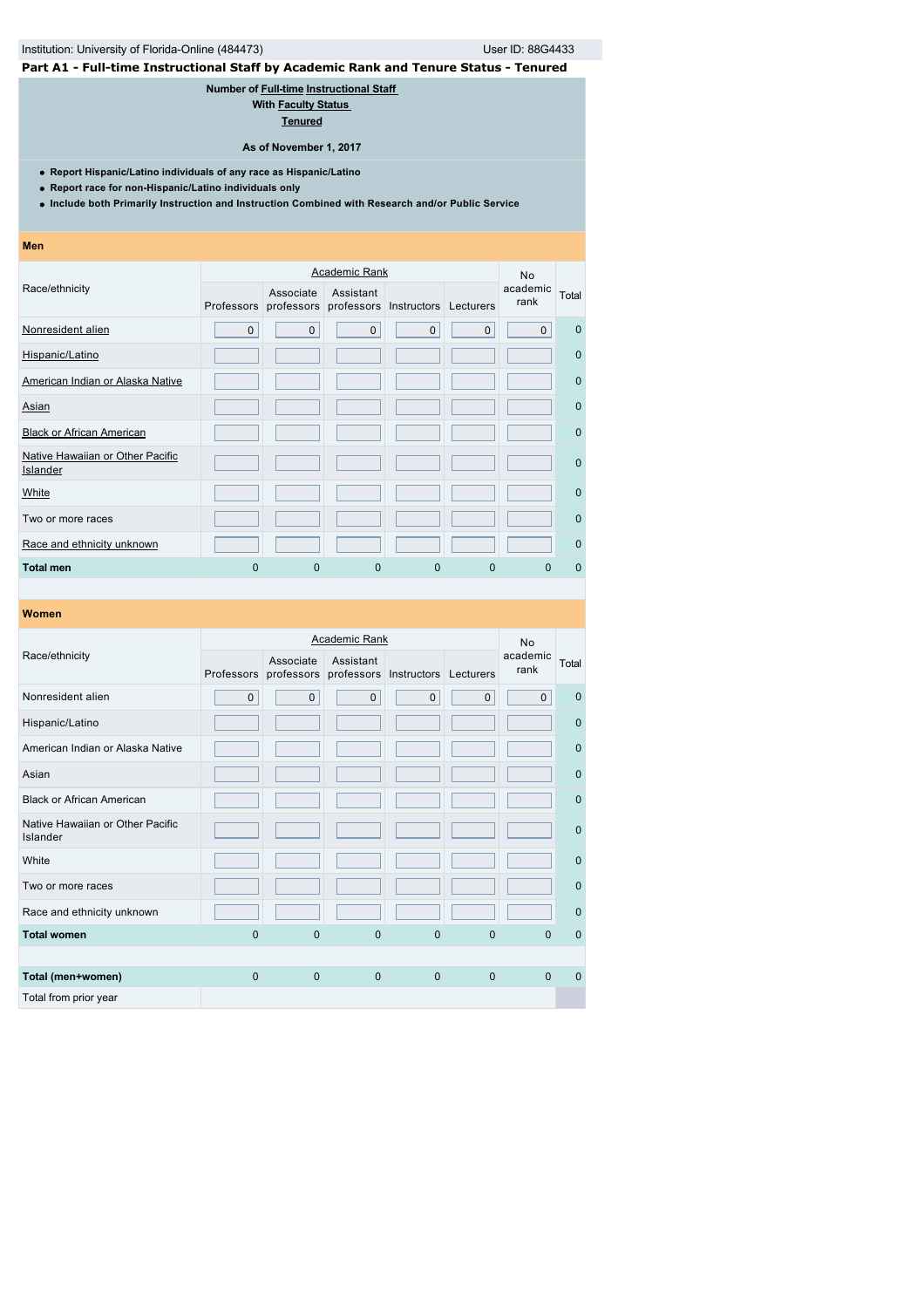**Part A1 - Full-time Instructional Staff by Academic Rank and Tenure Status - On Tenure Track**

### **Number of [Full-time](javascript:openglossary(257)) [Instructional Staff](javascript:openglossary(996))  With [Faculty Status](javascript:openglossary(1009))  [On Tenure Track](javascript:openglossary(641))**

**As of November 1, 2017**

- **Report Hispanic/Latino individuals of any race as Hispanic/Latino**
- **Report race for non-Hispanic/Latino individuals only**
- **Include both Primarily Instruction and Instruction Combined with Research and/or Public Service**

| <b>Men</b>                                   |              |                                                                     |                      |   |          |                  |              |
|----------------------------------------------|--------------|---------------------------------------------------------------------|----------------------|---|----------|------------------|--------------|
|                                              |              |                                                                     | <b>Academic Rank</b> |   |          | <b>No</b>        |              |
| Race/ethnicity                               |              | Associate<br>Professors professors professors Instructors Lecturers | Assistant            |   |          | academic<br>rank | Total        |
| Nonresident alien                            | $\mathbf{0}$ |                                                                     |                      |   |          |                  | $\mathbf{0}$ |
| Hispanic/Latino                              |              |                                                                     |                      |   |          |                  | $\mathbf{0}$ |
| American Indian or Alaska Native             |              |                                                                     |                      |   |          |                  | $\mathbf{0}$ |
| Asian                                        |              |                                                                     |                      |   |          |                  | $\Omega$     |
| <b>Black or African American</b>             |              |                                                                     |                      |   |          |                  | $\mathbf{0}$ |
| Native Hawaiian or Other Pacific<br>Islander |              |                                                                     |                      |   |          |                  | $\mathbf{0}$ |
| White                                        |              |                                                                     |                      |   |          |                  | $\mathbf{0}$ |
| Two or more races                            |              |                                                                     |                      |   |          |                  | $\mathbf{0}$ |
| Race and ethnicity unknown                   |              |                                                                     |                      |   |          |                  | $\Omega$     |
| <b>Total men</b>                             | $\Omega$     | $\Omega$                                                            | $\Omega$             | 0 | $\Omega$ | <sup>0</sup>     | $\Omega$     |

| Women                                        |              |                         |               |                                  |                |                  |              |
|----------------------------------------------|--------------|-------------------------|---------------|----------------------------------|----------------|------------------|--------------|
|                                              |              |                         | Academic Rank |                                  |                | <b>No</b>        |              |
| Race/ethnicity                               | Professors   | Associate<br>professors | Assistant     | professors Instructors Lecturers |                | academic<br>rank | Total        |
| Nonresident alien                            | $\mathbf 0$  |                         |               |                                  |                |                  | $\Omega$     |
| Hispanic/Latino                              |              |                         |               |                                  |                |                  | $\mathbf 0$  |
| American Indian or Alaska Native             |              |                         |               |                                  |                |                  | $\mathbf{0}$ |
| Asian                                        |              |                         |               |                                  |                |                  | $\mathbf{0}$ |
| <b>Black or African American</b>             |              |                         |               |                                  |                |                  | $\mathbf{0}$ |
| Native Hawaiian or Other Pacific<br>Islander |              |                         |               |                                  |                |                  | $\mathbf{0}$ |
| White                                        |              |                         |               |                                  |                |                  | $\mathbf{0}$ |
| Two or more races                            |              |                         |               |                                  |                |                  | $\mathbf{0}$ |
| Race and ethnicity unknown                   |              |                         |               |                                  |                |                  | $\Omega$     |
| <b>Total women</b>                           | $\Omega$     | $\Omega$                | $\Omega$      | $\Omega$                         | $\overline{0}$ | $\Omega$         | $\mathbf 0$  |
|                                              |              |                         |               |                                  |                |                  |              |
| Total (men+women)                            | $\mathbf{0}$ | $\mathbf{0}$            | $\mathbf{0}$  | $\mathbf{0}$                     | $\mathbf 0$    | $\Omega$         | $\mathbf 0$  |
| Total from prior year                        |              |                         |               |                                  |                |                  |              |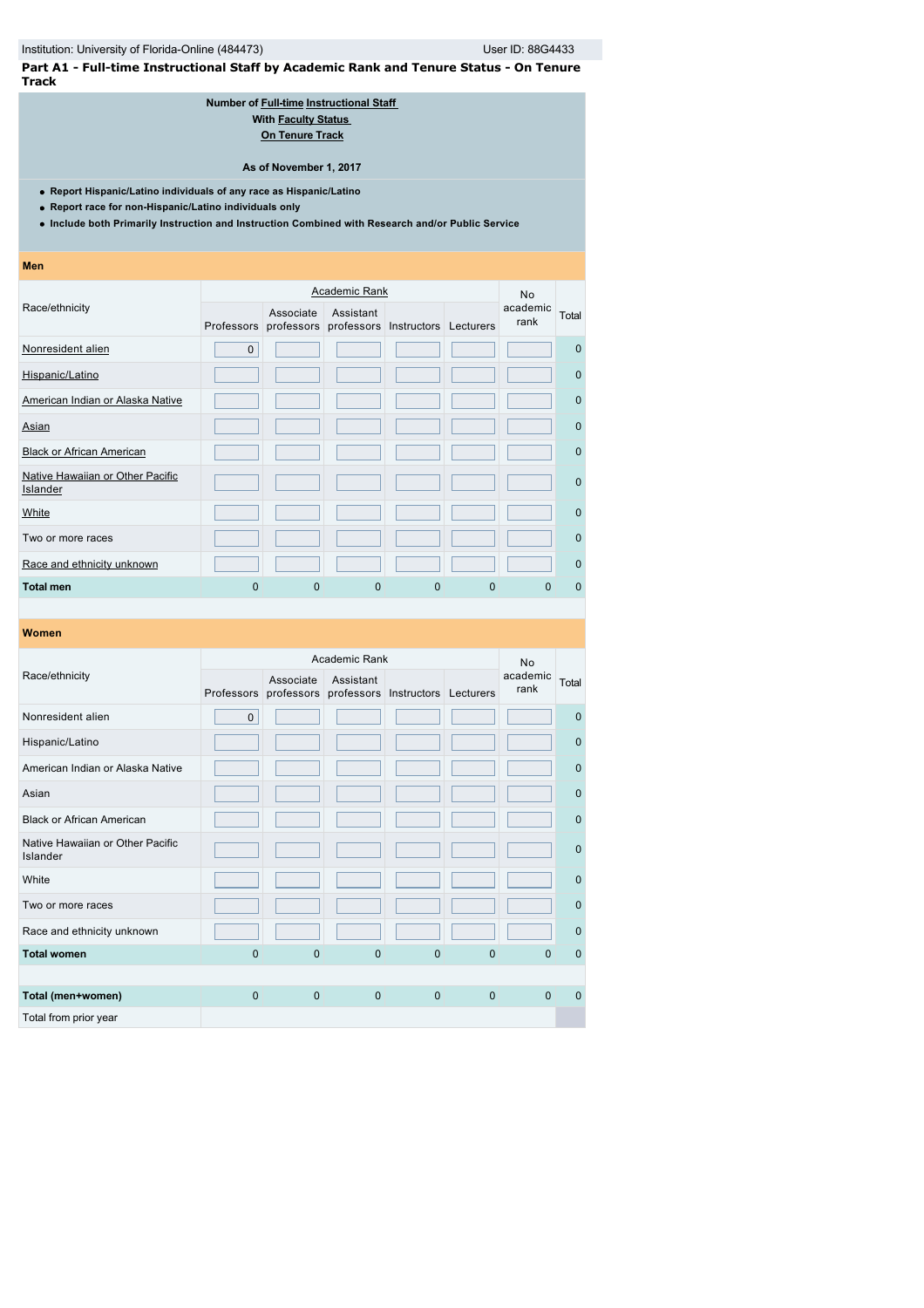**Part A1 - Full-time Instructional Staff by Academic Rank and Tenure Status - Multi-Year Contract**

# **Number of [Full-time](javascript:openglossary(257)) [Instructional Staff](javascript:openglossary(996))  With [Faculty Status](javascript:openglossary(1009))**

**[Not on Tenure Track](javascript:openglossary(966)) - [Multi-Year Contract](javascript:openglossary(981))**

**As of November 1, 2017**

**Report Hispanic/Latino individuals of any race as Hispanic/Latino**

**Report race for non-Hispanic/Latino individuals only**

**Include both Primarily Instruction and Instruction Combined with Research and/or Public Service**

**Men**

|                                              |             | <b>Academic Rank</b>                                                |              |          |             |                  |              |  |
|----------------------------------------------|-------------|---------------------------------------------------------------------|--------------|----------|-------------|------------------|--------------|--|
| Gender and race/ethnicity                    |             | Associate<br>Professors professors professors Instructors Lecturers | Assistant    |          |             | academic<br>rank | Total        |  |
| Nonresident alien                            | $\mathbf 0$ | $\mathbf{0}$                                                        | $\mathbf{0}$ | $\Omega$ | $\mathbf 0$ | $\Omega$         | $\Omega$     |  |
| Hispanic/Latino                              |             |                                                                     |              |          |             |                  | $\Omega$     |  |
| American Indian or Alaska Native             |             |                                                                     |              |          |             |                  | $\mathbf 0$  |  |
| <u>Asian</u>                                 |             |                                                                     |              |          |             |                  | $\Omega$     |  |
| <b>Black or African American</b>             |             |                                                                     |              |          |             |                  | $\Omega$     |  |
| Native Hawaiian or Other Pacific<br>Islander |             |                                                                     |              |          |             |                  | $\mathbf 0$  |  |
| White                                        |             |                                                                     |              |          |             |                  | $\mathbf{0}$ |  |
| Two or more races                            |             |                                                                     |              |          |             |                  | $\Omega$     |  |
| Race and ethnicity unknown                   |             |                                                                     |              |          |             |                  | $\mathbf 0$  |  |
| Total men                                    | $\Omega$    | 0                                                                   | 0            | 0        | 0           | 0                | $\Omega$     |  |

|                                              |              |                                    | Academic Rank |                                  |                | <b>No</b>        |              |
|----------------------------------------------|--------------|------------------------------------|---------------|----------------------------------|----------------|------------------|--------------|
| Gender and race/ethnicity                    |              | Associate<br>Professors professors | Assistant     | professors Instructors Lecturers |                | academic<br>rank | Total        |
| Nonresident alien                            | $\mathbf 0$  | $\mathbf{0}$                       | $\mathbf 0$   | $\mathbf{0}$                     | $\mathbf 0$    | $\mathbf{0}$     | $\mathbf 0$  |
| Hispanic/Latino                              |              |                                    |               |                                  |                |                  | $\mathbf 0$  |
| American Indian or Alaska Native             |              |                                    |               |                                  |                |                  | $\mathbf 0$  |
| Asian                                        |              |                                    |               |                                  |                |                  | $\mathbf{0}$ |
| <b>Black or African American</b>             |              |                                    |               |                                  |                |                  | $\mathbf 0$  |
| Native Hawaiian or Other Pacific<br>Islander |              |                                    |               |                                  |                |                  | $\mathbf{0}$ |
| White                                        |              |                                    |               |                                  |                |                  | $\mathbf{0}$ |
| Two or more races                            |              |                                    |               |                                  |                |                  | $\Omega$     |
| Race and ethnicity unknown                   |              |                                    |               |                                  |                |                  | $\mathbf{0}$ |
| <b>Total women</b>                           | $\mathbf 0$  | $\mathbf{0}$                       | $\mathbf{0}$  | $\mathbf{0}$                     | $\overline{0}$ | $\Omega$         | $\mathbf 0$  |
|                                              |              |                                    |               |                                  |                |                  |              |
| Total (men+women)                            | $\mathbf{0}$ | $\mathbf{0}$                       | $\mathbf{0}$  | $\mathbf{0}$                     | $\mathbf{0}$   | $\Omega$         | $\mathbf 0$  |
| Total from prior year                        |              |                                    |               |                                  |                |                  |              |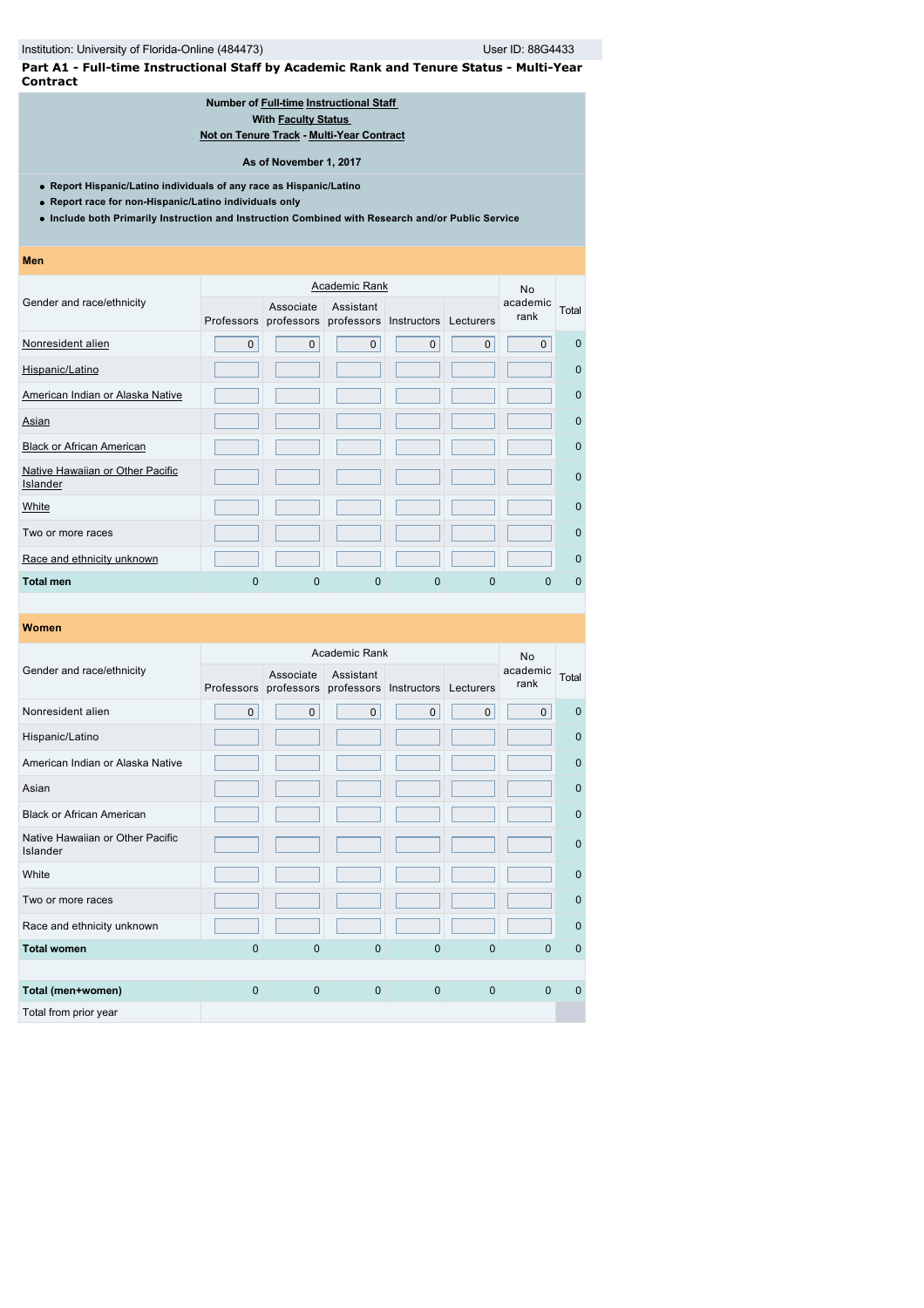**Part A1 - Full-time Instructional Staff by Academic Rank and Tenure Status - Annual Contract**

### **Number of [Full-time](javascript:openglossary(257)) [Instructional Staff](javascript:openglossary(996))  With [Faculty Status](javascript:openglossary(1009))  [Not on Tenure Track](javascript:openglossary(966)) - [Annual Contract](javascript:openglossary(979))**

**As of November 1, 2017**

- **Report Hispanic/Latino individuals of any race as Hispanic/Latino**
- **Report race for non-Hispanic/Latino individuals only**
- **Include both Primarily Instruction and Instruction Combined with Research and/or Public Service**

| Men                                          |   |                                                                     |                      |   |              |                  |                |
|----------------------------------------------|---|---------------------------------------------------------------------|----------------------|---|--------------|------------------|----------------|
|                                              |   |                                                                     | <b>Academic Rank</b> |   |              | <b>No</b>        |                |
| Race/ethnicity                               |   | Associate<br>Professors professors professors Instructors Lecturers | Assistant            |   |              | academic<br>rank | Total          |
| Nonresident alien                            |   |                                                                     |                      |   |              |                  | $\mathbf 0$    |
| Hispanic/Latino                              |   |                                                                     |                      |   |              |                  | $\mathbf 0$    |
| American Indian or Alaska Native             |   |                                                                     |                      |   |              |                  | $\mathbf 0$    |
| Asian                                        |   |                                                                     |                      |   |              |                  | $\Omega$       |
| <b>Black or African American</b>             |   |                                                                     |                      |   |              |                  | $\mathbf 0$    |
| Native Hawaiian or Other Pacific<br>Islander |   |                                                                     |                      |   |              |                  | $\mathbf 0$    |
| White                                        |   |                                                                     |                      |   | $\mathbf{1}$ | 1                | $\overline{2}$ |
| Two or more races                            |   |                                                                     |                      |   |              |                  | $\mathbf 0$    |
| Race and ethnicity unknown                   |   |                                                                     |                      |   |              |                  | $\mathbf 0$    |
| <b>Total men</b>                             | 0 | 0                                                                   | $\Omega$             | 0 |              |                  | $\overline{2}$ |

| Women                                        |              |                         |               |                                  |                |                  |              |
|----------------------------------------------|--------------|-------------------------|---------------|----------------------------------|----------------|------------------|--------------|
|                                              |              |                         | Academic Rank |                                  |                | <b>No</b>        |              |
| Race/ethnicity                               | Professors   | Associate<br>professors | Assistant     | professors Instructors Lecturers |                | academic<br>rank | Total        |
| Nonresident alien                            |              |                         |               |                                  |                |                  | $\mathbf 0$  |
| Hispanic/Latino                              |              |                         |               |                                  |                |                  | $\mathbf{0}$ |
| American Indian or Alaska Native             |              |                         |               |                                  |                |                  | $\mathbf{0}$ |
| Asian                                        |              |                         |               |                                  |                |                  | $\Omega$     |
| <b>Black or African American</b>             |              |                         |               |                                  |                |                  | $\mathbf 0$  |
| Native Hawaiian or Other Pacific<br>Islander |              |                         |               |                                  |                |                  | $\mathbf 0$  |
| White                                        |              |                         |               |                                  | 2              | 3                | 5            |
| Two or more races                            |              |                         |               |                                  |                |                  | $\mathbf{0}$ |
| Race and ethnicity unknown                   |              |                         |               |                                  |                |                  | $\Omega$     |
| <b>Total women</b>                           | $\mathbf{0}$ | $\Omega$                | $\Omega$      | $\mathbf{0}$                     | $\overline{2}$ | 3                | 5            |
|                                              |              |                         |               |                                  |                |                  |              |
| Total (men+women)                            | $\mathbf{0}$ | $\mathbf{0}$            | $\mathbf{0}$  | $\mathbf{0}$                     | 3              | $\overline{4}$   | 7            |
| Total from prior year                        |              |                         |               |                                  |                |                  | 1            |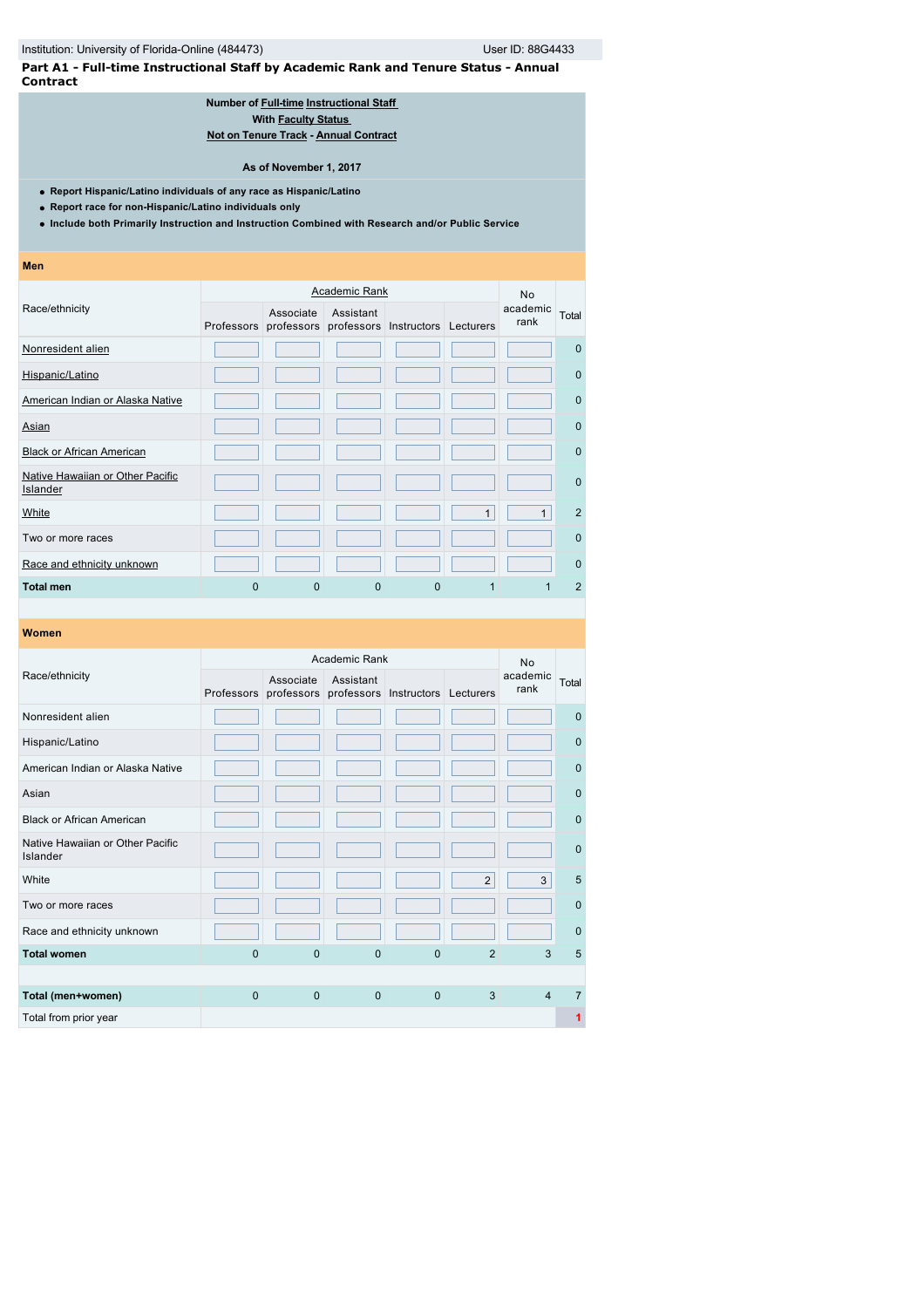**Part A1 - Full-time Instructional Staff by Academic Rank and Tenure Status - Less-Than-Annual Contract**

### **Number of [Full-time](javascript:openglossary(257)) [Instructional Staff](javascript:openglossary(996))  With [Faculty Status](javascript:openglossary(1009))**

**[Not on Tenure Track](javascript:openglossary(966)) - [Less-than-annual Contract](javascript:openglossary(980))**

### **As of November 1, 2017**

**Report Hispanic/Latino individuals of any race as Hispanic/Latino**

- **Report race for non-Hispanic/Latino individuals only**
- **Include both Primarily Instruction and Instruction Combined with Research and/or Public Service**
- **Men**

|                                              |              |                                                                     | <b>Academic Rank</b> |              |             | <b>No</b>        |             |
|----------------------------------------------|--------------|---------------------------------------------------------------------|----------------------|--------------|-------------|------------------|-------------|
| Race/ethnicity                               |              | Associate<br>Professors professors professors Instructors Lecturers | Assistant            |              |             | academic<br>rank | Total       |
| Nonresident alien                            | $\mathbf{0}$ | $\mathbf{0}$                                                        | $\mathbf{0}$         | $\mathbf{0}$ | $\mathbf 0$ | $\Omega$         | $\Omega$    |
| Hispanic/Latino                              |              |                                                                     |                      |              |             |                  | $\mathbf 0$ |
| American Indian or Alaska Native             |              |                                                                     |                      |              |             |                  | $\Omega$    |
| <u>Asian</u>                                 |              |                                                                     |                      |              |             |                  | $\Omega$    |
| <b>Black or African American</b>             |              |                                                                     |                      |              |             |                  | $\mathbf 0$ |
| Native Hawaiian or Other Pacific<br>Islander |              |                                                                     |                      |              |             |                  | $\Omega$    |
| White                                        |              |                                                                     |                      |              |             |                  | $\Omega$    |
| Two or more races                            |              |                                                                     |                      |              |             |                  | $\mathbf 0$ |
| Race and ethnicity unknown                   |              |                                                                     |                      |              |             |                  | $\mathbf 0$ |
| <b>Total men</b>                             | $\Omega$     | 0                                                                   | 0                    | 0            | 0           | O                | $\Omega$    |

|                                              |                |                                    | Academic Rank |                                  |              | <b>No</b>        |              |
|----------------------------------------------|----------------|------------------------------------|---------------|----------------------------------|--------------|------------------|--------------|
| Race/ethnicity                               |                | Associate<br>Professors professors | Assistant     | professors Instructors Lecturers |              | academic<br>rank | Total        |
| Nonresident alien                            | $\mathbf 0$    | $\mathbf{0}$                       | $\mathbf{0}$  | $\mathbf{0}$                     | $\mathbf{0}$ | $\mathbf 0$      | $\mathbf 0$  |
| Hispanic/Latino                              |                |                                    |               |                                  |              |                  | $\mathbf 0$  |
| American Indian or Alaska Native             |                |                                    |               |                                  |              |                  | $\mathbf 0$  |
| Asian                                        |                |                                    |               |                                  |              |                  | $\mathbf{0}$ |
| <b>Black or African American</b>             |                |                                    |               |                                  |              |                  | $\mathbf 0$  |
| Native Hawaiian or Other Pacific<br>Islander |                |                                    |               |                                  |              |                  | $\mathbf{0}$ |
| White                                        |                |                                    |               |                                  |              |                  | $\mathbf{0}$ |
| Two or more races                            |                |                                    |               |                                  |              |                  | $\Omega$     |
| Race and ethnicity unknown                   |                |                                    |               |                                  |              |                  | $\mathbf{0}$ |
| <b>Total women</b>                           | $\overline{0}$ | $\mathbf{0}$                       | $\mathbf{0}$  | $\mathbf{0}$                     | $\mathbf{0}$ | $\Omega$         | $\mathbf 0$  |
|                                              |                |                                    |               |                                  |              |                  |              |
| Total (men+women)                            | $\mathbf{0}$   | $\mathbf{0}$                       | $\mathbf{0}$  | $\mathbf{0}$                     | $\mathbf{0}$ | $\Omega$         | $\mathbf 0$  |
| Total from prior year                        |                |                                    |               |                                  |              |                  |              |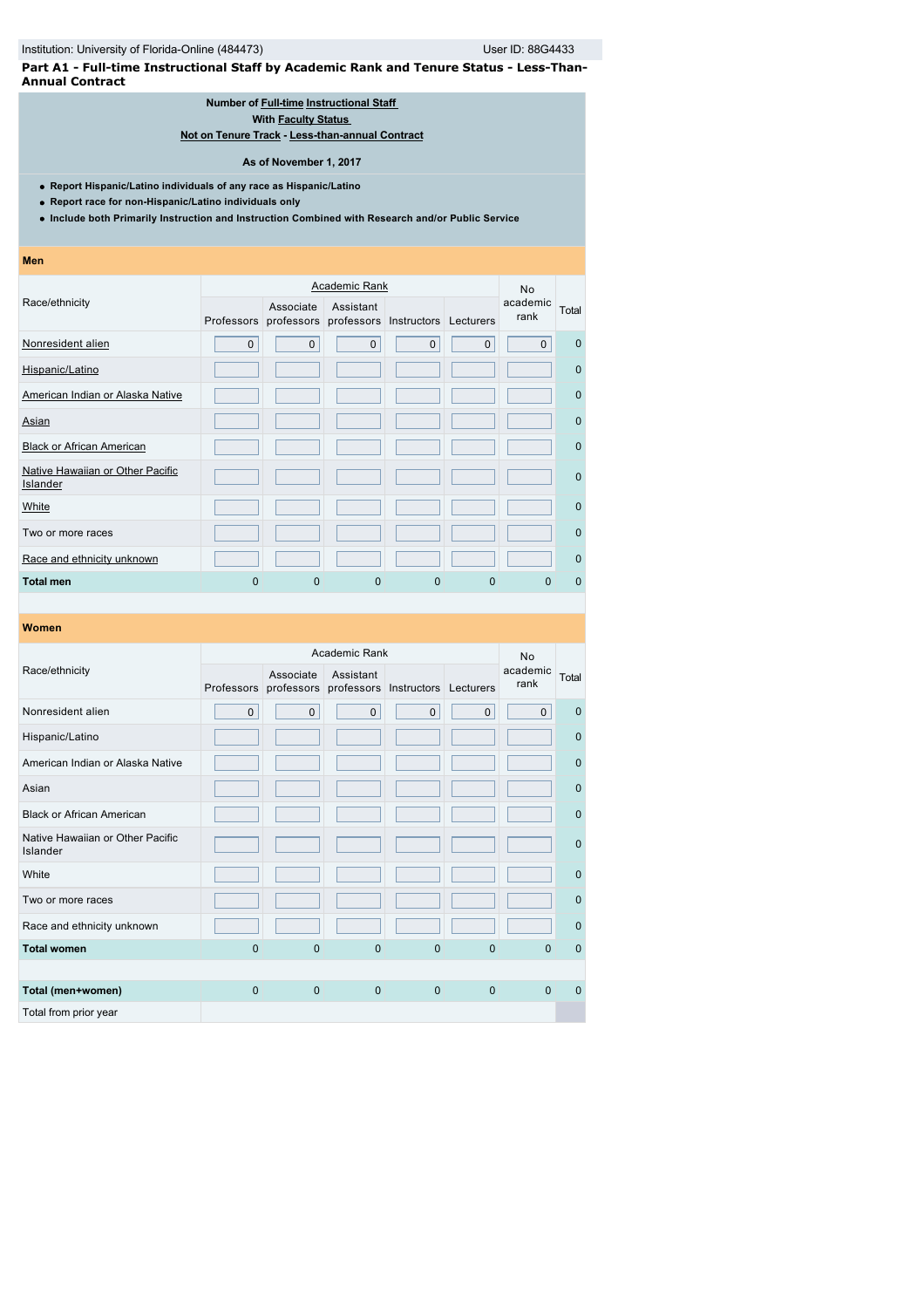**Part A1 - Full-time Instructional Staff by Academic Rank and Tenure Status - Indefinite duration contract**

### **Number of [Full-time](javascript:openglossary(257)) [Instructional Staff](javascript:openglossary(996))**

**With [Faculty Status](javascript:openglossary(1009))** 

**[Not on Tenure Track](javascript:openglossary(966)) - [Indefinite duration contract](javascript:openglossary(1075))**

### **As of November 1, 2017**

**Report Hispanic/Latino individuals of any race as Hispanic/Latino**

**Report race for non-Hispanic/Latino individuals only**

**Include both Primarily Instruction and Instruction Combined with Research and/or Public Service**

**Men**

|                                              |              | <b>No</b>    |                                                           |              |             |                  |              |
|----------------------------------------------|--------------|--------------|-----------------------------------------------------------|--------------|-------------|------------------|--------------|
| Gender and race/ethnicity                    |              | Associate    | Assistant<br>Professors professors professors Instructors |              | Lecturers   | academic<br>rank | Total        |
| Nonresident alien                            | $\mathbf{0}$ | $\mathbf{0}$ | $\mathbf{0}$                                              | $\mathbf{0}$ | $\mathbf 0$ | $\mathbf{0}$     | $\mathbf 0$  |
| Hispanic/Latino                              |              |              |                                                           |              |             |                  | $\mathbf 0$  |
| American Indian or Alaska Native             |              |              |                                                           |              |             |                  | $\mathbf 0$  |
| Asian                                        |              |              |                                                           |              |             |                  | $\mathbf 0$  |
| <b>Black or African American</b>             |              |              |                                                           |              |             |                  | $\mathbf 0$  |
| Native Hawaiian or Other Pacific<br>Islander |              |              |                                                           |              |             |                  | $\mathbf{0}$ |
| White                                        |              |              |                                                           |              |             |                  | $\mathbf 0$  |
| Two or more races                            |              |              |                                                           |              |             |                  | $\mathbf 0$  |
| Race and ethnicity unknown                   |              |              |                                                           |              |             |                  | $\Omega$     |
| <b>Total men</b>                             | 0            | 0            | 0                                                         | 0            | 0           | 0                | $\Omega$     |

|                                              |              |                                                                     | <b>No</b>    |              |             |                  |              |
|----------------------------------------------|--------------|---------------------------------------------------------------------|--------------|--------------|-------------|------------------|--------------|
| Gender and race/ethnicity                    |              | Associate<br>Professors professors professors Instructors Lecturers | Assistant    |              |             | academic<br>rank | Total        |
| Nonresident alien                            | $\mathbf 0$  | $\mathbf 0$                                                         | $\mathbf{0}$ | $\mathsf 0$  | $\mathbf 0$ | $\mathbf 0$      | $\mathbf 0$  |
| Hispanic/Latino                              |              |                                                                     |              |              |             |                  | $\mathbf{0}$ |
| American Indian or Alaska Native             |              |                                                                     |              |              |             |                  | $\mathbf{0}$ |
| Asian                                        |              |                                                                     |              |              |             |                  | $\mathbf{0}$ |
| <b>Black or African American</b>             |              |                                                                     |              |              |             |                  | $\mathbf{0}$ |
| Native Hawaiian or Other Pacific<br>Islander |              |                                                                     |              |              |             |                  | $\mathbf{0}$ |
| White                                        |              |                                                                     |              |              |             |                  | $\mathbf{0}$ |
| Two or more races                            |              |                                                                     |              |              |             |                  | $\mathbf{0}$ |
| Race and ethnicity unknown                   |              |                                                                     |              |              |             |                  | $\mathbf 0$  |
| <b>Total women</b>                           | $\mathbf{0}$ | $\overline{0}$                                                      | $\mathbf{0}$ | $\mathbf{0}$ | 0           | $\Omega$         | $\mathbf 0$  |
|                                              |              |                                                                     |              |              |             |                  |              |
| Total (men+women)                            | $\Omega$     | $\mathbf{0}$                                                        | $\mathbf{0}$ | $\mathbf{0}$ | $\Omega$    | $\Omega$         | $\Omega$     |
| Total from prior year                        |              |                                                                     |              |              |             |                  |              |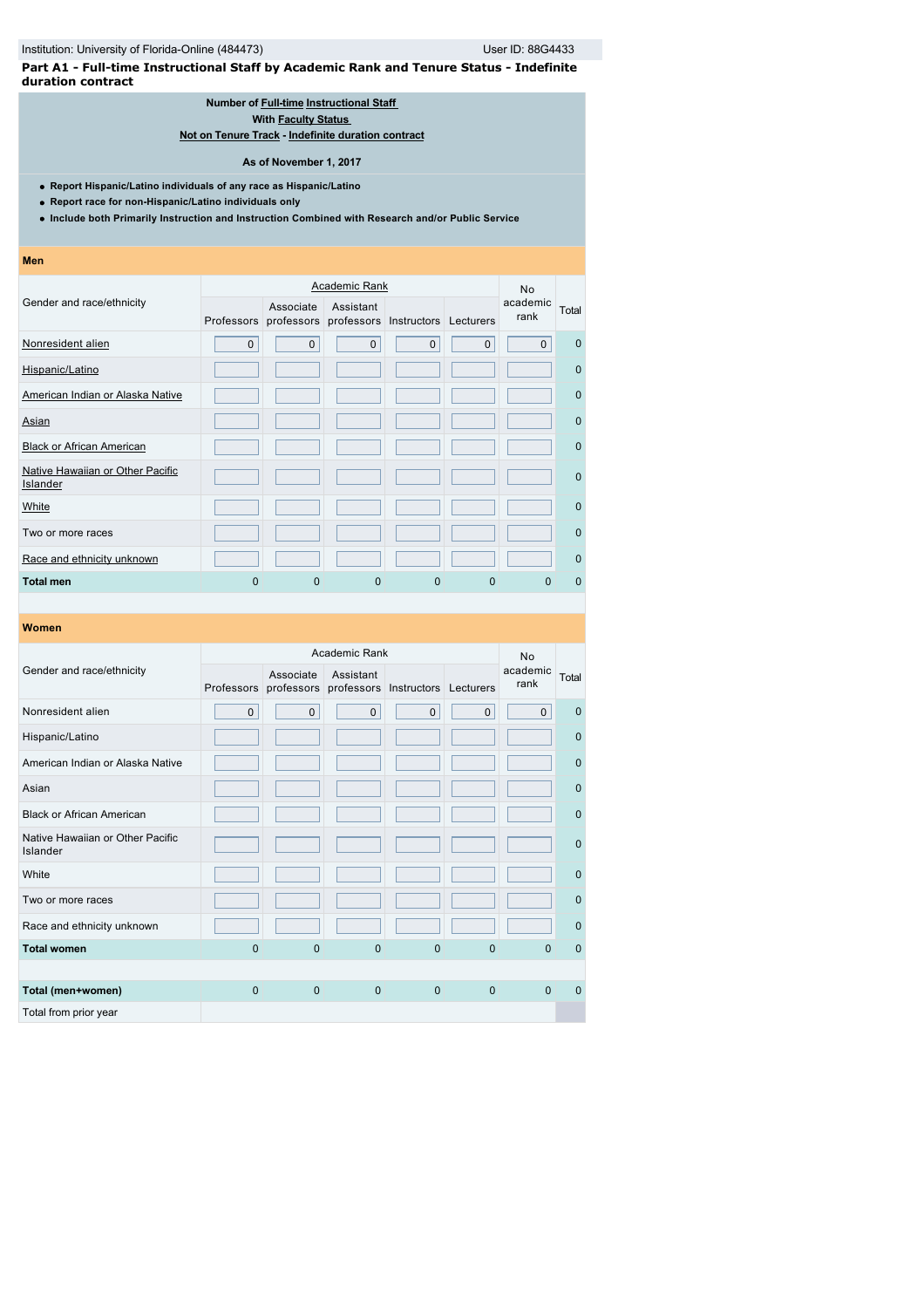| Institution: University of Florida-Online (484473)                                                                                                                                                                                 | User ID: 88G4433              |  |  |  |  |
|------------------------------------------------------------------------------------------------------------------------------------------------------------------------------------------------------------------------------------|-------------------------------|--|--|--|--|
| Part A1 - Full-time Instructional Staff - Without Faculty Status                                                                                                                                                                   |                               |  |  |  |  |
| Number of Full-time Instructional Staff<br><b>Without Faculty Status</b><br>As of November 1, 2017                                                                                                                                 |                               |  |  |  |  |
| • Report Hispanic/Latino individuals of any race as Hispanic/Latino<br>• Report race for non-Hispanic/Latino individuals only<br>. Include both Primarily Instruction and Instruction Combined with Research and/or Public Service |                               |  |  |  |  |
| <b>Men</b>                                                                                                                                                                                                                         |                               |  |  |  |  |
| Race/ethnicity                                                                                                                                                                                                                     | <b>Without Faculty Status</b> |  |  |  |  |
| Nonresident alien                                                                                                                                                                                                                  | $\Omega$                      |  |  |  |  |
| Hispanic/Latino                                                                                                                                                                                                                    |                               |  |  |  |  |
| American Indian or Alaska Native                                                                                                                                                                                                   |                               |  |  |  |  |
| Asian                                                                                                                                                                                                                              |                               |  |  |  |  |
| <b>Black or African American</b>                                                                                                                                                                                                   |                               |  |  |  |  |
| Native Hawaiian or Other Pacific Islander                                                                                                                                                                                          |                               |  |  |  |  |
| White                                                                                                                                                                                                                              |                               |  |  |  |  |
| Two or more races                                                                                                                                                                                                                  |                               |  |  |  |  |
| Race and ethnicity unknown                                                                                                                                                                                                         |                               |  |  |  |  |
| <b>Total men</b>                                                                                                                                                                                                                   | $\Omega$                      |  |  |  |  |
|                                                                                                                                                                                                                                    |                               |  |  |  |  |

| Race/ethnicity                            | <b>Without Faculty Status</b> |
|-------------------------------------------|-------------------------------|
| Nonresident alien                         | $\mathsf 0$                   |
| Hispanic/Latino                           |                               |
| American Indian or Alaska Native          |                               |
| Asian                                     |                               |
| <b>Black or African American</b>          |                               |
| Native Hawaiian or Other Pacific Islander |                               |
| White                                     |                               |
| Two or more races                         |                               |
| Race and ethnicity unknown                |                               |
| <b>Total women</b>                        | $\mathbf{0}$                  |
|                                           |                               |
| Total (men+women)                         | $\mathbf{0}$                  |
| Total from prior year                     |                               |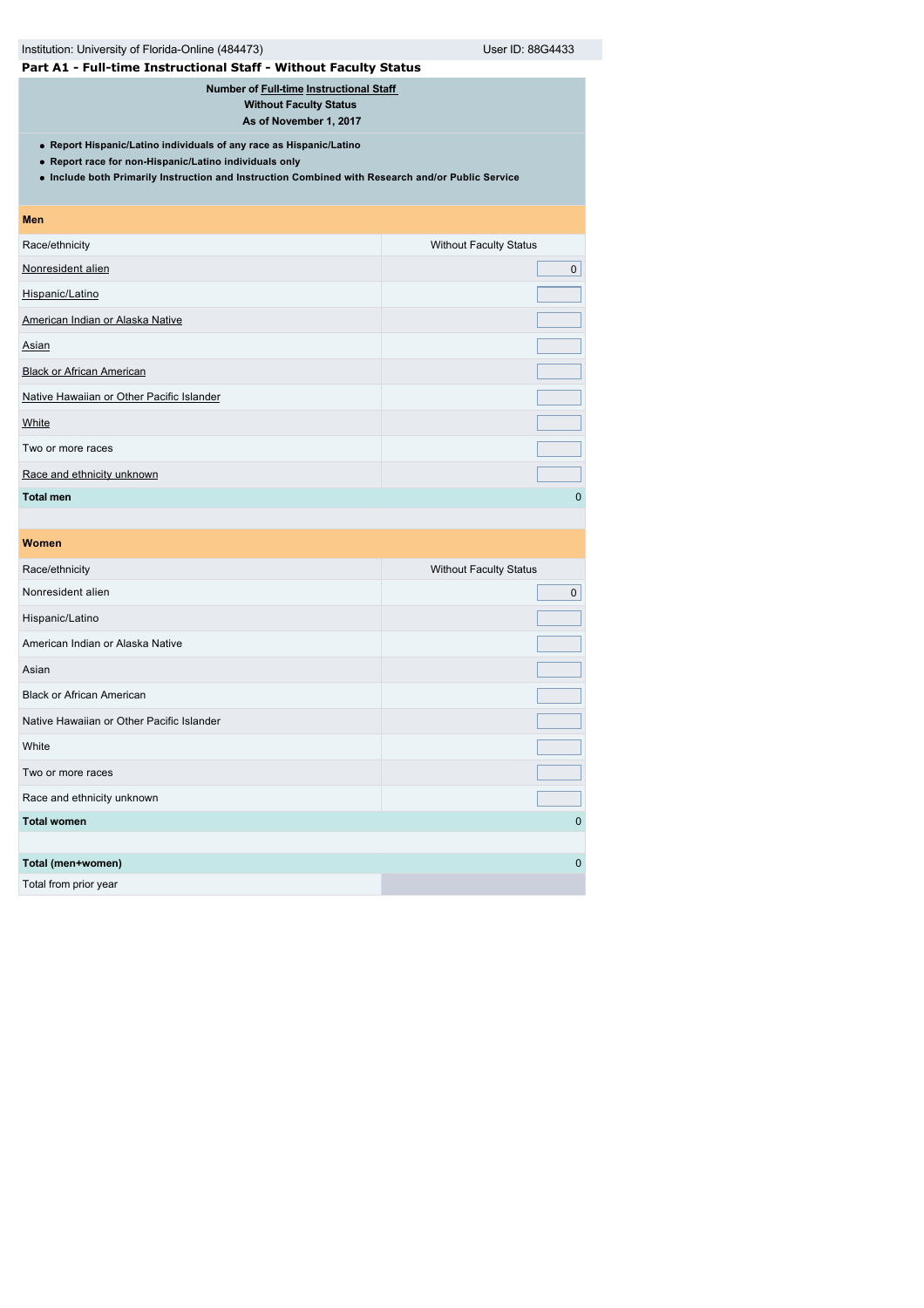# **Part A2 - Full-time Instructional Staff by Function**

# **Number of [Full-time](javascript:openglossary(257)) [Instructional Staff](javascript:openglossary(996))**

# **As of November 1, 2017**

**Report Primarily Instruction and Instruction Combined with Research and/or Public Service separately, as indicated below**

|                                                | <b>With Faculty Status</b> |                              |             |                    |                                      |                                                      |                          |                |
|------------------------------------------------|----------------------------|------------------------------|-------------|--------------------|--------------------------------------|------------------------------------------------------|--------------------------|----------------|
|                                                |                            |                              |             |                    | Not on Tenure Track                  |                                                      | Without                  |                |
|                                                | Tenured                    | Qn<br>Tenure<br><b>Track</b> | Multi-year  | Annual<br>contract | Less-<br>than-<br>annual<br>contract | Indefinite<br>duration<br>(continuing<br>or at-will) | Faculty<br><b>Status</b> | Total          |
| Instructional staff                            | $\Omega$                   | $\Omega$                     | $\Omega$    | $\overline{7}$     | $\mathbf{0}$                         | $\Omega$                                             | $\Omega$                 | $\overline{7}$ |
| Total carried forward from<br>previous screens | $\Omega$                   | $\Omega$                     | $\mathbf 0$ | $\overline{7}$     | $\mathbf 0$                          | $\Omega$                                             | $\mathbf{0}$             | $\overline{7}$ |
| <b>Primarily Instruction</b>                   | $\Omega$                   | $\Omega$                     | $\Omega$    | $\overline{7}$     | $\mathbf{0}$                         | $\Omega$                                             | $\Omega$                 | $\overline{7}$ |
| Exclusively credit                             |                            |                              |             | $\overline{7}$     |                                      |                                                      |                          | $\overline{7}$ |
| Exclusively not-for-<br>credit                 |                            |                              |             |                    |                                      |                                                      |                          | $\Omega$       |
| Combined credit/not-for-<br>credit             |                            |                              |             |                    |                                      |                                                      |                          | $\mathbf{0}$   |
| Instruction/research/public<br>service staff   |                            |                              |             |                    |                                      |                                                      |                          | $\mathbf{0}$   |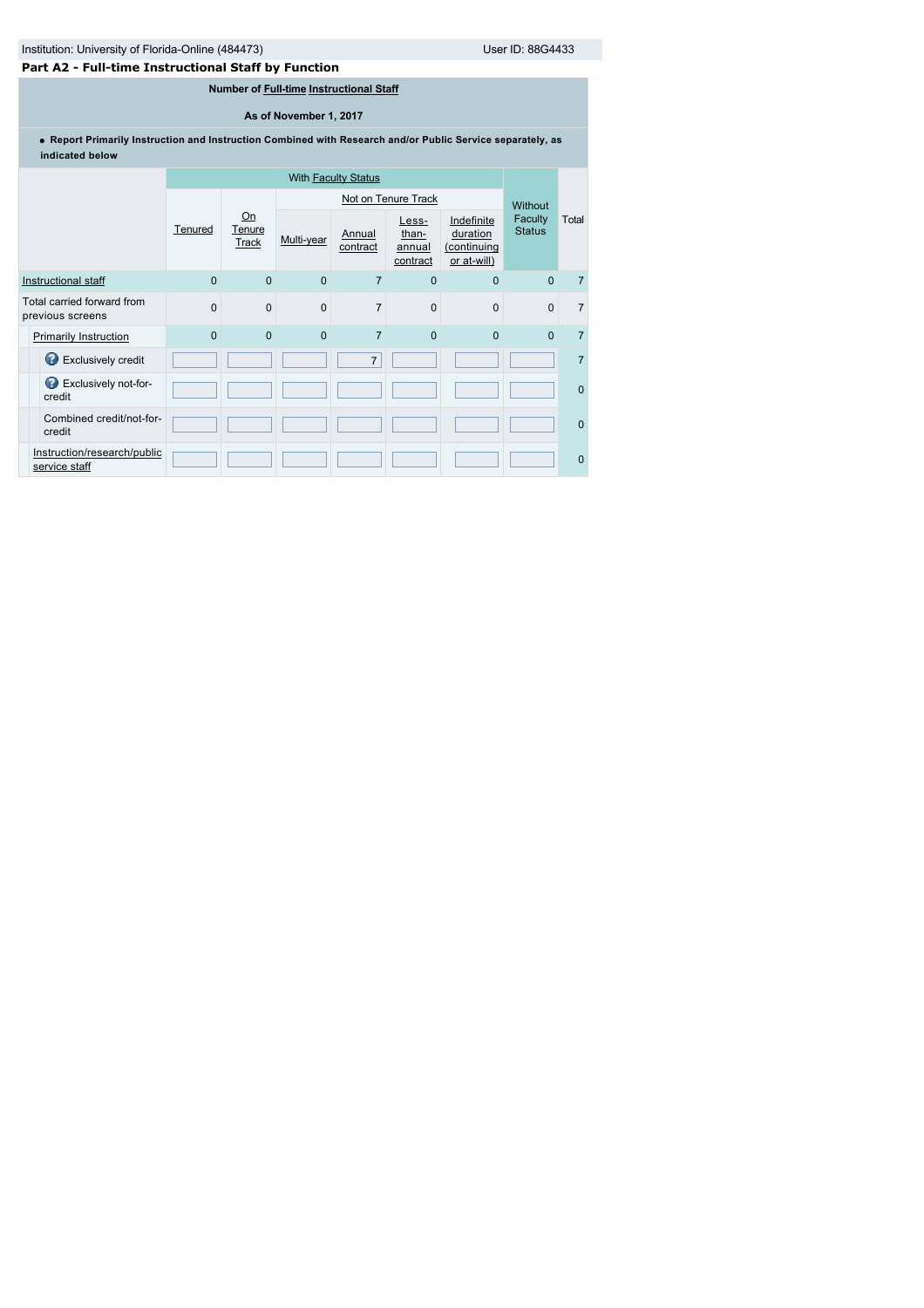|  | Part A3 - Full-time Instructional Staff - Totals |  |
|--|--------------------------------------------------|--|
|  |                                                  |  |

| Total number of Full-time Instructional Staff |           |             |                   |  |  |  |  |
|-----------------------------------------------|-----------|-------------|-------------------|--|--|--|--|
| As of November 1, 2017                        |           |             |                   |  |  |  |  |
| Race/ethnicity                                | Total men | Total women | Total (men+women) |  |  |  |  |
| Nonresident alien                             | $\Omega$  | $\Omega$    | 0                 |  |  |  |  |
| Hispanic/Latino                               | 0         | 0           | O                 |  |  |  |  |
| American Indian or Alaska Native              | $\Omega$  | $\Omega$    | 0                 |  |  |  |  |
| Asian                                         | $\Omega$  | 0           | 0                 |  |  |  |  |
| Black or African American                     | 0         | 0           | $\Omega$          |  |  |  |  |
| Native Hawaiian or Other Pacific Islander     | $\Omega$  | $\Omega$    | 0                 |  |  |  |  |
| White                                         | 2         | 5           |                   |  |  |  |  |
| Two or more races                             | $\Omega$  | $\Omega$    | 0                 |  |  |  |  |
| Race and ethnicity unknown                    | $\Omega$  | $\Omega$    | 0                 |  |  |  |  |
| <b>Total</b>                                  | 2         | 5           |                   |  |  |  |  |
| Total from prior year                         |           |             |                   |  |  |  |  |
|                                               |           |             |                   |  |  |  |  |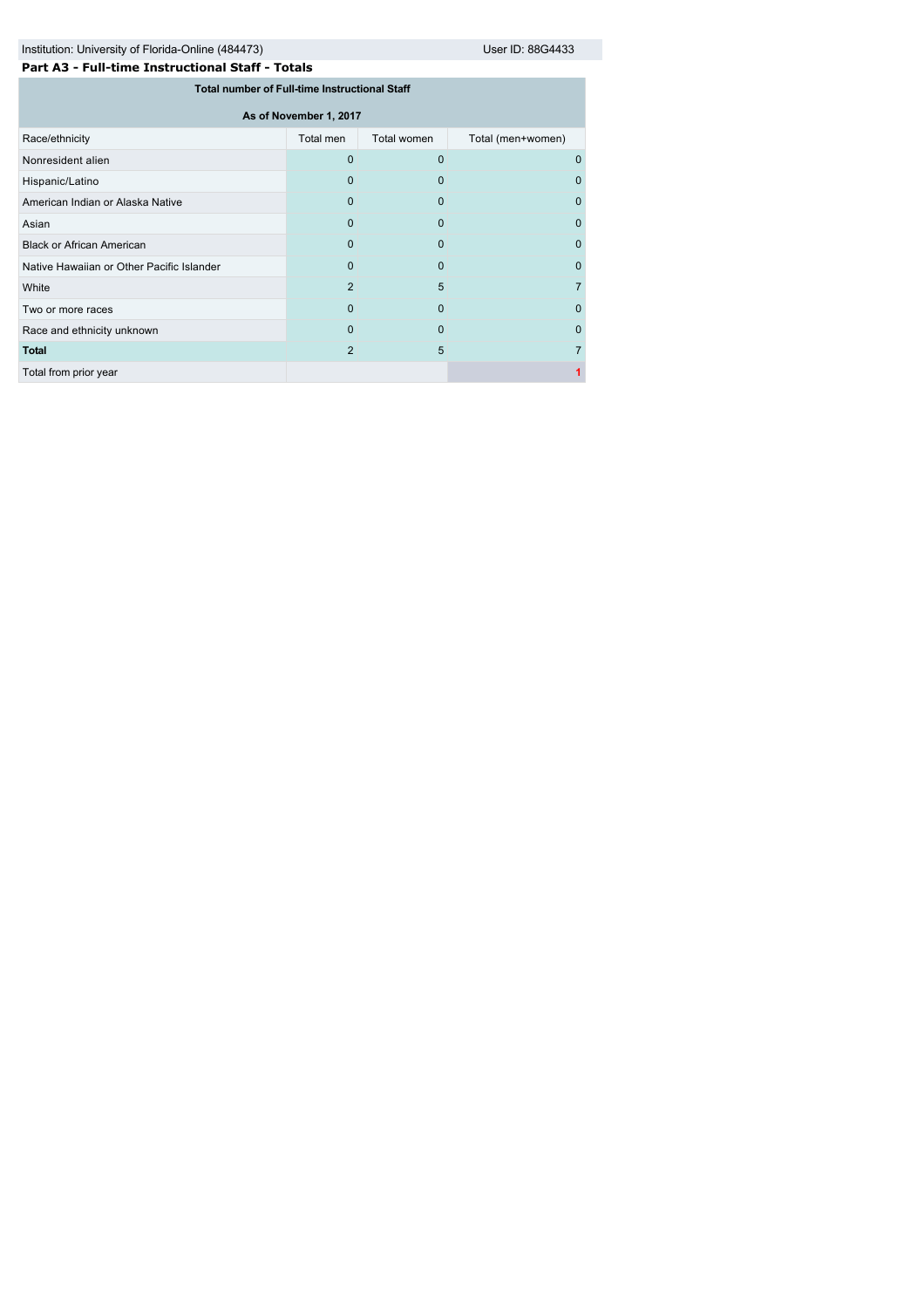# Institution: University of Florida-Online (484473) User ID: 88G4433

# **Part B1 - Full-time Non-instructional Staff by Occupational Category**

**Number of [Full-time](javascript:openglossary(257)) Non-instructional Staff** 

**by Occupational Category**

**As of November 1, 2017**

**Report Hispanic/Latino individuals of any race as Hispanic/Latino**

**Report race for non-Hispanic/Latino individuals only**

### **Men**

| <b>Instructional Staff</b><br>(carried forward<br>from Part A) | Research staff | <b>Public Service staff</b> |
|----------------------------------------------------------------|----------------|-----------------------------|
| $\Omega$                                                       |                |                             |
| 0                                                              |                |                             |
| 0                                                              |                |                             |
| 0                                                              |                |                             |
| $\Omega$                                                       |                |                             |
| 0                                                              |                |                             |
| $\overline{2}$                                                 |                |                             |
| 0                                                              |                |                             |
| $\Omega$                                                       |                |                             |
| $\overline{2}$                                                 | 0              | 0                           |
|                                                                |                |                             |

| Race/ethnicity                            | <b>Instructional Staff</b><br>(carried forward<br>from Part A) | Research staff | <b>Public Service staff</b> |
|-------------------------------------------|----------------------------------------------------------------|----------------|-----------------------------|
| Nonresident alien                         | $\Omega$                                                       |                |                             |
| Hispanic/Latino                           | $\Omega$                                                       |                |                             |
| American Indian or Alaska Native          | $\Omega$                                                       |                |                             |
| Asian                                     | $\Omega$                                                       |                |                             |
| <b>Black or African American</b>          | $\Omega$                                                       |                |                             |
| Native Hawaiian or Other Pacific Islander | $\Omega$                                                       |                |                             |
| White                                     | 5                                                              |                |                             |
| Two or more races                         | $\Omega$                                                       |                |                             |
| Race and ethnicity unknown                | $\Omega$                                                       | $\Omega$       | $\pmb{0}$                   |
| <b>Total women</b>                        | 5                                                              | 0              | $\Omega$                    |
|                                           |                                                                |                |                             |
| Total (men+women)                         | $\overline{7}$                                                 | 0              | $\Omega$                    |
| Total from prior year                     |                                                                |                |                             |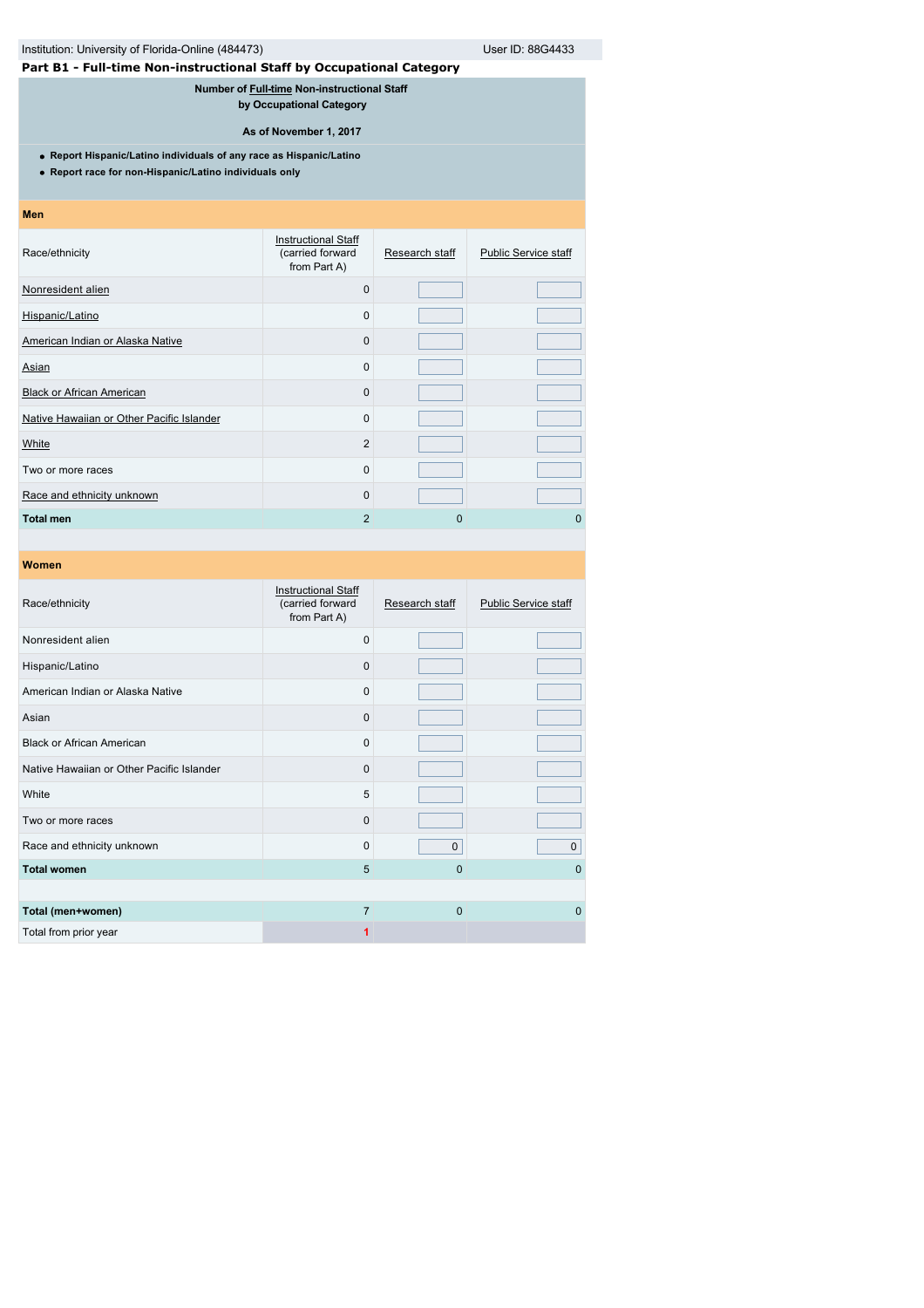|                                              | Institution: University of Florida-Online (484473)                                                                            |                          | User ID: 88G4433                  |                                                                                                                           |  |  |  |  |
|----------------------------------------------|-------------------------------------------------------------------------------------------------------------------------------|--------------------------|-----------------------------------|---------------------------------------------------------------------------------------------------------------------------|--|--|--|--|
|                                              | Part B1 - Full-time Non-instructional Staff by Occupational Category                                                          |                          |                                   |                                                                                                                           |  |  |  |  |
|                                              | Number of Full-time Non-instructional Staff                                                                                   | by Occupational Category |                                   |                                                                                                                           |  |  |  |  |
|                                              |                                                                                                                               | As of November 1, 2017   |                                   |                                                                                                                           |  |  |  |  |
|                                              | • Report Hispanic/Latino individuals of any race as Hispanic/Latino<br>• Report race for non-Hispanic/Latino individuals only |                          |                                   |                                                                                                                           |  |  |  |  |
| <b>Men</b>                                   |                                                                                                                               |                          |                                   |                                                                                                                           |  |  |  |  |
| Race/ethnicity                               | Archivists, Curators, and<br><b>Museum Technicians</b><br>25-4010                                                             | Librarians<br>25-4020    | Library<br>Technicians<br>25-4030 | Student and Academic Affairs and<br><b>Other Education Services</b><br>Occupations<br>$25 - 2000 + 25 - 3000 + 25 - 9000$ |  |  |  |  |
| Nonresident alien                            |                                                                                                                               |                          |                                   | $\mathbf{1}$                                                                                                              |  |  |  |  |
| Hispanic/Latino                              |                                                                                                                               |                          |                                   | $\mathbf{1}$                                                                                                              |  |  |  |  |
| American Indian or<br><b>Alaska Native</b>   |                                                                                                                               |                          |                                   |                                                                                                                           |  |  |  |  |
| Asian                                        |                                                                                                                               |                          |                                   |                                                                                                                           |  |  |  |  |
| <b>Black or African</b><br>American          |                                                                                                                               |                          |                                   | $\mathbf{1}$                                                                                                              |  |  |  |  |
| Native Hawaiian or<br>Other Pacific Islander |                                                                                                                               |                          |                                   |                                                                                                                           |  |  |  |  |
| White                                        |                                                                                                                               |                          |                                   | 3                                                                                                                         |  |  |  |  |
| Two or more races                            |                                                                                                                               |                          |                                   |                                                                                                                           |  |  |  |  |
| Race and ethnicity<br>unknown                |                                                                                                                               |                          |                                   |                                                                                                                           |  |  |  |  |
| <b>Total men</b>                             | 0                                                                                                                             | 0                        | $\Omega$                          | 6                                                                                                                         |  |  |  |  |

| Race/ethnicity                               | Archivists, Curators, and<br><b>Museum Technicians</b><br>25-4010 | Librarians<br>25-4020 | Library<br>Technicians<br>25-4030 | Student and Academic Affairs and<br><b>Other Education Services</b><br>Occupations<br>25-2000 + 25-3000 + 25-9000 |
|----------------------------------------------|-------------------------------------------------------------------|-----------------------|-----------------------------------|-------------------------------------------------------------------------------------------------------------------|
| Nonresident alien                            |                                                                   |                       |                                   | $\mathbf{1}$                                                                                                      |
| Hispanic/Latino                              |                                                                   |                       |                                   | $\overline{2}$                                                                                                    |
| American Indian or<br>Alaska Native          |                                                                   |                       |                                   |                                                                                                                   |
| Asian                                        |                                                                   |                       |                                   | $\mathbf{1}$                                                                                                      |
| <b>Black or African</b><br>American          |                                                                   |                       |                                   | $\overline{2}$                                                                                                    |
| Native Hawaiian or<br>Other Pacific Islander |                                                                   |                       |                                   |                                                                                                                   |
| White                                        |                                                                   |                       |                                   | 6                                                                                                                 |
| Two or more races                            |                                                                   |                       |                                   |                                                                                                                   |
| Race and ethnicity<br>unknown                |                                                                   |                       |                                   |                                                                                                                   |
| <b>Total women</b>                           | $\mathbf 0$                                                       | $\Omega$              | $\Omega$                          | 12                                                                                                                |
|                                              |                                                                   |                       |                                   |                                                                                                                   |
| Total (men+women)                            | $\mathbf 0$                                                       | $\mathbf{0}$          | $\bigoplus$ 0                     | 18                                                                                                                |
| Total from prior year                        |                                                                   |                       | 11                                |                                                                                                                   |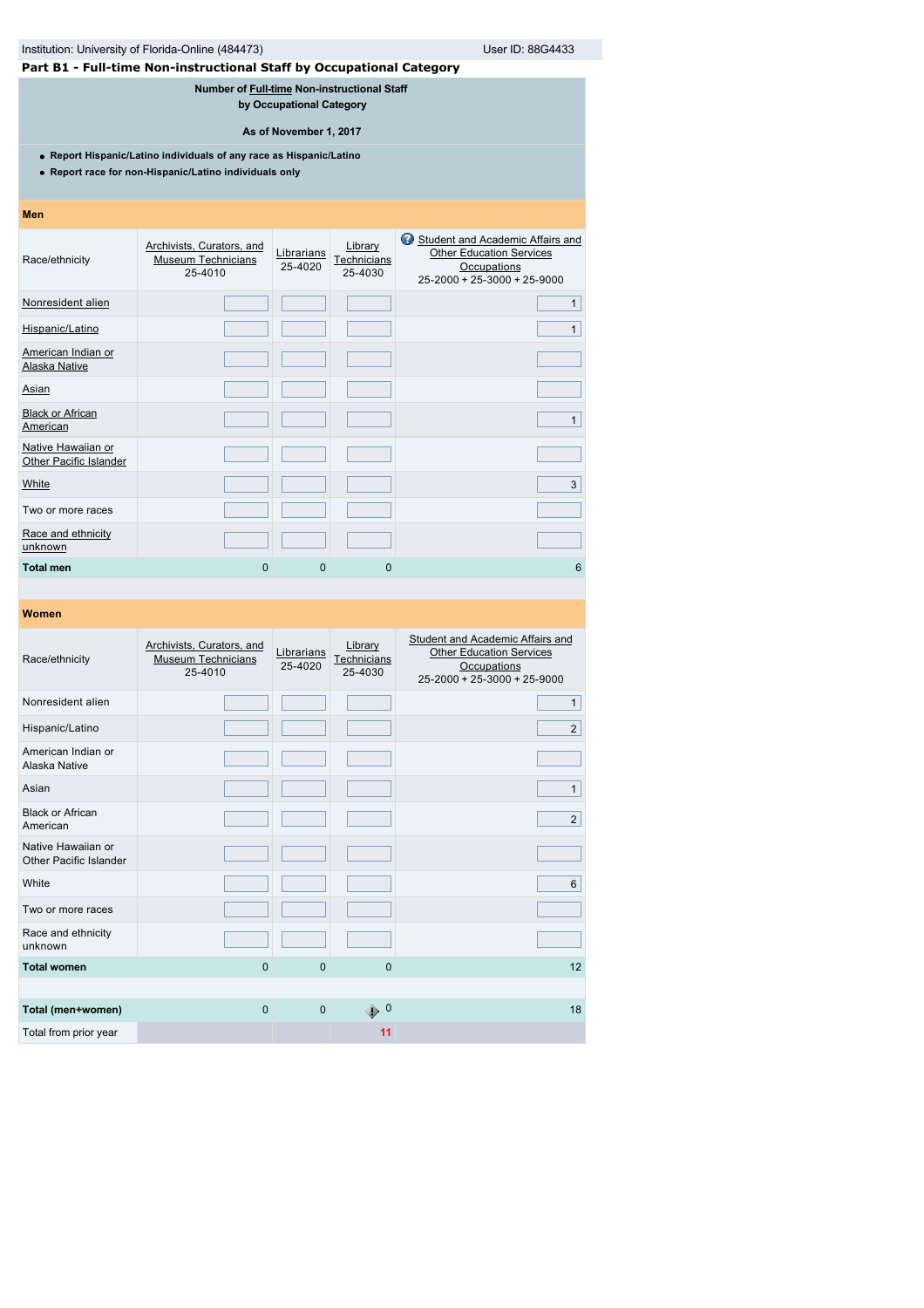| Institution: University of Florida-Online (484473)                                                                            |                                      | User ID: 88G4433                                                         |                                                                                                    |                                                                                                                                             |                                                                        |  |
|-------------------------------------------------------------------------------------------------------------------------------|--------------------------------------|--------------------------------------------------------------------------|----------------------------------------------------------------------------------------------------|---------------------------------------------------------------------------------------------------------------------------------------------|------------------------------------------------------------------------|--|
|                                                                                                                               |                                      |                                                                          |                                                                                                    | Part B1 - Full-time Non-instructional Staff by Occupational Category                                                                        |                                                                        |  |
| Number of Full-time Non-instructional Staff<br>by Occupational Category                                                       |                                      |                                                                          |                                                                                                    |                                                                                                                                             |                                                                        |  |
| As of November 1, 2017                                                                                                        |                                      |                                                                          |                                                                                                    |                                                                                                                                             |                                                                        |  |
| • Report Hispanic/Latino individuals of any race as Hispanic/Latino<br>• Report race for non-Hispanic/Latino individuals only |                                      |                                                                          |                                                                                                    |                                                                                                                                             |                                                                        |  |
| <b>Men</b>                                                                                                                    |                                      |                                                                          |                                                                                                    |                                                                                                                                             |                                                                        |  |
| Race/ethnicity                                                                                                                | Management<br>Occupations<br>11-0000 | <b>Business and</b><br>Financial<br>Operations<br>Occupations<br>13-0000 | Computer,<br>Engineering,<br>and Science<br>Occupations<br>$15 - 0000 +$<br>$17-0000 +$<br>19-0000 | Community, Social Service,<br>Legal, Arts, Design,<br>Entertainment, Sports, and<br><b>Media Occupations</b><br>21-0000 + 23-0000 + 27-0000 | Healthcare<br>Practitioners<br>and Technical<br>Occupations<br>29-0000 |  |
| Nonresident<br>alien                                                                                                          |                                      |                                                                          |                                                                                                    |                                                                                                                                             |                                                                        |  |
| Hispanic/Latino                                                                                                               |                                      |                                                                          |                                                                                                    |                                                                                                                                             |                                                                        |  |
| American<br>Indian or<br>Alaska Native                                                                                        |                                      |                                                                          |                                                                                                    |                                                                                                                                             |                                                                        |  |
| Asian                                                                                                                         |                                      |                                                                          |                                                                                                    |                                                                                                                                             |                                                                        |  |
| <b>Black or African</b><br>American                                                                                           |                                      |                                                                          |                                                                                                    |                                                                                                                                             |                                                                        |  |
| Native<br>Hawaiian or<br><b>Other Pacific</b><br>Islander                                                                     |                                      |                                                                          |                                                                                                    |                                                                                                                                             |                                                                        |  |
| White                                                                                                                         |                                      |                                                                          |                                                                                                    | $\mathbf{1}$                                                                                                                                |                                                                        |  |
| Two or more<br>races                                                                                                          |                                      |                                                                          |                                                                                                    |                                                                                                                                             |                                                                        |  |
| Race and<br>ethnicity<br>unknown                                                                                              |                                      |                                                                          |                                                                                                    |                                                                                                                                             |                                                                        |  |
| <b>Total men</b>                                                                                                              | $\Omega$                             | $\Omega$                                                                 | $\Omega$                                                                                           | $\overline{1}$                                                                                                                              | $\Omega$                                                               |  |
|                                                                                                                               |                                      |                                                                          |                                                                                                    |                                                                                                                                             |                                                                        |  |

| Race/ethnicity                                            | Management<br>Occupations<br>11-0000 | <b>Business and</b><br>Financial<br>Operations<br>Occupations<br>13-0000 | Computer,<br>Engineering,<br>and Science<br>Occupations<br>$15 - 0000 +$<br>$17 - 0000 +$<br>19-0000 | Community, Social Service,<br>Legal, Arts, Design,<br>Entertainment, Sports, and<br><b>Media Occupations</b><br>$21 - 0000 + 23 - 0000 + 27 - 0000$ | Healthcare<br>Practitioners<br>and Technical<br>Occupations<br>29-0000 |
|-----------------------------------------------------------|--------------------------------------|--------------------------------------------------------------------------|------------------------------------------------------------------------------------------------------|-----------------------------------------------------------------------------------------------------------------------------------------------------|------------------------------------------------------------------------|
| Nonresident<br>alien                                      |                                      |                                                                          |                                                                                                      |                                                                                                                                                     |                                                                        |
| Hispanic/Latino                                           |                                      |                                                                          |                                                                                                      | $\overline{2}$                                                                                                                                      |                                                                        |
| American<br>Indian or<br>Alaska Native                    |                                      |                                                                          |                                                                                                      |                                                                                                                                                     |                                                                        |
| Asian                                                     |                                      |                                                                          |                                                                                                      | $\mathbf{1}$                                                                                                                                        |                                                                        |
| <b>Black or African</b><br>American                       |                                      |                                                                          |                                                                                                      |                                                                                                                                                     |                                                                        |
| <b>Native</b><br>Hawaiian or<br>Other Pacific<br>Islander |                                      |                                                                          |                                                                                                      |                                                                                                                                                     |                                                                        |
| White                                                     | 3                                    |                                                                          |                                                                                                      | $\mathbf{1}$                                                                                                                                        |                                                                        |
| Two or more<br>races                                      |                                      |                                                                          |                                                                                                      |                                                                                                                                                     |                                                                        |
| Race and<br>ethnicity<br>unknown                          |                                      |                                                                          |                                                                                                      |                                                                                                                                                     |                                                                        |
| <b>Total women</b>                                        | 3                                    | $\mathbf 0$                                                              | $\mathbf{0}$                                                                                         | $\overline{4}$                                                                                                                                      | $\mathbf{0}$                                                           |
|                                                           |                                      |                                                                          |                                                                                                      |                                                                                                                                                     |                                                                        |
| <b>Total</b><br>(men+women)                               | 3                                    | $\overline{0}$                                                           | $\mathbf 0$<br>⊕                                                                                     | 5                                                                                                                                                   | $\Omega$                                                               |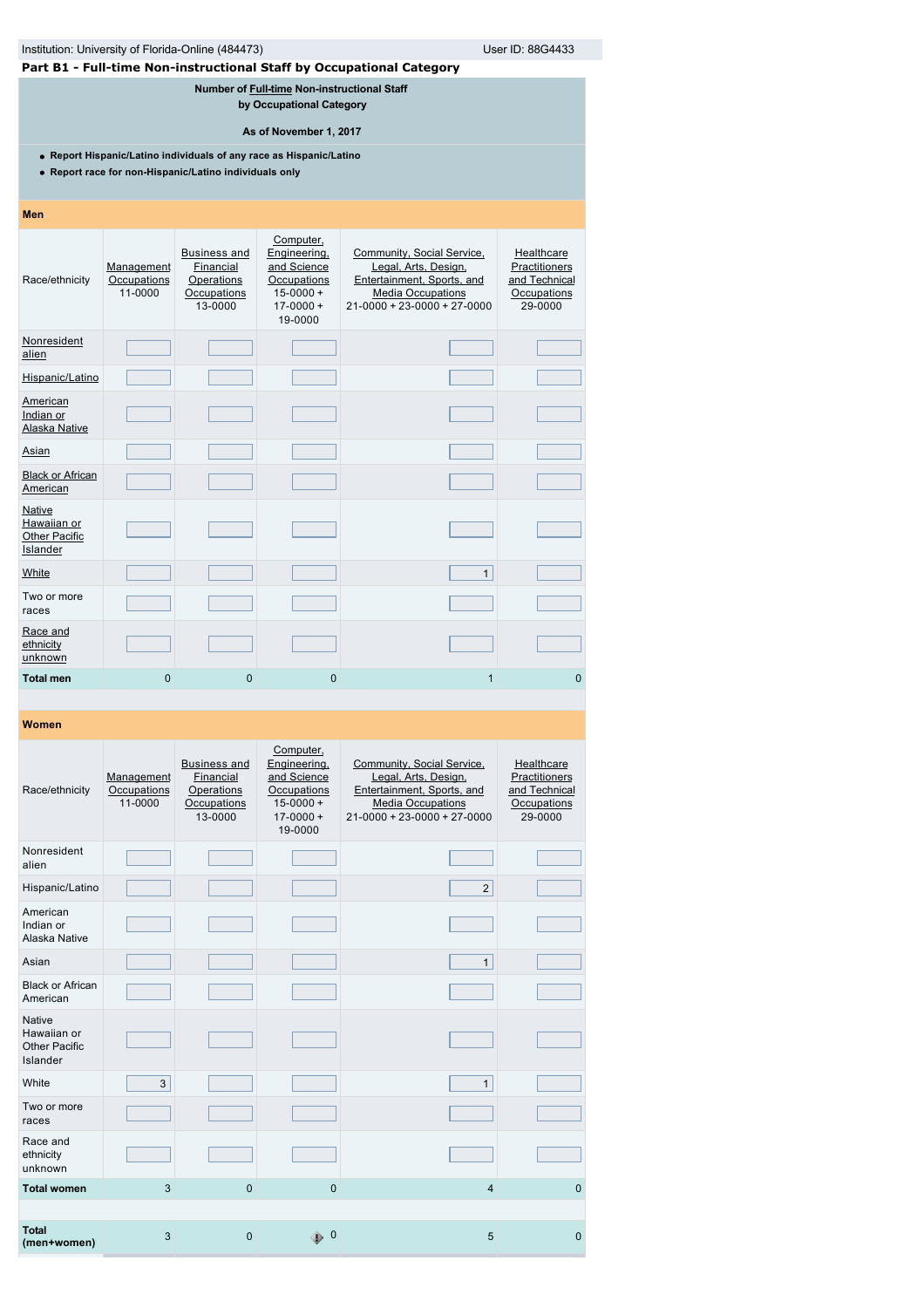| Total from prior |  |  |
|------------------|--|--|
| year             |  |  |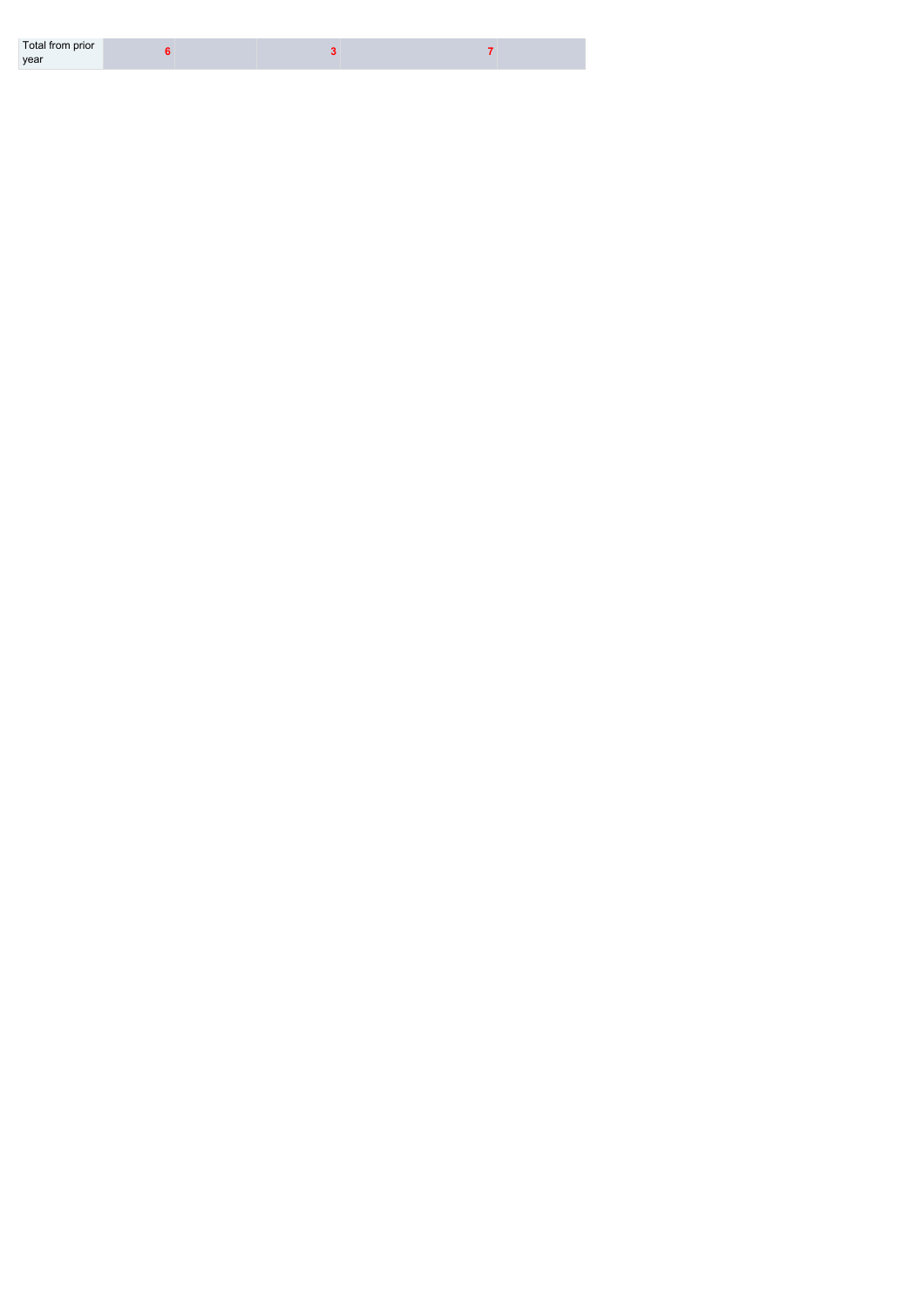| Institution: University of Florida-Online (484473)<br>User ID: 88G4433                                                        |                                                                                                    |                                                |                                                                                                   |                                                                                                                 |                                                                                                  |                                                   |  |  |
|-------------------------------------------------------------------------------------------------------------------------------|----------------------------------------------------------------------------------------------------|------------------------------------------------|---------------------------------------------------------------------------------------------------|-----------------------------------------------------------------------------------------------------------------|--------------------------------------------------------------------------------------------------|---------------------------------------------------|--|--|
| Part B1 - Full-time Non-instructional Staff by Occupational Category                                                          |                                                                                                    |                                                |                                                                                                   |                                                                                                                 |                                                                                                  |                                                   |  |  |
|                                                                                                                               |                                                                                                    |                                                | Number of Full-time Non-instructional Staff<br>by Occupational Category<br>As of November 1, 2017 |                                                                                                                 |                                                                                                  |                                                   |  |  |
| • Report Hispanic/Latino individuals of any race as Hispanic/Latino<br>• Report race for non-Hispanic/Latino individuals only |                                                                                                    |                                                |                                                                                                   |                                                                                                                 |                                                                                                  |                                                   |  |  |
| Men                                                                                                                           |                                                                                                    |                                                |                                                                                                   |                                                                                                                 |                                                                                                  |                                                   |  |  |
| Race/ethnicity                                                                                                                | Service<br>Occupations<br>$31 - 0000 +$<br>$33 - 0000 +$<br>$35 - 0000 +$<br>$37-0000+$<br>39-0000 | Sales and<br>Related<br>Occupations<br>41-0000 | Office and<br>Administrative<br>Support<br>Occupations<br>43-0000                                 | <b>Natural Resources,</b><br>Construction, and<br>Maintenance<br>Occupations<br>45-0000 + 47-0000<br>$+49-0000$ | Production,<br>Transportation, and<br><b>Material Moving</b><br>Occupations<br>$51-0000+53-0000$ | Grand<br>Total<br>(All<br>full-<br>time<br>staff) |  |  |
| Nonresident<br>alien                                                                                                          |                                                                                                    |                                                |                                                                                                   |                                                                                                                 |                                                                                                  | $\mathbf{1}$                                      |  |  |
| Hispanic/Latino                                                                                                               |                                                                                                    |                                                |                                                                                                   |                                                                                                                 |                                                                                                  | $\mathbf{1}$                                      |  |  |
| American<br>Indian or<br><b>Alaska Native</b>                                                                                 |                                                                                                    |                                                |                                                                                                   |                                                                                                                 |                                                                                                  | $\mathbf{0}$                                      |  |  |
| Asian                                                                                                                         |                                                                                                    |                                                |                                                                                                   |                                                                                                                 |                                                                                                  | $\mathbf{0}$                                      |  |  |
| <b>Black or African</b><br>American                                                                                           |                                                                                                    |                                                |                                                                                                   |                                                                                                                 |                                                                                                  | $\mathbf{1}$                                      |  |  |
| <b>Native</b><br>Hawaiian or<br><b>Other Pacific</b><br>Islander                                                              |                                                                                                    |                                                |                                                                                                   |                                                                                                                 |                                                                                                  | $\mathbf{0}$                                      |  |  |
| White                                                                                                                         |                                                                                                    |                                                |                                                                                                   |                                                                                                                 |                                                                                                  | 6                                                 |  |  |
| Two or more<br>races                                                                                                          |                                                                                                    |                                                |                                                                                                   |                                                                                                                 |                                                                                                  | 0                                                 |  |  |
| Race and<br>ethnicity<br>unknown                                                                                              |                                                                                                    |                                                |                                                                                                   |                                                                                                                 |                                                                                                  | $\mathbf{0}$                                      |  |  |
| <b>Total men</b>                                                                                                              | $\overline{0}$                                                                                     | $\mathbf{0}$                                   | $\mathbf{0}$                                                                                      | $\mathbf 0$                                                                                                     | $\Omega$                                                                                         | 9                                                 |  |  |
|                                                                                                                               |                                                                                                    |                                                |                                                                                                   |                                                                                                                 |                                                                                                  |                                                   |  |  |

| Race/ethnicity                                                   | Service<br>Occupations<br>$31 - 0000 +$<br>$33 - 0000 +$<br>$35 - 0000 +$<br>$37-0000+$<br>39-0000 | Sales and<br>Related<br>Occupations<br>41-0000 | Office and<br>Administrative<br>Support<br>Occupations<br>43-0000 | Natural Resources,<br>Construction, and<br>Maintenance<br>Occupations<br>$45 - 0000 + 47 - 0000$<br>$+49-0000$ | Production,<br>Transportation, and<br><b>Material Moving</b><br>Occupations<br>$51-0000+53-0000$ | Grand<br>Total<br>(All<br>full-<br>time<br>staff) |
|------------------------------------------------------------------|----------------------------------------------------------------------------------------------------|------------------------------------------------|-------------------------------------------------------------------|----------------------------------------------------------------------------------------------------------------|--------------------------------------------------------------------------------------------------|---------------------------------------------------|
| Nonresident<br>alien                                             |                                                                                                    |                                                |                                                                   |                                                                                                                |                                                                                                  | $\mathbf{1}$                                      |
| Hispanic/Latino                                                  |                                                                                                    |                                                |                                                                   |                                                                                                                |                                                                                                  | $\overline{4}$                                    |
| American<br>Indian or<br>Alaska Native                           |                                                                                                    |                                                |                                                                   |                                                                                                                |                                                                                                  | $\mathbf{0}$                                      |
| Asian                                                            |                                                                                                    |                                                | $\mathbf{1}$                                                      |                                                                                                                |                                                                                                  | 3                                                 |
| <b>Black or African</b><br>American                              |                                                                                                    |                                                |                                                                   |                                                                                                                |                                                                                                  | $\overline{2}$                                    |
| <b>Native</b><br>Hawaiian or<br><b>Other Pacific</b><br>Islander |                                                                                                    |                                                |                                                                   |                                                                                                                |                                                                                                  | $\overline{0}$                                    |
| White                                                            |                                                                                                    |                                                | $\overline{2}$                                                    |                                                                                                                |                                                                                                  | 17                                                |
| Two or more<br>races                                             |                                                                                                    |                                                |                                                                   |                                                                                                                |                                                                                                  | $\mathbf{0}$                                      |
| Race and<br>ethnicity<br>unknown                                 |                                                                                                    |                                                |                                                                   |                                                                                                                |                                                                                                  | $\mathbf{0}$                                      |
| <b>Total women</b>                                               | $\Omega$                                                                                           | $\mathbf 0$                                    | 3                                                                 | $\Omega$                                                                                                       | $\Omega$                                                                                         | 27                                                |
|                                                                  |                                                                                                    |                                                |                                                                   |                                                                                                                |                                                                                                  |                                                   |
| <b>Total</b><br>(men+women)                                      | $\overline{0}$                                                                                     | $\mathbf 0$                                    | 3                                                                 | $\mathbf 0$                                                                                                    | $\mathbf{0}$                                                                                     | 36                                                |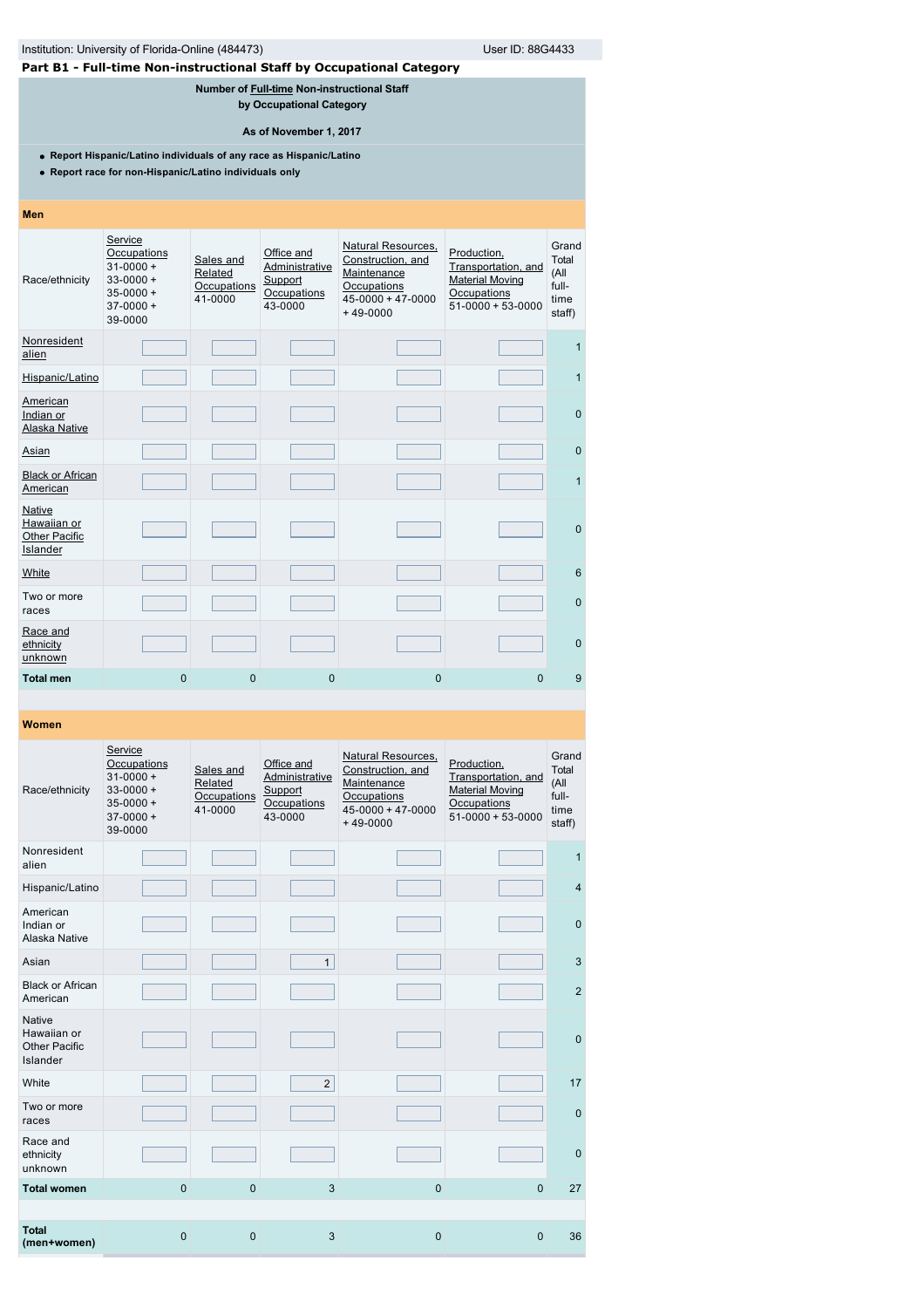| Total from prior |  |
|------------------|--|
| year             |  |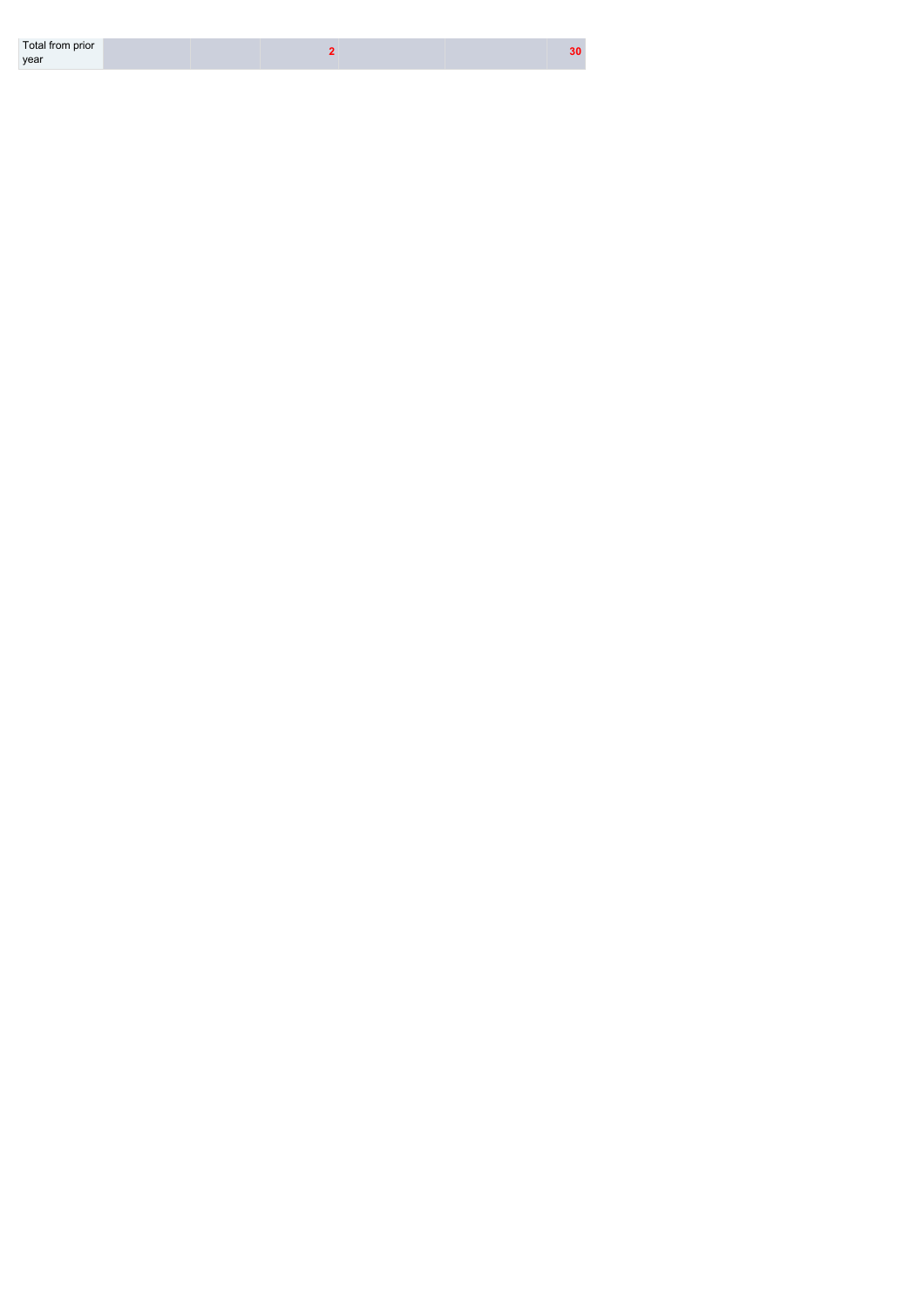| Institution: University of Florida-Online (484473)                                     |         |                              |                                             |                            |                                      |                                                      | User ID: 88G4433         |          |
|----------------------------------------------------------------------------------------|---------|------------------------------|---------------------------------------------|----------------------------|--------------------------------------|------------------------------------------------------|--------------------------|----------|
| Part B2 - Full-time Non-instructional Staff by Occupational Category and Tenure Status |         |                              |                                             |                            |                                      |                                                      |                          |          |
|                                                                                        |         |                              | Number of Full-time Non-instructional Staff |                            |                                      |                                                      |                          |          |
|                                                                                        |         |                              | As of November 1, 2017                      |                            |                                      |                                                      |                          |          |
|                                                                                        |         |                              |                                             |                            |                                      |                                                      |                          |          |
|                                                                                        |         |                              |                                             |                            |                                      |                                                      |                          |          |
|                                                                                        |         |                              |                                             | With <b>Faculty Status</b> |                                      |                                                      |                          |          |
|                                                                                        |         |                              |                                             |                            | Not on Tenure Track                  |                                                      |                          |          |
| Occupational category                                                                  | Tenured | On<br><b>Tenure</b><br>Track | Multi-year                                  | Annual<br>contract         | Less-<br>than-<br>annual<br>contract | Indefinite<br>duration<br>(continuing<br>or at-will) | Faculty<br><b>Status</b> | Total    |
| Research staff                                                                         |         |                              |                                             |                            |                                      |                                                      |                          | $\Omega$ |
| <b>Public Service staff</b>                                                            |         |                              |                                             |                            |                                      |                                                      |                          | $\Omega$ |
| Archivists, Curators, and<br>— <u>—</u>                                                |         |                              |                                             |                            |                                      |                                                      |                          | $\sim$   |

|                                                                                                                                                      |          |              |          |              | contract     | or at-will) |    |              |
|------------------------------------------------------------------------------------------------------------------------------------------------------|----------|--------------|----------|--------------|--------------|-------------|----|--------------|
| Research staff                                                                                                                                       |          |              |          |              |              |             |    | $\mathbf{0}$ |
| <b>Public Service staff</b>                                                                                                                          |          |              |          |              |              |             |    | $\mathbf{0}$ |
| Archivists, Curators, and<br><b>Museum Technicians</b><br>25-4010                                                                                    |          |              |          |              |              |             |    | $\mathbf{0}$ |
| Librarians<br>25-4020                                                                                                                                |          |              |          |              |              |             |    | $\mathbf{0}$ |
| <b>Library Technicians</b><br>25-4030                                                                                                                |          |              |          |              |              |             |    | $\mathbf{0}$ |
| Student and Academic<br>Affairs and Other Education<br><b>Services Occupations</b><br>$25 - 2000 + 25 - 3000 +$<br>25-9000                           |          |              |          |              |              |             | 18 | 18           |
| <b>Management Occupations</b><br>11-0000                                                                                                             |          |              |          |              |              |             | 3  | 3            |
| <b>Business and Financial</b><br><b>Operations Occupations</b><br>13-0000                                                                            |          |              |          |              |              |             |    | $\mathbf{0}$ |
| Computer, Engineering, and<br><b>Science Occupations</b><br>$15 - 0000 + 17 - 0000 +$<br>19-0000                                                     |          |              |          |              |              |             |    | $\Omega$     |
| Community, Social Service,<br>Legal, Arts, Design,<br>Entertainment, Sports, and<br><b>Media Occupations</b><br>$21 - 0000 + 23 - 0000 +$<br>27-0000 |          |              |          |              |              |             | 5  | 5            |
| <b>Healthcare Practitioners</b><br>and Technical Occupations<br>29-0000                                                                              |          |              |          |              |              |             |    | $\mathbf{0}$ |
| Total                                                                                                                                                | $\Omega$ | $\mathbf{0}$ | $\Omega$ | $\Omega$     | $\mathbf{0}$ | $\Omega$    | 26 | 26           |
| Total from prior year                                                                                                                                | 0        |              |          | $\mathbf{0}$ |              |             | 27 | 27           |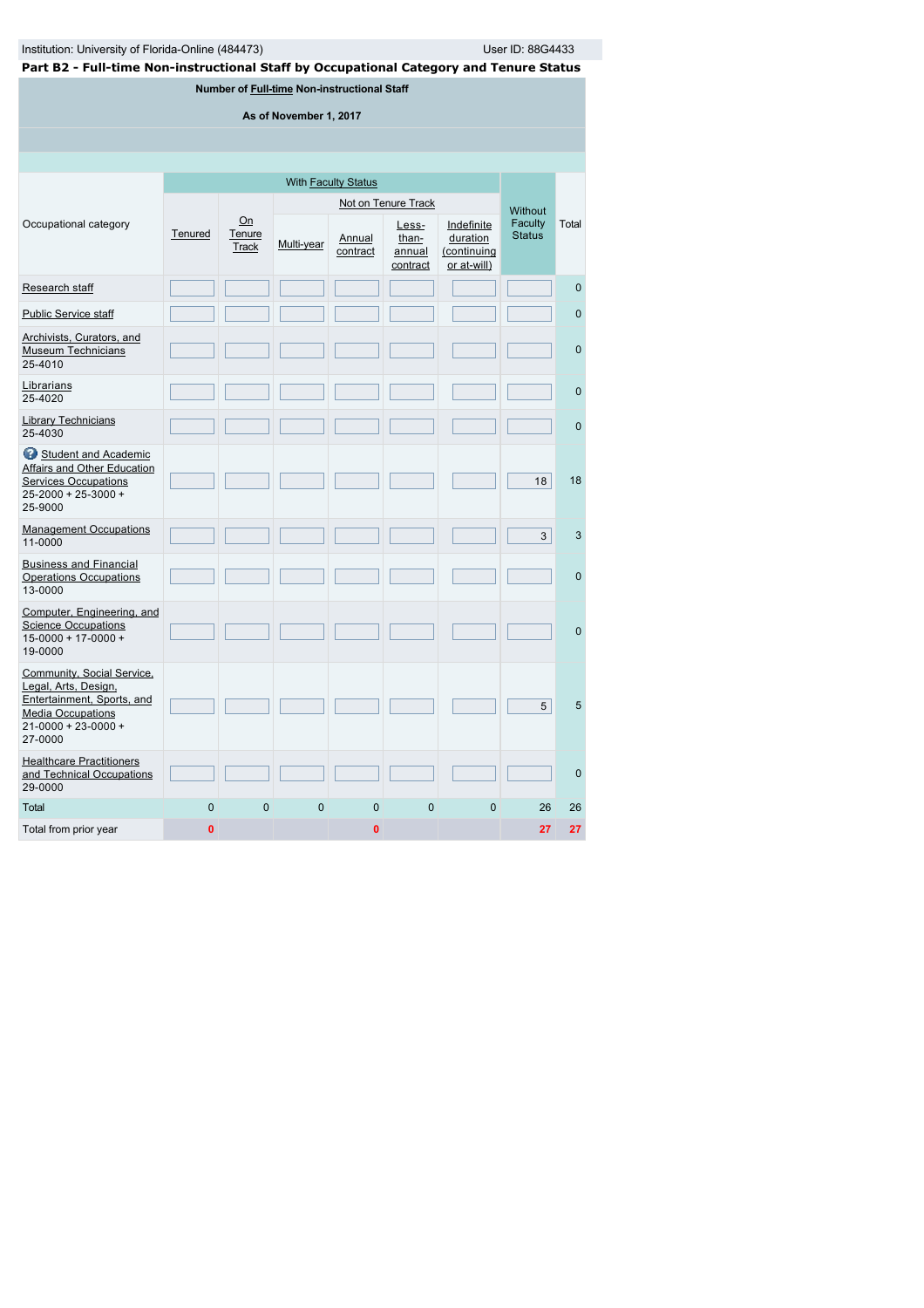# **Part C - Full-time Summary**

# **Summary of Full-time Staff**

**As of November 1, 2017**

**Data will not be generated on this screen until the relevant screens in the previous section have been completed.**

|                                                                                                                                          | <b>With Faculty Status</b> |                       |                |                     |                                      |                                                      |                          |                  |
|------------------------------------------------------------------------------------------------------------------------------------------|----------------------------|-----------------------|----------------|---------------------|--------------------------------------|------------------------------------------------------|--------------------------|------------------|
|                                                                                                                                          |                            |                       |                | Not on Tenure Track |                                      | <b>Without</b>                                       |                          |                  |
| Occupational category                                                                                                                    | Tenured                    | On<br>Tenure<br>Track | Multi-<br>year | Annual<br>contract  | Less-<br>than-<br>annual<br>contract | Indefinite<br>duration<br>(continuing<br>or at-will) | Faculty<br><b>Status</b> | Total            |
| <b>Primarily Instruction</b>                                                                                                             | $\mathbf{0}$               | $\overline{0}$        | 0              | $\overline{7}$      | $\mathbf{0}$                         | $\mathbf{0}$                                         | $\mathbf{0}$             | 7                |
| <b>Exclusively credit</b>                                                                                                                |                            |                       |                | $\overline{7}$      |                                      |                                                      |                          | $\overline{7}$   |
| Exclusively not-for-credit                                                                                                               |                            |                       |                |                     |                                      |                                                      |                          | $\boldsymbol{0}$ |
| Combined credit/not-for-credit                                                                                                           |                            |                       |                |                     |                                      |                                                      |                          | $\mathbf{0}$     |
| Instruction/research/public service staff                                                                                                |                            |                       |                |                     |                                      |                                                      |                          | $\mathbf 0$      |
| Research staff                                                                                                                           |                            |                       |                |                     |                                      |                                                      |                          | $\pmb{0}$        |
| <b>Public Service staff</b>                                                                                                              |                            |                       |                |                     |                                      |                                                      |                          | $\mathbf{0}$     |
| Archivists, Curators, and Museum<br>Technicians<br>25-4010                                                                               |                            |                       |                |                     |                                      |                                                      |                          | $\mathbf 0$      |
| Librarians<br>25-4020                                                                                                                    |                            |                       |                |                     |                                      |                                                      |                          | $\mathbf{0}$     |
| <b>Library Technicians</b><br>25-4030                                                                                                    |                            |                       |                |                     |                                      |                                                      |                          | $\mathbf 0$      |
| Student and Academic Affairs and Other<br><b>Education Services Occupations</b><br>25-2000 + 25-3000 + 25-9000                           |                            |                       |                |                     |                                      |                                                      | 18                       | 18               |
| <b>Management Occupations</b><br>11-0000                                                                                                 |                            |                       |                |                     |                                      |                                                      | 3                        | 3                |
| <b>Business and Financial Operations</b><br>Occupations<br>13-0000                                                                       |                            |                       |                |                     |                                      |                                                      |                          | $\mathbf{0}$     |
| Computer, Engineering, and Science<br>Occupations<br>15-0000 + 17-0000 + 19-0000                                                         |                            |                       |                |                     |                                      |                                                      |                          | $\mathbf 0$      |
| Community, Social Service, Legal, Arts,<br>Design, Entertainment, Sports, and<br><b>Media Occupations</b><br>21-0000 + 23-0000 + 27-0000 |                            |                       |                |                     |                                      |                                                      | 5                        | 5                |
| Healthcare Practitioners and Technical<br>Occupations<br>29-0000                                                                         |                            |                       |                |                     |                                      |                                                      |                          | $\mathbf 0$      |
| Service Occupations<br>31-0000 + 33-0000 + 35-0000 +<br>$37-0000+39-0000$                                                                |                            |                       |                |                     |                                      |                                                      |                          | $\mathbf{0}$     |
| Sales and Related Occupations<br>41-0000                                                                                                 |                            |                       |                |                     |                                      |                                                      |                          | $\mathbf 0$      |
| Office and Administrative Support<br>Occupations<br>43-0000                                                                              |                            |                       |                |                     |                                      |                                                      |                          | 3                |
| Natural Resources, Construction, and<br>Maintenance Occupations<br>$45 - 0000 + 47 - 0000 + 49 - 0000$                                   |                            |                       |                |                     |                                      |                                                      |                          | $\mathbf 0$      |
| Production, Transportation, and Material<br><b>Moving Occupations</b><br>$51-0000+53-0000$                                               |                            |                       |                |                     |                                      |                                                      |                          | $\mathbf 0$      |
| Total                                                                                                                                    |                            |                       |                |                     |                                      |                                                      |                          | 36               |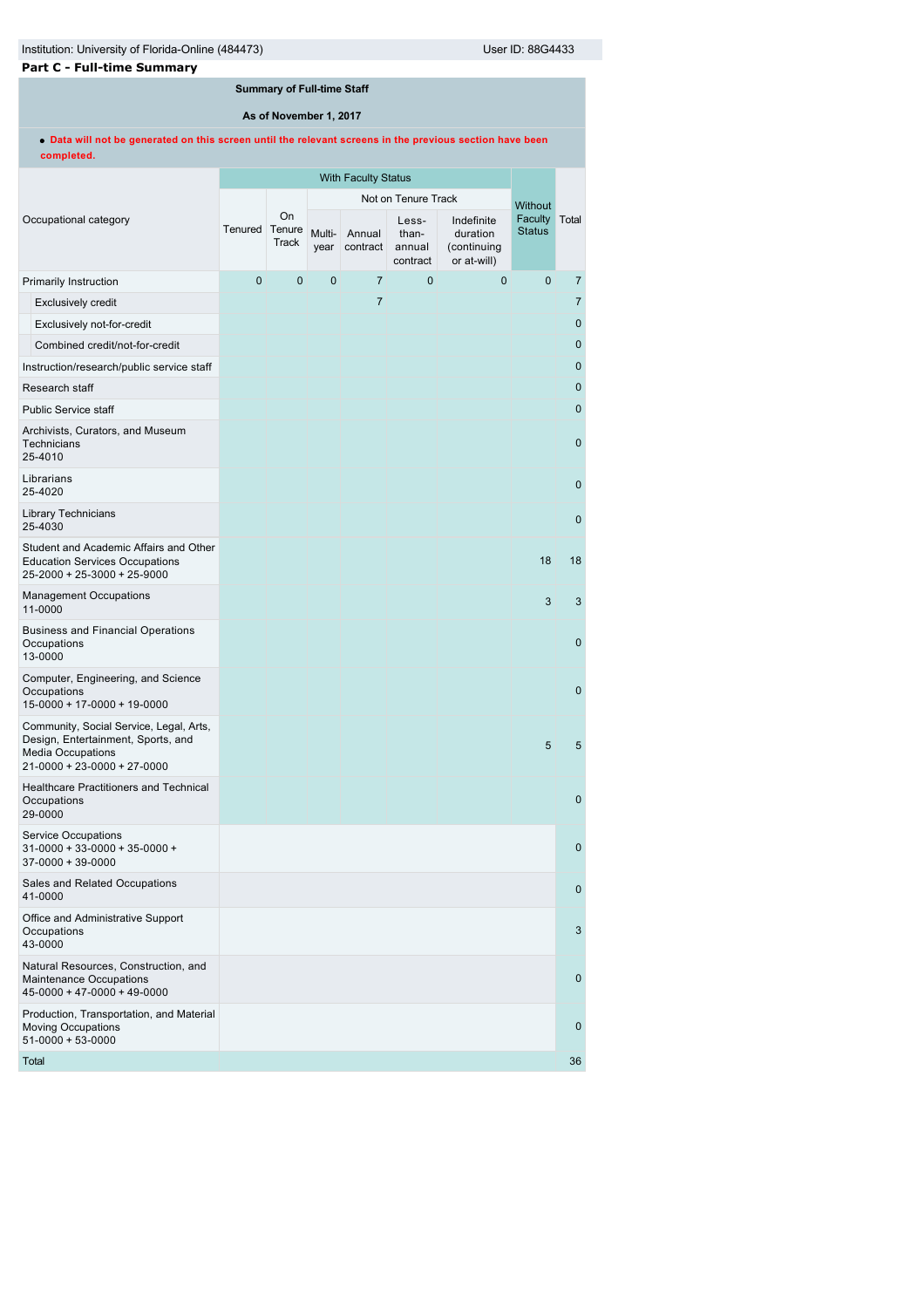### **Part G1 - Salaries Worksheet**

### **Number of [Full-time](javascript:openglossary(257)) [Instructional Staff](javascript:openglossary(996))  For Calculation of Total Number of Months**

**Annual Salary, 2017-18**

- **Report the number of instructional staff based on the number of months to be worked**
- **Months reported should correspond with the number of months that staff worked (which may differ from**
- **the number of months over which they are paid)**
- **Include ONLY full-time instructional staff**
- **Include instructional staff** *with* **faculty status and** *without* **faculty status**
- **Include instructional staff regardless of tenure status**

| Gender and academic                                          | ๏<br>Months worked |              |                |                |                    |                | Total staff for salary |  |
|--------------------------------------------------------------|--------------------|--------------|----------------|----------------|--------------------|----------------|------------------------|--|
| rank                                                         | 12<br>months       | 11<br>months | 10<br>months   | 9 months       | $\leq 9$<br>months | Total<br>Staff | reporting              |  |
| <b>Men</b>                                                   |                    |              |                |                |                    |                |                        |  |
| Professors                                                   |                    |              |                |                |                    | $\overline{0}$ | $\mathbf{0}$           |  |
| Associate professors                                         |                    |              |                |                |                    | $\mathbf 0$    | $\mathbf{0}$           |  |
| Assistant professors                                         |                    |              |                |                |                    | $\mathbf 0$    | $\mathbf{0}$           |  |
| Instructors                                                  |                    |              |                |                |                    | $\mathbf 0$    | $\mathbf{0}$           |  |
| Lecturers                                                    |                    |              |                | $\mathbf{1}$   |                    | $\mathbf{1}$   | $\mathbf{1}$           |  |
| No academic rank                                             | $\mathbf{1}$       |              |                |                |                    | $\mathbf{1}$   | 1                      |  |
| <b>Total men</b>                                             | 1                  | 0            | $\overline{0}$ | $\mathbf 1$    | $\mathbf{0}$       | $\overline{2}$ | $\overline{2}$         |  |
| Total men full-time instructional staff from Part A          |                    |              |                |                |                    | $\mathbf{2}$   |                        |  |
| Women                                                        |                    |              |                |                |                    |                |                        |  |
| Professors                                                   |                    |              |                |                |                    | $\mathbf 0$    | $\mathbf 0$            |  |
| Associate professors                                         |                    |              |                |                |                    | $\mathbf 0$    | $\mathbf{0}$           |  |
| Assistant professors                                         |                    |              |                |                |                    | $\mathbf 0$    | $\mathbf{0}$           |  |
| Instructors                                                  |                    |              |                |                |                    | $\mathbf 0$    | $\mathbf 0$            |  |
| Lecturers                                                    | $\mathbf{1}$       |              |                | $\mathbf{1}$   |                    | $\overline{2}$ | $\overline{2}$         |  |
| No academic rank                                             | 3                  |              |                |                |                    | 3              | 3                      |  |
| <b>Total women</b>                                           | $\overline{4}$     | 0            | $\overline{0}$ | 1              | $\mathbf 0$        | 5              | 5                      |  |
| Total women full-time instructional staff from Part A        |                    |              |                |                |                    | 5              |                        |  |
| Total (men + women)                                          | 5                  | $\mathbf 0$  | $\mathbf{0}$   | $\overline{2}$ | $\mathbf 0$        | $\overline{7}$ | $\overline{7}$         |  |
| Total (men +women) full-time instructional staff from Part A |                    |              |                |                |                    | $\overline{7}$ |                        |  |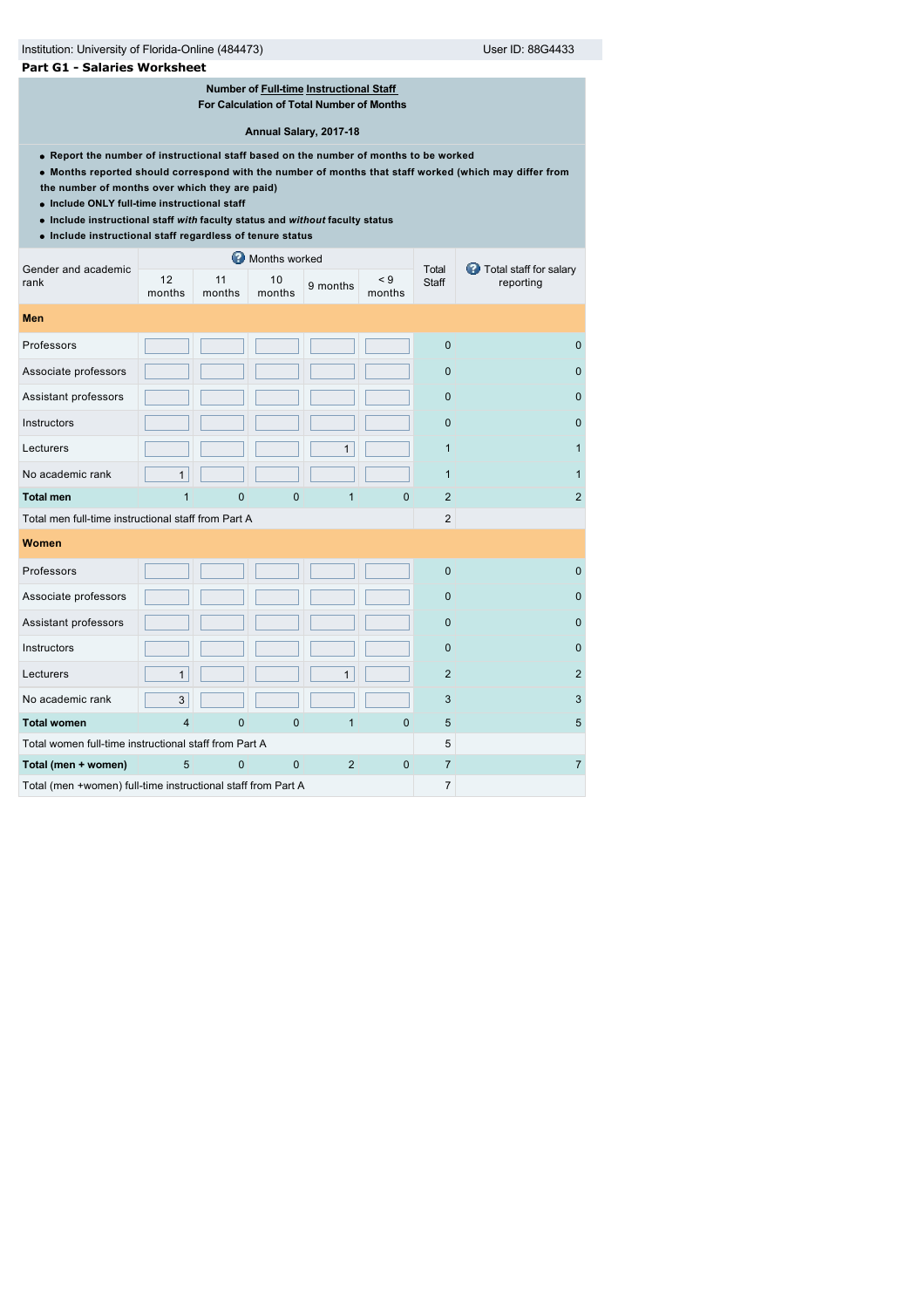**Total (men**

# **Part G2 - Salary Outlays for Instructional Staff**

**Salary Outlays for [Full-time](javascript:openglossary(257)) [Instructional Staff](javascript:openglossary(996))**

**Annual Salary Outlays, 2017-18**

**Report the TOTAL ANNUAL salary outlays for the full-time instructional staff reported in the 12 months, 11**

|                                | academic rank and gender.                                |           |             |                |          |                             |
|--------------------------------|----------------------------------------------------------|-----------|-------------|----------------|----------|-----------------------------|
|                                | <b>Total staff</b>                                       |           |             | Salary Outlays |          |                             |
| Gender and<br>academic<br>rank | for salary<br>reporting<br>(from Part<br>G, screen<br>1) | 12 months | 11 months   | 10 months      | 9 months | ◉<br>Equated<br>9<br>months |
| <b>Men</b>                     |                                                          |           |             |                |          |                             |
| Professors                     | $\mathbf 0$                                              |           |             |                |          | $\mathbf 0$                 |
| Associate<br>professors        | $\pmb{0}$                                                |           |             |                |          | $\pmb{0}$                   |
| Assistant<br>professors        | $\mathbf 0$                                              |           |             |                |          | $\pmb{0}$                   |
| Instructors                    | $\mathbf 0$                                              |           |             |                |          | $\pmb{0}$                   |
| Lecturers                      | 1                                                        |           |             |                | 67,814   | 67,814                      |
| No<br>academic<br>rank         | $\mathbf{1}$                                             | 46,000    |             |                |          | 34,500                      |
| <b>Total men</b>               | $\overline{2}$                                           | 46,000    | $\mathbf 0$ | $\mathbf 0$    | 67,814   | 102,314                     |
|                                |                                                          |           |             |                |          |                             |
| Women                          |                                                          |           |             |                |          |                             |
| Professors                     | $\mathbf 0$                                              |           |             |                |          | $\pmb{0}$                   |
| Associate<br>professors        | $\mathbf 0$                                              |           |             |                |          | $\pmb{0}$                   |
| Assistant<br>professors        | $\mathbf 0$                                              |           |             |                |          | $\mathbf 0$                 |
| Instructors                    | $\mathbf 0$                                              |           |             |                |          | $\pmb{0}$                   |
| Lecturers                      | $\overline{c}$                                           | 52,000    |             |                | 60,000   | 99,000                      |
| No<br>academic<br>rank         | 3                                                        | 142,454   |             |                |          | 106,841                     |
| <b>Total</b><br>women          | 5                                                        | 194,454   | $\mathbf 0$ | $\pmb{0}$      | 60,000   | 205,841                     |

**+ women)** 7 240,454 0 0 127,814 308,155 0 127,814 308,155

**months, 10 months, and 9 months columns on the previous screen, Part G1 – Salaries Worksheet Using the TOTAL ANNUAL salary outlays data provided, the system will calculate the Equated 9 months by**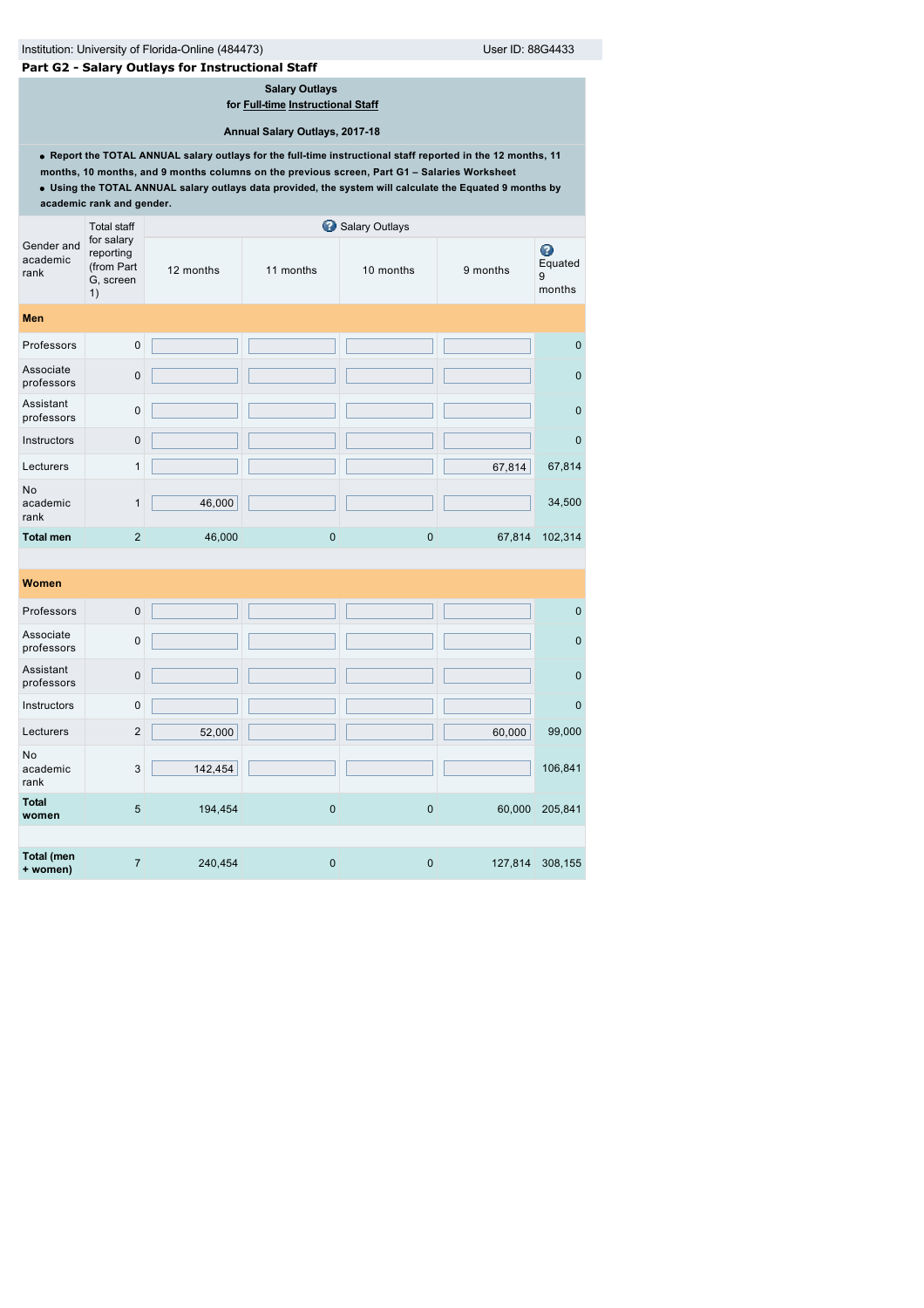| Institution: University of Florida-Online (484473) |  |
|----------------------------------------------------|--|
|                                                    |  |

Institution: University of Florida-Online (4854433) User ID: 88G4433

| Part G3 - Average Salaries for Instructional Staff by Academic Rank |  |  |
|---------------------------------------------------------------------|--|--|
|                                                                     |  |  |

**Average Salary by academic rank for [Full-time](javascript:openglossary(257)) [Instructional Staff](javascript:openglossary(996))**

| Annual Average Salaries, 2017-18 |                                      |                         |              |              |             |                     |  |
|----------------------------------|--------------------------------------|-------------------------|--------------|--------------|-------------|---------------------|--|
| Gender and academic              | Total staff for salary               | Annual Average Salaries |              |              |             |                     |  |
| rank                             | reporting<br>(from Part G, screen 1) | 12<br>months            | 11<br>months | 10<br>months | 9<br>months | Equated 9<br>months |  |
| <b>Men</b>                       |                                      |                         |              |              |             |                     |  |
| Professors                       | $\mathbf 0$                          |                         |              |              |             |                     |  |
| Associate professors             | $\mathbf 0$                          |                         |              |              |             |                     |  |
| Assistant professors             | $\mathbf 0$                          |                         |              |              |             |                     |  |
| Instructors                      | $\mathbf 0$                          |                         |              |              |             |                     |  |
| Lecturers                        | 1                                    |                         |              |              | 67,814      | 67,814              |  |
| No academic rank                 | 1                                    | 46,000                  |              |              |             | 34,500              |  |
| <b>Total men</b>                 | 2                                    | 46,000                  |              |              | 67,814      | 51,157              |  |
|                                  |                                      |                         |              |              |             |                     |  |
| <b>Women</b>                     |                                      |                         |              |              |             |                     |  |
| Professors                       | $\mathbf 0$                          |                         |              |              |             |                     |  |
| Associate professors             | $\mathbf 0$                          |                         |              |              |             |                     |  |
| Assistant professors             | $\mathbf 0$                          |                         |              |              |             |                     |  |
| Instructors                      | $\mathbf 0$                          |                         |              |              |             |                     |  |
| Lecturers                        | $\overline{2}$                       | 52,000                  |              |              | 60,000      | 49,500              |  |

| Lecturers           | 2 | 52,000 |  | 60,000 | 49,500 |
|---------------------|---|--------|--|--------|--------|
| No academic rank    | 3 | 47,485 |  |        | 35,614 |
| Total women         | 5 | 48.614 |  | 60,000 | 41,168 |
|                     |   |        |  |        |        |
| Total (men + women) |   | 48.091 |  | 63,907 | 44.022 |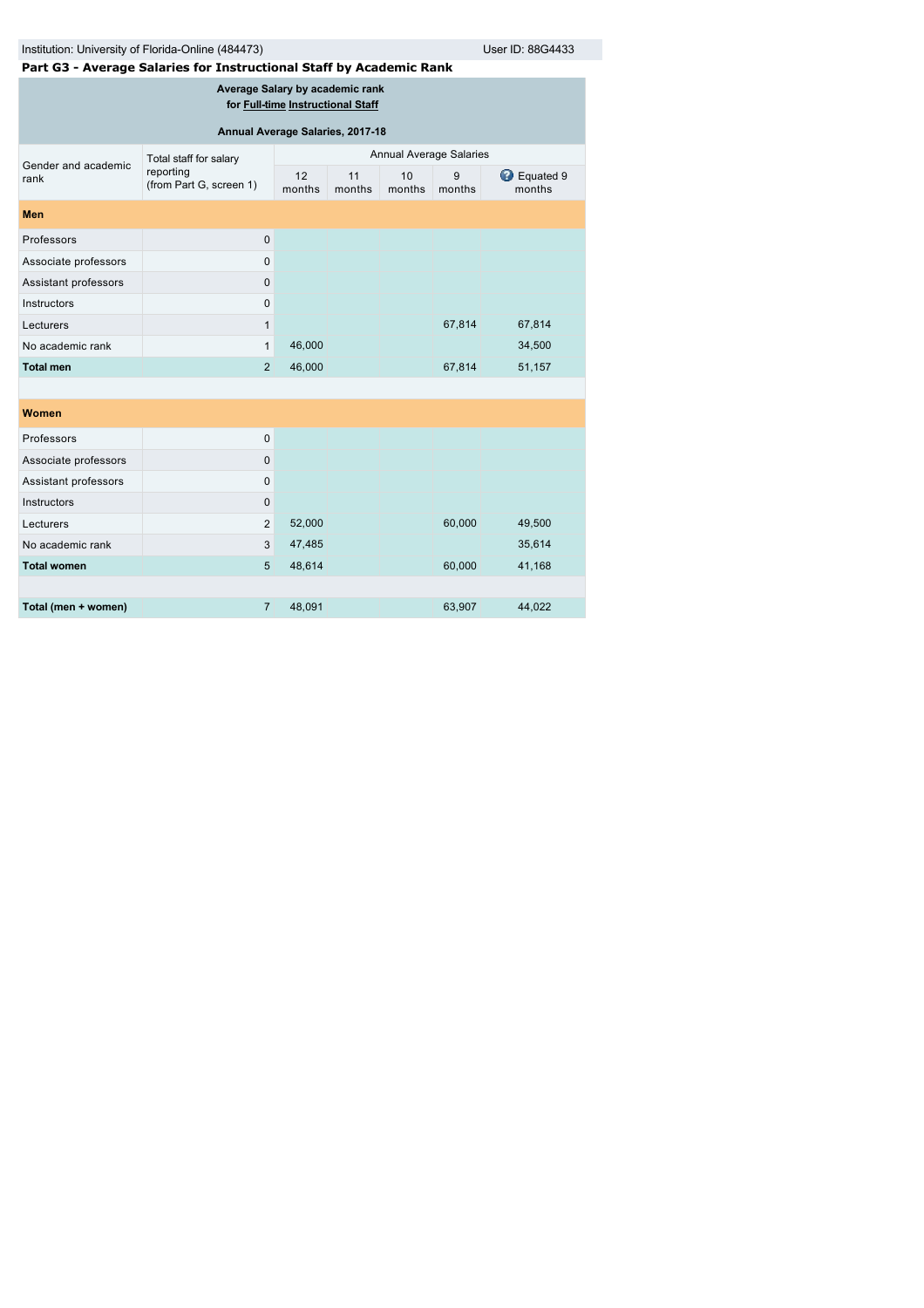| Institution: University of Florida-Online (484473)<br>Part G4 - Salary Outlays for Non-instructional Staff                           | User ID: 88G4433                                                                                                  |                                         |  |  |  |  |  |
|--------------------------------------------------------------------------------------------------------------------------------------|-------------------------------------------------------------------------------------------------------------------|-----------------------------------------|--|--|--|--|--|
| <b>Salary Outlays</b><br>for Full-time Non-instructional Staff                                                                       |                                                                                                                   |                                         |  |  |  |  |  |
| Annual Salary Outlays, 2017-18                                                                                                       |                                                                                                                   |                                         |  |  |  |  |  |
| Occupational category                                                                                                                | <b>Number of</b><br>full-time staff<br>(carried forward from the Part B - FT,<br>non-instructional staff screens) | <b>C</b> Total annual<br>salary outlays |  |  |  |  |  |
| Research staff                                                                                                                       | $\overline{0}$                                                                                                    |                                         |  |  |  |  |  |
| <b>Public Service staff</b>                                                                                                          | 0                                                                                                                 |                                         |  |  |  |  |  |
| Library and Student and Academic Affairs and Other<br><b>Education Services Occupations</b><br>25-4000 + 25-2000 + 25-3000 + 25-9000 | 18                                                                                                                | 832,698                                 |  |  |  |  |  |
| <b>Management Occupations</b><br>11-0000                                                                                             | 3                                                                                                                 | 230,844                                 |  |  |  |  |  |
| <b>Business and Financial Operations Occupations</b><br>13-0000                                                                      | $\overline{0}$                                                                                                    |                                         |  |  |  |  |  |
| Computer, Engineering, and Science Occupations<br>$15-0000 + 17-0000 + 19-0000$                                                      | $\Omega$                                                                                                          |                                         |  |  |  |  |  |
| Community, Social Service, Legal, Arts, Design,<br>Entertainment, Sports, and Media Occupations<br>21-0000 + 23-0000 + 27-0000       | 5                                                                                                                 | 198,482                                 |  |  |  |  |  |
| <b>Healthcare Practitioners and Technical Occupations</b><br>29-0000                                                                 | $\overline{0}$                                                                                                    |                                         |  |  |  |  |  |
| <b>Service Occupations</b><br>$31-0000 + 33-0000 + 35-0000 + 37-0000 + 39-0000$                                                      | $\overline{0}$                                                                                                    |                                         |  |  |  |  |  |
| <b>Sales and Related Occupations</b><br>41-0000                                                                                      | $\overline{0}$                                                                                                    |                                         |  |  |  |  |  |
| Office and Administrative Support Occupations<br>43-0000                                                                             | 3                                                                                                                 | 89.446                                  |  |  |  |  |  |
| Natural Resources, Construction, and Maintenance<br>Occupations<br>$45-0000 + 47-0000 + 49-0000$                                     | $\Omega$                                                                                                          |                                         |  |  |  |  |  |
| <b>Production, Transportation, and Material Moving</b><br>Occupations<br>51-0000 + 53-0000                                           | $\Omega$                                                                                                          |                                         |  |  |  |  |  |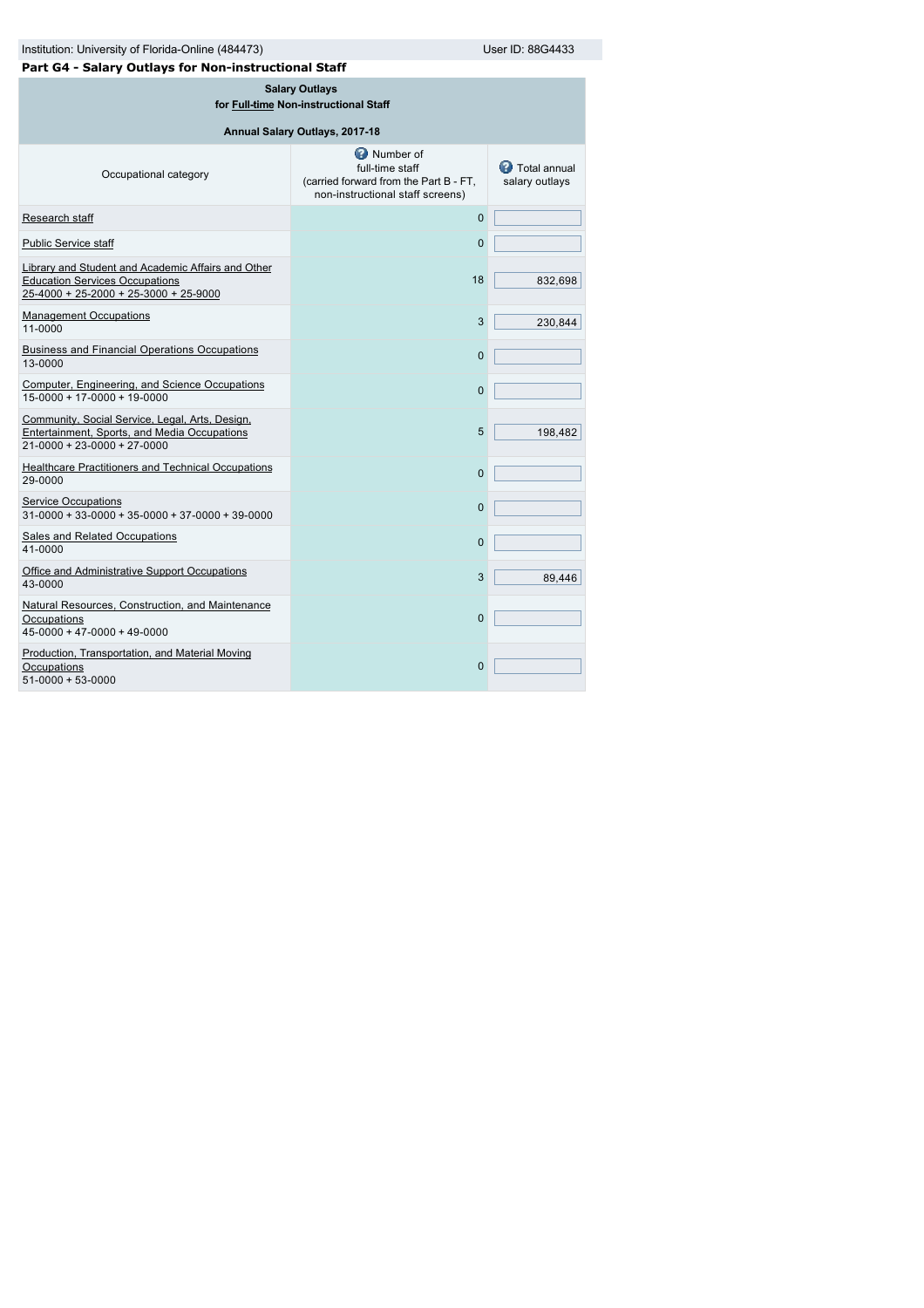**Part D - Part-time Staff by Occupational Category**

# **Number of [Part-time Staff](javascript:openglossary(467)) by Occupational Category**

**As of November 1, 2017**

**Report Hispanic/Latino individuals of any race as Hispanic/Latino**

**Report race for non-Hispanic/Latino individuals only**

| Men                                       |                     |                |                             |
|-------------------------------------------|---------------------|----------------|-----------------------------|
| Race/ethnicity                            | Instructional staff | Research staff | <b>Public Service staff</b> |
| Nonresident alien                         | 1                   |                |                             |
| Hispanic/Latino                           | $\overline{2}$      |                |                             |
| American Indian or Alaska Native          |                     |                |                             |
| Asian                                     |                     |                |                             |
| <b>Black or African American</b>          |                     |                |                             |
| Native Hawaiian or Other Pacific Islander |                     |                |                             |
| White                                     | 23                  |                |                             |
| Two or more races                         |                     |                |                             |
| Race and ethnicity unknown                |                     |                |                             |
| <b>Total men</b>                          | 26                  | 0              | 0                           |

| Women                                     |                     |                |                             |
|-------------------------------------------|---------------------|----------------|-----------------------------|
| Race/ethnicity                            | Instructional staff | Research staff | <b>Public Service staff</b> |
| Nonresident alien                         |                     |                |                             |
| Hispanic/Latino                           | $\overline{2}$      |                |                             |
| American Indian or Alaska Native          |                     |                |                             |
| Asian                                     | 3                   |                |                             |
| <b>Black or African American</b>          | 3                   |                |                             |
| Native Hawaiian or Other Pacific Islander |                     |                |                             |
| White                                     | 24                  |                |                             |
| Two or more races                         |                     |                |                             |
| Race and ethnicity unknown                |                     |                |                             |
| <b>Total women</b>                        | 32                  | $\mathbf 0$    | $\Omega$                    |
|                                           |                     |                |                             |
| Total (men+women)                         | 58                  | $\bigoplus$ 0  | - 0<br>⊕                    |
| Total from prior year                     | 85                  | 1              | $\mathbf{2}$                |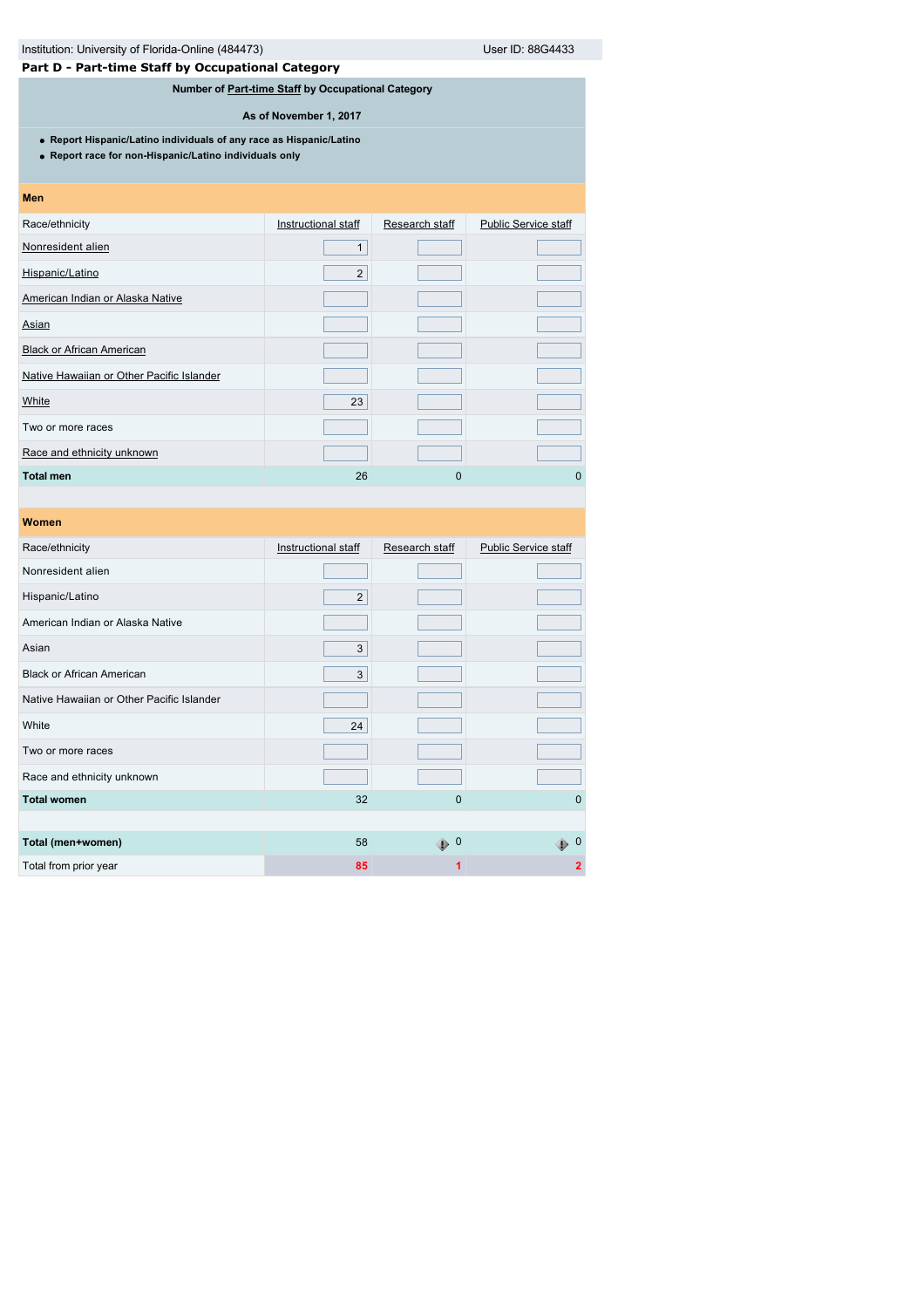# **Part D - Part-time Staff by Occupational Category**

# **Number of [Part-time Staff](javascript:openglossary(467)) by Occupational Category**

**As of November 1, 2017**

**Report Hispanic/Latino individuals of any race as Hispanic/Latino**

**Report race for non-Hispanic/Latino individuals only**

| Race/ethnicity                                                   | Archivists,<br>Curators, and<br>Museum<br>Technicians<br>25-4010 | Librarians<br>25-4020 | Library<br>Technicians<br>25-4030 | <b>Student and Academic</b><br><b>Affairs and Other</b><br><b>Education Services</b><br>Occupations<br>$25 - 2000 + 25 - 3000 +$<br>25-9000 | Library and Student and<br>Academic Affairs and Other<br><b>Education Services</b><br>Occupations |
|------------------------------------------------------------------|------------------------------------------------------------------|-----------------------|-----------------------------------|---------------------------------------------------------------------------------------------------------------------------------------------|---------------------------------------------------------------------------------------------------|
| Nonresident<br>alien                                             |                                                                  |                       |                                   |                                                                                                                                             | $\mathbf{0}$                                                                                      |
| Hispanic/Latino                                                  |                                                                  |                       |                                   |                                                                                                                                             | $\mathbf{0}$                                                                                      |
| American<br>Indian or<br>Alaska Native                           |                                                                  |                       |                                   |                                                                                                                                             | $\mathbf{0}$                                                                                      |
| Asian                                                            |                                                                  |                       |                                   |                                                                                                                                             | $\mathbf{0}$                                                                                      |
| <b>Black or African</b><br>American                              |                                                                  |                       |                                   |                                                                                                                                             | $\mathbf{0}$                                                                                      |
| <b>Native</b><br>Hawaiian or<br><b>Other Pacific</b><br>Islander |                                                                  |                       |                                   |                                                                                                                                             | $\mathbf{0}$                                                                                      |
| White                                                            |                                                                  |                       |                                   | 6                                                                                                                                           | $6\phantom{1}$                                                                                    |
| Two or more<br>races                                             |                                                                  |                       |                                   |                                                                                                                                             | $\mathbf{0}$                                                                                      |
| Race and<br>ethnicity<br>unknown                                 |                                                                  |                       |                                   |                                                                                                                                             | $\mathbf{0}$                                                                                      |
| <b>Total men</b>                                                 | $\overline{0}$                                                   | $\overline{0}$        | $\mathbf 0$                       | 6                                                                                                                                           | 6                                                                                                 |

### **Women**

**Men**

| Race/ethnicity                                                   | Archivists,<br>Curators, and<br>Museum<br>Technicians<br>25-4010 | Librarians<br>25-4020 | Library<br>Technicians<br>25-4030 | <b>Student and Academic</b><br>Affairs and Other<br><b>Education Services</b><br>Occupations<br>$25 - 2000 + 25 - 3000 +$<br>25-9000 | <b>Library and Student and</b><br>Academic Affairs and Other<br><b>Education Services</b><br>Occupations |
|------------------------------------------------------------------|------------------------------------------------------------------|-----------------------|-----------------------------------|--------------------------------------------------------------------------------------------------------------------------------------|----------------------------------------------------------------------------------------------------------|
| Nonresident<br>alien                                             |                                                                  |                       |                                   |                                                                                                                                      | $\mathbf{0}$                                                                                             |
| Hispanic/Latino                                                  |                                                                  |                       |                                   |                                                                                                                                      | $\pmb{0}$                                                                                                |
| American<br>Indian or<br>Alaska Native                           |                                                                  |                       |                                   |                                                                                                                                      | $\mathbf{0}$                                                                                             |
| Asian                                                            |                                                                  |                       |                                   |                                                                                                                                      | $\pmb{0}$                                                                                                |
| <b>Black or African</b><br>American                              |                                                                  |                       |                                   | $\mathbf{1}$                                                                                                                         | $\mathbf{1}$                                                                                             |
| <b>Native</b><br>Hawaiian or<br><b>Other Pacific</b><br>Islander |                                                                  |                       |                                   |                                                                                                                                      | $\mathbf{0}$                                                                                             |
| White                                                            |                                                                  |                       |                                   | 10                                                                                                                                   | 10                                                                                                       |
| Two or more<br>races                                             |                                                                  |                       |                                   | $\mathbf{1}$                                                                                                                         | $\mathbf{1}$                                                                                             |
| Race and<br>ethnicity<br>unknown                                 |                                                                  |                       |                                   |                                                                                                                                      | $\mathbf{0}$                                                                                             |
| <b>Total women</b>                                               | $\Omega$                                                         | $\overline{0}$        | $\Omega$                          | 12                                                                                                                                   | 12                                                                                                       |
|                                                                  |                                                                  |                       |                                   |                                                                                                                                      |                                                                                                          |
| <b>Total</b><br>(men+women)                                      | $\overline{0}$                                                   | $\overline{0}$        | ⊕ 0                               | 18                                                                                                                                   | 18                                                                                                       |
| Total from prior<br>year                                         |                                                                  |                       | 13                                | 3                                                                                                                                    | 16                                                                                                       |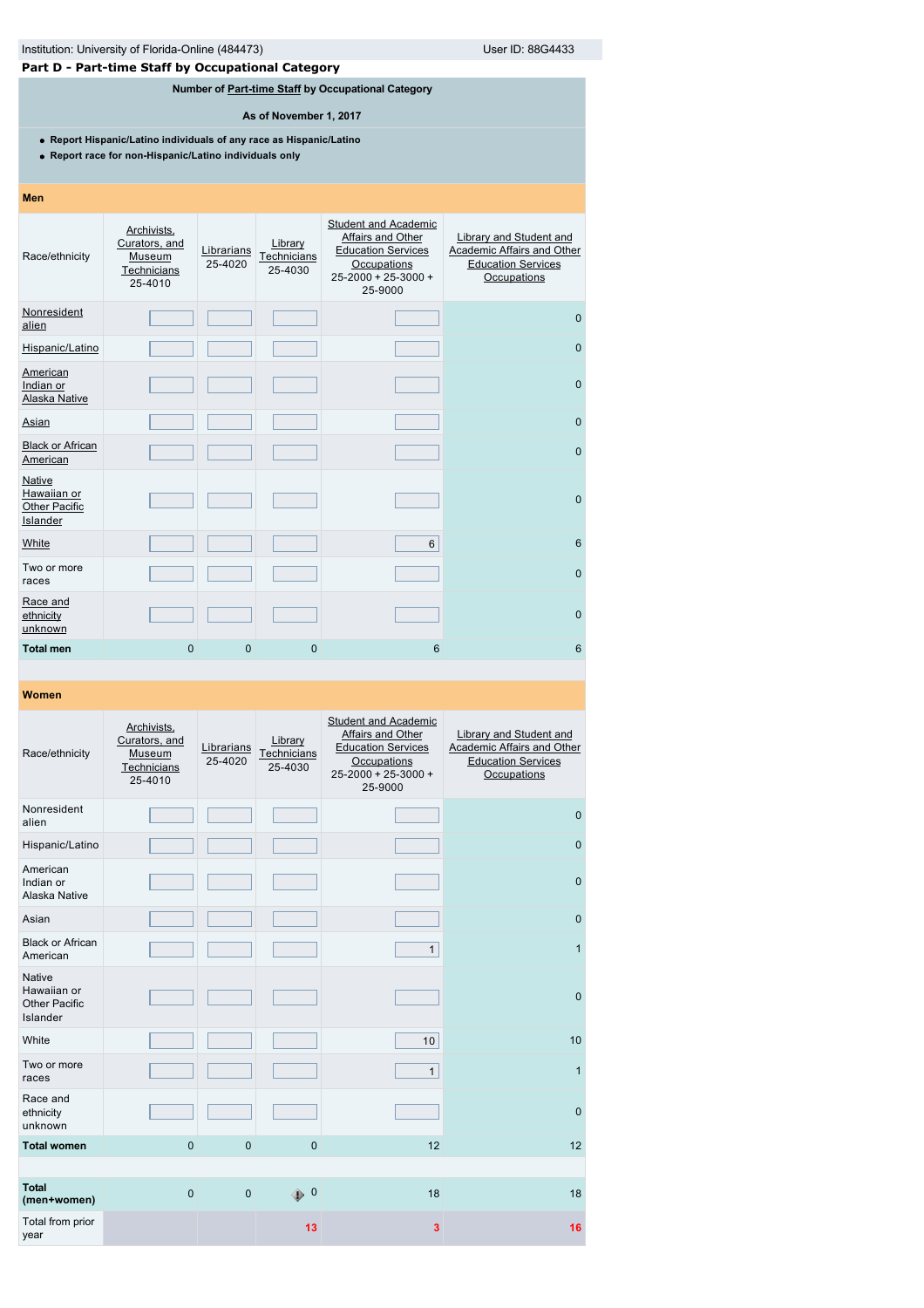| Institution: University of Florida-Online (484473)<br>User ID: 88G4433<br>Part D - Part-time Staff by Occupational Category   |                                      |                                                                          |                                                                                                      |                                                                                                                                               |                                                                        |  |  |  |
|-------------------------------------------------------------------------------------------------------------------------------|--------------------------------------|--------------------------------------------------------------------------|------------------------------------------------------------------------------------------------------|-----------------------------------------------------------------------------------------------------------------------------------------------|------------------------------------------------------------------------|--|--|--|
|                                                                                                                               |                                      |                                                                          | Number of Part-time Staff                                                                            |                                                                                                                                               |                                                                        |  |  |  |
|                                                                                                                               |                                      |                                                                          | As of November 1, 2017                                                                               |                                                                                                                                               |                                                                        |  |  |  |
| • Report Hispanic/Latino individuals of any race as Hispanic/Latino<br>• Report race for non-Hispanic/Latino individuals only |                                      |                                                                          |                                                                                                      |                                                                                                                                               |                                                                        |  |  |  |
| Men                                                                                                                           |                                      |                                                                          |                                                                                                      |                                                                                                                                               |                                                                        |  |  |  |
| Race/ethnicity                                                                                                                | Management<br>Occupations<br>11-0000 | <b>Business and</b><br>Financial<br>Operations<br>Occupations<br>13-0000 | Computer,<br>Engineering,<br>and Science<br>Occupations<br>$15 - 0000 +$<br>$17 - 0000 +$<br>19-0000 | Community, Social Service,<br>Legal, Arts, Design,<br>Entertainment, Sports, and<br><b>Media Occupations</b><br>$21-0000 + 23-0000 + 27-0000$ | Healthcare<br>Practitioners<br>and Technical<br>Occupations<br>29-0000 |  |  |  |
| Nonresident<br>alien                                                                                                          |                                      |                                                                          |                                                                                                      |                                                                                                                                               |                                                                        |  |  |  |
| Hispanic/Latino                                                                                                               | $\mathbf{1}$                         |                                                                          |                                                                                                      | $\mathbf{1}$                                                                                                                                  |                                                                        |  |  |  |
| <b>American</b><br>Indian or<br>Alaska Native                                                                                 |                                      |                                                                          |                                                                                                      |                                                                                                                                               |                                                                        |  |  |  |
| <b>Asian</b>                                                                                                                  |                                      |                                                                          |                                                                                                      |                                                                                                                                               |                                                                        |  |  |  |
| <b>Black or African</b><br>American                                                                                           |                                      |                                                                          |                                                                                                      |                                                                                                                                               |                                                                        |  |  |  |
| Native<br>Hawaiian or<br><b>Other Pacific</b><br>Islander                                                                     |                                      |                                                                          |                                                                                                      |                                                                                                                                               |                                                                        |  |  |  |
| <b>White</b>                                                                                                                  | 3                                    | 1                                                                        | 3                                                                                                    | $\mathbf{1}$                                                                                                                                  |                                                                        |  |  |  |
| Two or more<br>races                                                                                                          |                                      |                                                                          |                                                                                                      |                                                                                                                                               |                                                                        |  |  |  |
| Race and<br>ethnicity<br>unknown                                                                                              |                                      |                                                                          |                                                                                                      |                                                                                                                                               |                                                                        |  |  |  |
| <b>Total men</b>                                                                                                              | 4                                    | 1                                                                        | 3                                                                                                    | $\overline{2}$                                                                                                                                | 0                                                                      |  |  |  |

| Race/ethnicity                                                   | Management<br>Occupations<br>11-0000 | <b>Business and</b><br>Financial<br>Operations<br>Occupations<br>13-0000 | Computer,<br>Engineering,<br>and Science<br>Occupations<br>$15 - 0000 +$<br>$17 - 0000 +$<br>19-0000 | Community, Social Service,<br>Legal, Arts, Design,<br>Entertainment, Sports, and<br><b>Media Occupations</b><br>$21 - 0000 + 23 - 0000 + 27 - 0000$ | Healthcare<br>Practitioners<br>and Technical<br>Occupations<br>29-0000 |
|------------------------------------------------------------------|--------------------------------------|--------------------------------------------------------------------------|------------------------------------------------------------------------------------------------------|-----------------------------------------------------------------------------------------------------------------------------------------------------|------------------------------------------------------------------------|
| Nonresident<br>alien                                             |                                      |                                                                          |                                                                                                      |                                                                                                                                                     |                                                                        |
| Hispanic/Latino                                                  | $\mathbf{1}$                         |                                                                          |                                                                                                      |                                                                                                                                                     |                                                                        |
| American<br>Indian or<br>Alaska Native                           |                                      |                                                                          |                                                                                                      |                                                                                                                                                     |                                                                        |
| Asian                                                            |                                      | $\overline{2}$                                                           |                                                                                                      |                                                                                                                                                     |                                                                        |
| <b>Black or African</b><br>American                              |                                      | $\mathbf{1}$                                                             |                                                                                                      | $\mathbf{1}$                                                                                                                                        |                                                                        |
| <b>Native</b><br>Hawaiian or<br><b>Other Pacific</b><br>Islander |                                      |                                                                          |                                                                                                      |                                                                                                                                                     |                                                                        |
| White                                                            | 5                                    | 2                                                                        |                                                                                                      | $\mathbf{1}$                                                                                                                                        |                                                                        |
| Two or more<br>races                                             |                                      |                                                                          |                                                                                                      |                                                                                                                                                     |                                                                        |
| Race and<br>ethnicity<br>unknown                                 |                                      |                                                                          |                                                                                                      |                                                                                                                                                     |                                                                        |
| <b>Total women</b>                                               | 6                                    | 5                                                                        | $\mathbf{0}$                                                                                         | $\overline{2}$                                                                                                                                      | $\mathbf 0$                                                            |
|                                                                  |                                      |                                                                          |                                                                                                      |                                                                                                                                                     |                                                                        |
| <b>Total</b><br>(men+women)                                      | 10                                   | $6\phantom{1}6$                                                          | 3                                                                                                    | $\overline{4}$                                                                                                                                      | $\mathbf 0$                                                            |
| Total from prior<br>year                                         | 13                                   | 10                                                                       |                                                                                                      |                                                                                                                                                     |                                                                        |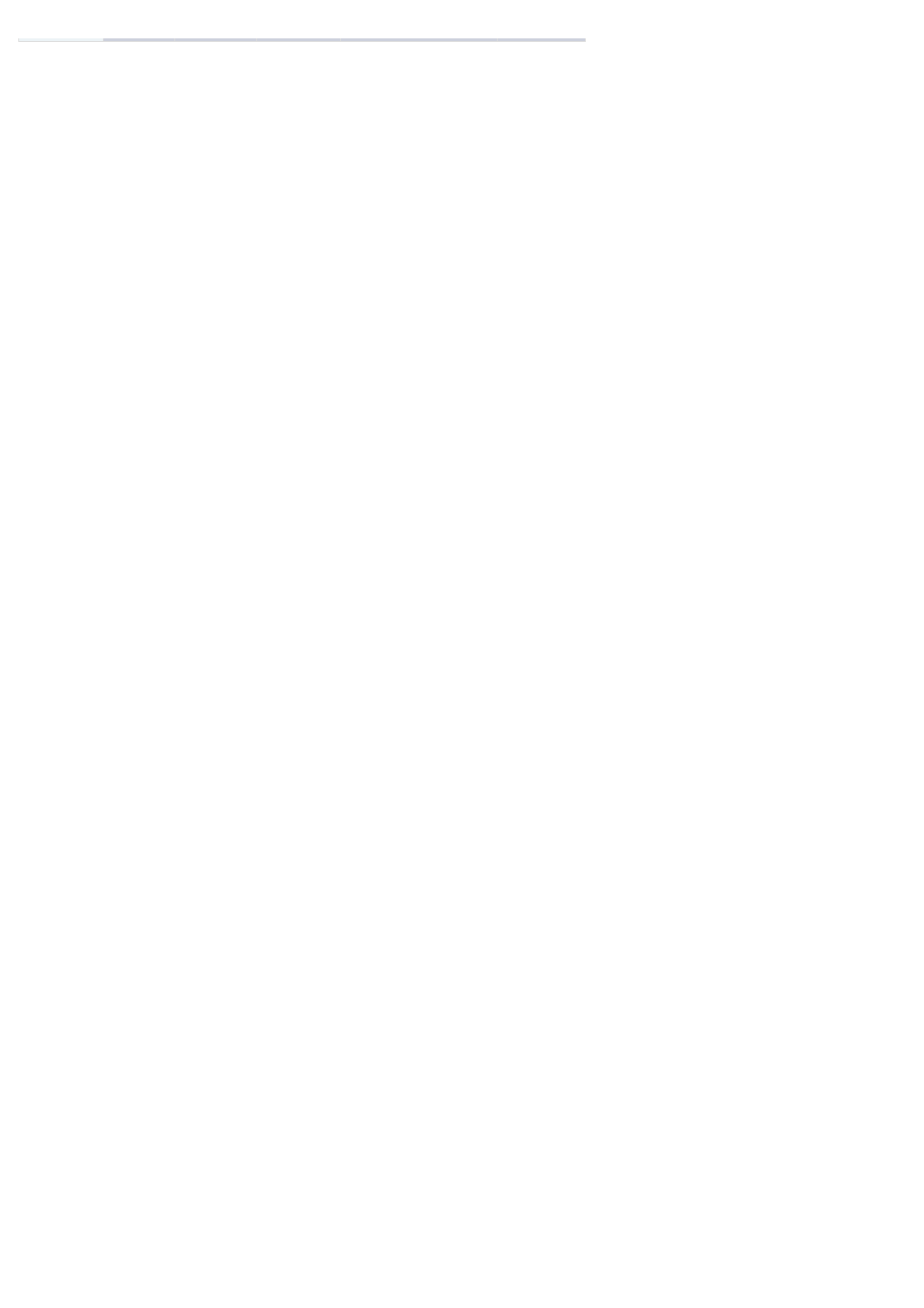# **Part D - Part-time Staff by Occupational Category**

# **Number of [Part-time Staff](javascript:openglossary(467))**

**As of November 1, 2017**

**Report Hispanic/Latino individuals of any race as Hispanic/Latino**

**Report race for non-Hispanic/Latino individuals only**

| Men                                                       |                                                                                                    |                                                |                                                                   |                                                                                                                |                                                                                                        |                                                   |
|-----------------------------------------------------------|----------------------------------------------------------------------------------------------------|------------------------------------------------|-------------------------------------------------------------------|----------------------------------------------------------------------------------------------------------------|--------------------------------------------------------------------------------------------------------|---------------------------------------------------|
| Race/ethnicity                                            | Service<br>Occupations<br>$31 - 0000 +$<br>$33 - 0000 +$<br>$35 - 0000 +$<br>$37-0000+$<br>39-0000 | Sales and<br>Related<br>Occupations<br>41-0000 | Office and<br>Administrative<br>Support<br>Occupations<br>43-0000 | Natural Resources,<br>Construction, and<br>Maintenance<br>Occupations<br>$45 - 0000 + 47 - 0000$<br>$+49-0000$ | Production,<br>Transportation, and<br><b>Material Moving</b><br>Occupations<br>$51 - 0000 + 53 - 0000$ | Grand<br>Total<br>(All<br>part-<br>time<br>staff) |
| Nonresident<br>alien                                      |                                                                                                    |                                                |                                                                   |                                                                                                                |                                                                                                        | 1                                                 |
| Hispanic/Latino                                           |                                                                                                    |                                                |                                                                   |                                                                                                                |                                                                                                        | $\overline{4}$                                    |
| American<br>Indian or<br>Alaska Native                    |                                                                                                    |                                                |                                                                   |                                                                                                                |                                                                                                        | $\mathbf{0}$                                      |
| Asian                                                     |                                                                                                    |                                                |                                                                   |                                                                                                                |                                                                                                        | $\mathbf{0}$                                      |
| <b>Black or African</b><br>American                       |                                                                                                    |                                                |                                                                   |                                                                                                                |                                                                                                        | $\mathbf{0}$                                      |
| Native<br>Hawaiian or<br><b>Other Pacific</b><br>Islander |                                                                                                    |                                                |                                                                   |                                                                                                                |                                                                                                        | $\Omega$                                          |
| White                                                     |                                                                                                    |                                                |                                                                   |                                                                                                                |                                                                                                        | 37                                                |
| Two or more<br>races                                      |                                                                                                    |                                                |                                                                   |                                                                                                                |                                                                                                        | $\mathbf{0}$                                      |
| Race and<br>ethnicity<br>unknown                          |                                                                                                    |                                                |                                                                   |                                                                                                                |                                                                                                        | $\Omega$                                          |
| <b>Total men</b>                                          | $\overline{0}$                                                                                     | $\mathbf{0}$                                   | $\mathbf{0}$                                                      | $\mathbf 0$                                                                                                    | $\Omega$                                                                                               | 42                                                |

| Race/ethnicity                                            | Service<br>Occupations<br>$31 - 0000 +$<br>$33 - 0000 +$<br>$35 - 0000 +$<br>$37-0000+$<br>39-0000 | Sales and<br>Related<br>Occupations<br>41-0000 | Office and<br>Administrative<br>Support<br>Occupations<br>43-0000 | Natural Resources,<br>Construction, and<br>Maintenance<br>Occupations<br>$45 - 0000 + 47 - 0000$<br>$+49-0000$ | Production,<br>Transportation, and<br><b>Material Moving</b><br>Occupations<br>$51 - 0000 + 53 - 0000$ | Grand<br>Total<br>(All<br>part-<br>time<br>staff) |
|-----------------------------------------------------------|----------------------------------------------------------------------------------------------------|------------------------------------------------|-------------------------------------------------------------------|----------------------------------------------------------------------------------------------------------------|--------------------------------------------------------------------------------------------------------|---------------------------------------------------|
| Nonresident<br>alien                                      |                                                                                                    |                                                |                                                                   |                                                                                                                |                                                                                                        | $\mathbf 0$                                       |
| Hispanic/Latino                                           |                                                                                                    |                                                |                                                                   |                                                                                                                |                                                                                                        | 3                                                 |
| American<br>Indian or<br>Alaska Native                    |                                                                                                    |                                                |                                                                   |                                                                                                                |                                                                                                        | $\mathbf{0}$                                      |
| Asian                                                     |                                                                                                    |                                                |                                                                   |                                                                                                                |                                                                                                        | 5                                                 |
| <b>Black or African</b><br>American                       |                                                                                                    |                                                | $\mathbf{1}$                                                      |                                                                                                                |                                                                                                        | $\overline{7}$                                    |
| <b>Native</b><br>Hawaiian or<br>Other Pacific<br>Islander |                                                                                                    |                                                |                                                                   |                                                                                                                |                                                                                                        | $\mathbf 0$                                       |
| White                                                     |                                                                                                    |                                                | $\overline{4}$                                                    |                                                                                                                |                                                                                                        | 46                                                |
| Two or more<br>races                                      |                                                                                                    |                                                |                                                                   |                                                                                                                |                                                                                                        | $\mathbf{1}$                                      |
| Race and<br>ethnicity<br>unknown                          |                                                                                                    |                                                |                                                                   |                                                                                                                |                                                                                                        | $\mathbf{0}$                                      |
| <b>Total women</b>                                        | $\mathbf 0$                                                                                        | $\mathbf 0$                                    | 5                                                                 | $\overline{0}$                                                                                                 | $\mathbf{0}$                                                                                           | 62                                                |
|                                                           |                                                                                                    |                                                |                                                                   |                                                                                                                |                                                                                                        |                                                   |
| <b>Total</b><br>(men+women)                               | $\mathbf 0$                                                                                        | $\mathbf 0$                                    | 5                                                                 | $\mathbf 0$                                                                                                    | $\mathbf{0}$                                                                                           | 104                                               |
| Total from prior<br>year                                  |                                                                                                    |                                                | 6                                                                 |                                                                                                                |                                                                                                        | 134                                               |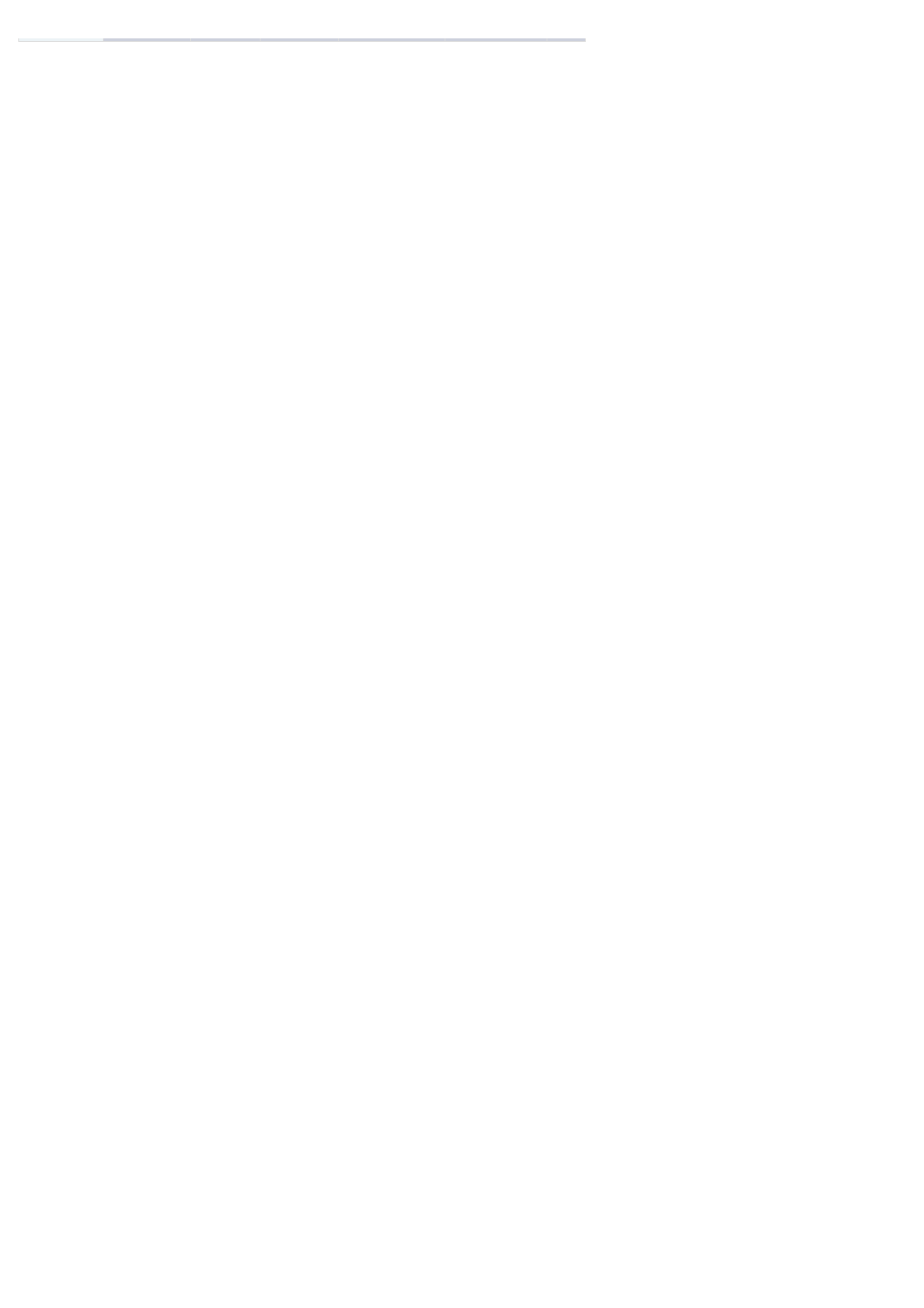| Institution: University of Florida-Online (484473)<br>User ID: 88G4433                                                        |                                      |                |                                                                                                                                                                        |                |  |  |  |  |
|-------------------------------------------------------------------------------------------------------------------------------|--------------------------------------|----------------|------------------------------------------------------------------------------------------------------------------------------------------------------------------------|----------------|--|--|--|--|
| Part D - Graduate assistants                                                                                                  |                                      |                |                                                                                                                                                                        |                |  |  |  |  |
|                                                                                                                               | <b>Number of Graduate Assistants</b> |                |                                                                                                                                                                        |                |  |  |  |  |
|                                                                                                                               | As of November 1, 2017               |                |                                                                                                                                                                        |                |  |  |  |  |
| • Report Hispanic/Latino individuals of any race as Hispanic/Latino<br>• Report race for non-Hispanic/Latino individuals only |                                      |                |                                                                                                                                                                        |                |  |  |  |  |
| <b>Men</b>                                                                                                                    |                                      |                |                                                                                                                                                                        |                |  |  |  |  |
| Race/ethnicity                                                                                                                | Teaching<br>25-1191                  | Research       | Other<br>11-0000, 13-0000, 15-0000,<br>17-0000, 19-0000, 21-0000,<br>23-0000, 27-0000, 25-4000,<br>25-4010, 25-4020, 25-4030,<br>25-2000, 25-3000, 25-9000,<br>29-0000 | Total          |  |  |  |  |
| Nonresident alien                                                                                                             | 12                                   | 1              | $\mathbf{1}$                                                                                                                                                           | 14             |  |  |  |  |
| Hispanic/Latino                                                                                                               | 3                                    |                | 1                                                                                                                                                                      | $\overline{4}$ |  |  |  |  |
| American Indian or Alaska Native                                                                                              |                                      |                |                                                                                                                                                                        | $\Omega$       |  |  |  |  |
| Asian                                                                                                                         | $\overline{2}$                       |                |                                                                                                                                                                        | $\overline{2}$ |  |  |  |  |
| <b>Black or African American</b>                                                                                              |                                      |                |                                                                                                                                                                        | $\Omega$       |  |  |  |  |
| Native Hawaiian or Other Pacific Islander                                                                                     |                                      |                |                                                                                                                                                                        | $\mathbf{0}$   |  |  |  |  |
| White                                                                                                                         | 13                                   | $\overline{2}$ | $\overline{2}$                                                                                                                                                         | 17             |  |  |  |  |
| Two or more races                                                                                                             |                                      |                |                                                                                                                                                                        | $\mathbf{0}$   |  |  |  |  |
| Race and ethnicity unknown                                                                                                    |                                      |                |                                                                                                                                                                        | $\Omega$       |  |  |  |  |
| <b>Total men</b>                                                                                                              | 30                                   | 3              | 4                                                                                                                                                                      | 37             |  |  |  |  |
|                                                                                                                               |                                      |                |                                                                                                                                                                        |                |  |  |  |  |
| Women                                                                                                                         |                                      |                |                                                                                                                                                                        |                |  |  |  |  |

| Race/ethnicity                            | Teaching<br>25-1191 | Research       | Other<br>11-0000, 13-0000, 15-0000,<br>17-0000, 19-0000, 21-0000,<br>23-0000, 27-0000, 25-4000,<br>25-4010, 25-4020, 25-4030,<br>25-2000, 25-3000, 25-9000,<br>29-0000 | Total          |
|-------------------------------------------|---------------------|----------------|------------------------------------------------------------------------------------------------------------------------------------------------------------------------|----------------|
| Nonresident alien                         | 9                   | $\overline{4}$ |                                                                                                                                                                        | 13             |
| Hispanic/Latino                           | $\overline{4}$      |                | $\mathbf{1}$                                                                                                                                                           | 5              |
| American Indian or Alaska Native          |                     |                |                                                                                                                                                                        | $\mathbf{0}$   |
| Asian                                     | 4                   |                |                                                                                                                                                                        | $\overline{4}$ |
| <b>Black or African American</b>          |                     |                |                                                                                                                                                                        | $\mathbf 0$    |
| Native Hawaiian or Other Pacific Islander |                     |                |                                                                                                                                                                        | $\mathbf{0}$   |
| White                                     | 28                  |                | $\mathbf{1}$                                                                                                                                                           | 29             |
| Two or more races                         |                     |                |                                                                                                                                                                        | $\Omega$       |
| Race and ethnicity unknown                |                     |                |                                                                                                                                                                        | $\mathbf 0$    |
| <b>Total women</b>                        | 45                  | 4              | $\overline{2}$                                                                                                                                                         | 51             |
|                                           |                     |                |                                                                                                                                                                        |                |
| Total (men+women)                         | 75<br>⊕             | $\overline{7}$ | 6                                                                                                                                                                      | 88             |
| Total from prior year                     | 34                  | 5              | 3                                                                                                                                                                      | 42             |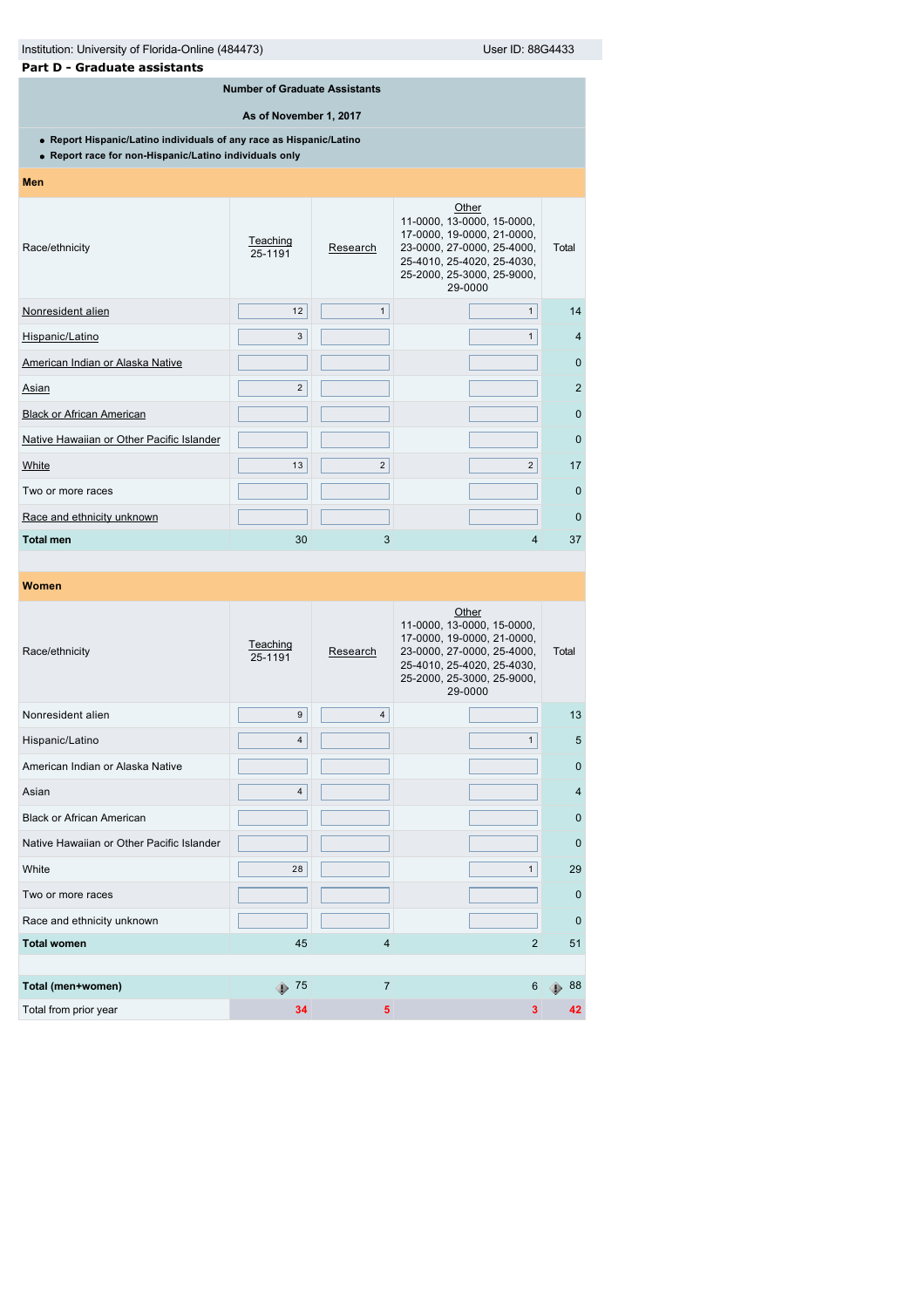**Number of [Part-time Staff](javascript:openglossary(467))**

**As of November 1, 2017**

|                                                                                                                                                      |              |                               |                | With <b>Faculty Status</b> |                                      |                                                      |                          |                |
|------------------------------------------------------------------------------------------------------------------------------------------------------|--------------|-------------------------------|----------------|----------------------------|--------------------------------------|------------------------------------------------------|--------------------------|----------------|
|                                                                                                                                                      |              |                               |                |                            | Not on Tenure Track                  |                                                      | <b>Without</b>           |                |
| Occupational category                                                                                                                                | Tenured      | On<br>Tenure<br><b>Track</b>  | Multi-year     | Annual<br>contract         | Less-<br>than-<br>annual<br>contract | Indefinite<br>duration<br>(continuing<br>or at-will) | Faculty<br><b>Status</b> | Total          |
| <b>Primarily Instruction</b>                                                                                                                         | $\mathbf 0$  | $\mathbf 0$                   | $\overline{0}$ | 57                         | $\mathbf 0$                          | $\mathbf 0$                                          | $\mathbf{0}$             | 57             |
| Exclusively credit                                                                                                                                   |              |                               |                | 57                         |                                      |                                                      |                          | 57             |
| Exclusively not-for-<br>credit                                                                                                                       |              |                               |                |                            |                                      |                                                      |                          | $\mathbf{0}$   |
| Combined credit/not-for-<br>credit                                                                                                                   |              |                               |                |                            |                                      |                                                      |                          | $\mathbf{0}$   |
| Instruction/research/public<br>service staff                                                                                                         | $\mathbf{1}$ |                               |                |                            |                                      |                                                      |                          | 1              |
| Research staff                                                                                                                                       |              |                               |                |                            |                                      |                                                      |                          | $\mathbf 0$    |
| <b>Public Service staff</b>                                                                                                                          |              |                               |                |                            |                                      |                                                      |                          | $\mathbf 0$    |
| Archivists, Curators, and<br><b>Museum Technicians</b><br>25-4010                                                                                    |              |                               |                |                            |                                      |                                                      |                          | $\mathbf 0$    |
| Librarians<br>25-4020                                                                                                                                |              |                               |                |                            |                                      |                                                      |                          | $\mathbf{0}$   |
| <b>Library Technicians</b><br>25-4030                                                                                                                |              |                               |                |                            |                                      |                                                      |                          | $\mathbf{0}$   |
| Student and Academic<br><b>Affairs and Other Education</b><br><b>Services Occupations</b><br>25-2000 + 25-3000 +<br>25-9000                          |              |                               |                | $\overline{2}$             |                                      |                                                      | 16                       | 18             |
| <b>Management Occupations</b><br>11-0000                                                                                                             | 3            |                               |                | $\mathbf{1}$               |                                      |                                                      | 6                        | 10             |
| <b>Business and Financial</b><br><b>Operations Occupations</b><br>13-0000                                                                            |              |                               |                |                            |                                      |                                                      | 6                        | 6              |
| Computer, Engineering, and<br><b>Science Occupations</b><br>$15-0000 + 17-0000 +$<br>19-0000                                                         |              |                               |                |                            |                                      |                                                      | 3                        | 3              |
| Community, Social Service,<br>Legal, Arts, Design,<br>Entertainment, Sports, and<br><b>Media Occupations</b><br>$21 - 0000 + 23 - 0000 +$<br>27-0000 |              |                               |                |                            |                                      |                                                      | 4                        | $\overline{4}$ |
| <b>Healthcare Practitioners</b><br>and Technical Occupations<br>29-0000                                                                              |              |                               |                |                            |                                      |                                                      |                          | $\mathbf{0}$   |
| Total                                                                                                                                                | 4            | $\overline{\mathbf{0}}$<br>⊕. | $\pmb{0}$      | 60                         | 0                                    | $\mathbf 0$                                          | 35                       | 99             |
| Total from prior year                                                                                                                                | 19           | $\mathbf 2$                   |                | 73                         |                                      |                                                      | 34                       | 128            |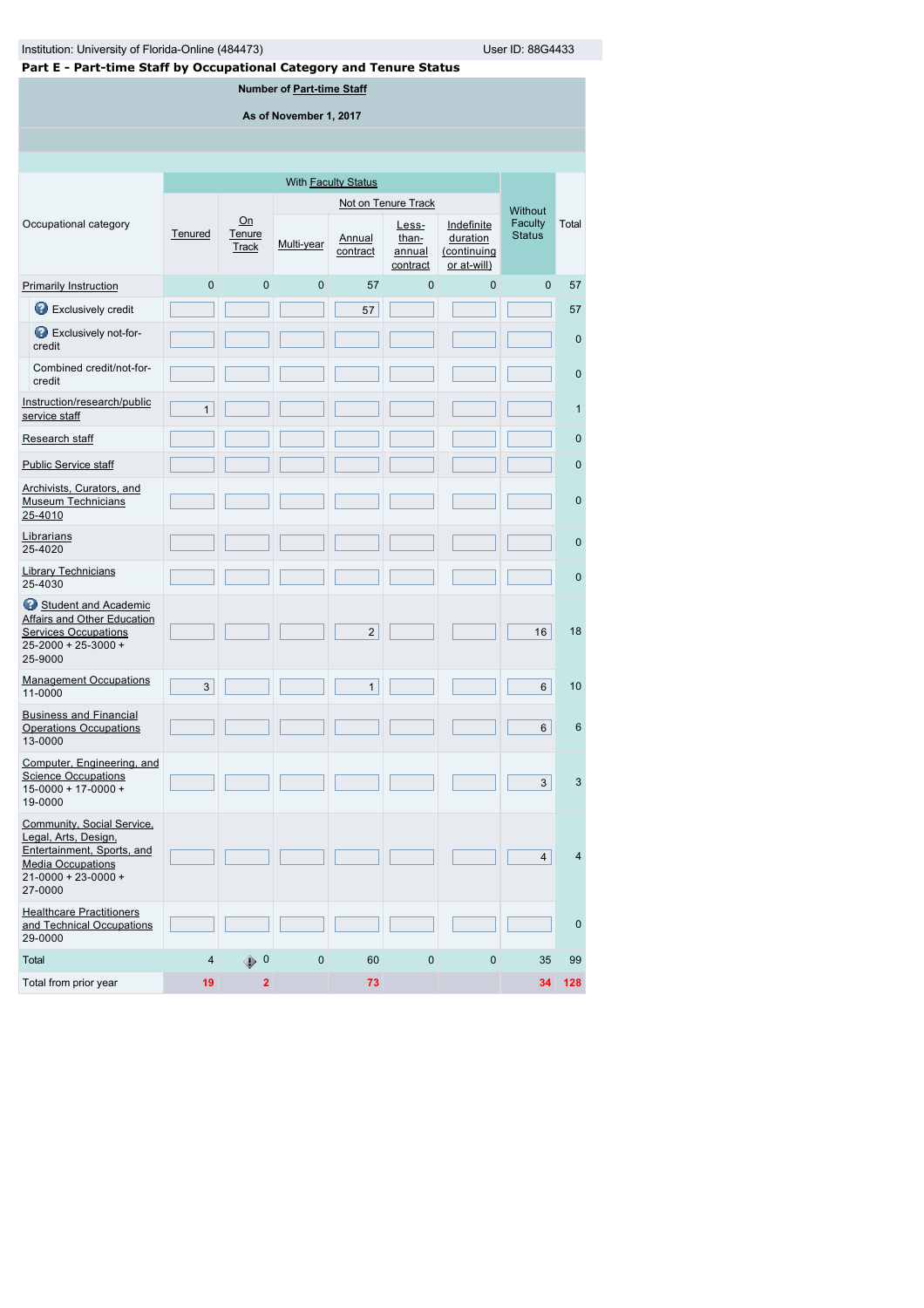$\overline{0}$ 

0

6

| Institution: University of Florida-Online (484473)<br>User ID: 88G4433                                                                           |                |                                   |              |                            |                                      |                                                      |                                 |              |
|--------------------------------------------------------------------------------------------------------------------------------------------------|----------------|-----------------------------------|--------------|----------------------------|--------------------------------------|------------------------------------------------------|---------------------------------|--------------|
| <b>Part F - Part-time Summary</b>                                                                                                                |                |                                   |              |                            |                                      |                                                      |                                 |              |
|                                                                                                                                                  |                | <b>Summary of Part-time Staff</b> |              |                            |                                      |                                                      |                                 |              |
|                                                                                                                                                  |                | As of November 1, 2017            |              |                            |                                      |                                                      |                                 |              |
|                                                                                                                                                  |                |                                   |              |                            |                                      |                                                      |                                 |              |
|                                                                                                                                                  |                |                                   |              | <b>With Faculty Status</b> |                                      |                                                      |                                 |              |
|                                                                                                                                                  |                |                                   |              |                            | Not on Tenure Track                  |                                                      | <b>Without</b>                  |              |
| Occupational category                                                                                                                            | Tenured Tenure | On<br><b>Track</b>                | year         | Multi- Annual<br>contract  | Less-<br>than-<br>annual<br>contract | Indefinite<br>duration<br>(continuing<br>or at-will) | <b>Faculty</b><br><b>Status</b> | Total        |
| Primarily Instruction                                                                                                                            | 0              | $\mathbf 0$                       | $\mathbf{0}$ | 57                         | $\mathbf{0}$                         | 0                                                    | $\Omega$                        | 57           |
| <b>Exclusively credit</b>                                                                                                                        |                |                                   |              | 57                         |                                      |                                                      |                                 | 57           |
| Exclusively not-for-credit                                                                                                                       |                |                                   |              |                            |                                      |                                                      |                                 | $\mathbf{0}$ |
| Combined credit/not-for-credit                                                                                                                   |                |                                   |              |                            |                                      |                                                      |                                 | $\mathbf 0$  |
| Instruction/research/public service staff                                                                                                        | $\mathbf{1}$   |                                   |              |                            |                                      |                                                      |                                 | $\mathbf{1}$ |
| Research staff                                                                                                                                   |                |                                   |              |                            |                                      |                                                      |                                 | $\mathbf 0$  |
| <b>Public Service staff</b>                                                                                                                      |                |                                   |              |                            |                                      |                                                      |                                 | $\mathbf{0}$ |
| Archivists, Curators, and Museum<br><b>Technicians</b><br>25-4010                                                                                |                |                                   |              |                            |                                      |                                                      |                                 | $\mathbf 0$  |
| Librarians<br>25-4020                                                                                                                            |                |                                   |              |                            |                                      |                                                      |                                 | $\mathbf 0$  |
| <b>Library Technicians</b><br>25-4030                                                                                                            |                |                                   |              |                            |                                      |                                                      |                                 | $\mathbf 0$  |
| Student and Academic Affairs and Other<br><b>Education Services Occupations</b><br>25-2000 + 25-3000 + 25-9000                                   |                |                                   |              | $\overline{2}$             |                                      |                                                      | 16                              | 18           |
| <b>Management Occupations</b><br>11-0000                                                                                                         | 3              |                                   |              | $\overline{1}$             |                                      |                                                      | 6                               | 10           |
| <b>Business and Financial Operations</b><br>Occupations<br>13-0000                                                                               |                |                                   |              |                            |                                      |                                                      | 6                               | 6            |
| Computer, Engineering, and Science<br>Occupations<br>15-0000 + 17-0000 + 19-0000                                                                 |                |                                   |              |                            |                                      |                                                      | 3                               | 3            |
| Community, Social Service, Legal, Arts,<br>Design, Entertainment, Sports, and<br><b>Media Occupations</b><br>$21 - 0000 + 23 - 0000 + 27 - 0000$ |                |                                   |              |                            |                                      |                                                      | $\overline{4}$                  | 4            |
| <b>Healthcare Practitioners and Technical</b><br>Occupations<br>29-0000                                                                          |                |                                   |              |                            |                                      |                                                      |                                 | $\mathbf{0}$ |
| <b>Service Occupations</b><br>$31-0000 + 33-0000 + 35-0000 + 37-$<br>$0000 + 39 - 0000$                                                          |                |                                   |              |                            |                                      |                                                      |                                 | $\mathbf{0}$ |
| Sales and Related Occupations<br>41-0000                                                                                                         |                |                                   |              |                            |                                      |                                                      |                                 | $\mathbf{0}$ |
| Office and Administrative Support<br>Occupations                                                                                                 |                |                                   |              |                            |                                      |                                                      |                                 | 5            |

Natural Resources, Construction, and Maintenance Occupations 45-0000 + 47-0000 + 49-0000 Production, Transportation, and Material Moving Occupations 51-0000 + 53-0000 Graduate Assistants 88 Teaching<br>25-1191 reading the control of the control of the control of the control of the control of the control of the control of the control of the control of the control of the control of the control of the control of the control of the Research 7 Other 11-0000, 13-0000, 15-0000, 17-0000, 19-0000, 21-0000, 23-0000, 27-0000, 25-4000, 25-4010, 25-4020, 25-4030, 25-2000, 25-3000, 25-9000, 29-0000 Total 1923, and the control of the control of the control of the control of the control of the control of the control of the control of the control of the control of the control of the control of the control of the control

43-0000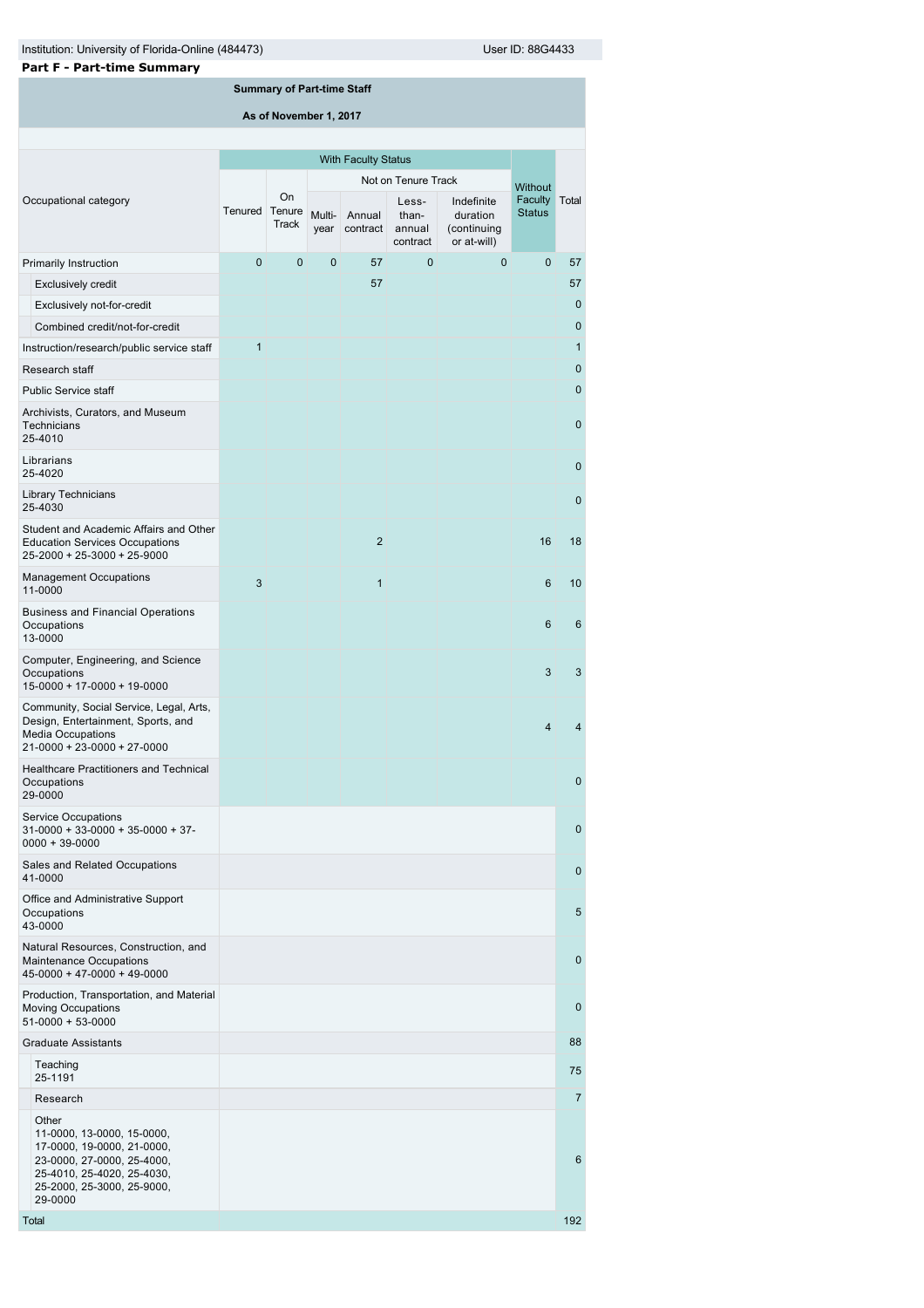# **Part H - New Hires, Full-time Instructional Staff by Tenure Status**

# **Number of [Newly Hired](javascript:openglossary(407)) [Full-time](javascript:openglossary(257)) Permanent [Instructional Staff](javascript:openglossary(996))**

**(Hired full-time between November 1, 2016 - October 31, 2017)**

**Report Hispanic/Latino individuals of any race as Hispanic/Latino**

**Report race for non-Hispanic/Latino individuals only**

**Include Primarily Instruction and Instruction Combined with Research and Public Service**

### **Men**

|                                                 |                |                       |             |                    | Not on Tenure Track              |                                                      | Without                  |              |
|-------------------------------------------------|----------------|-----------------------|-------------|--------------------|----------------------------------|------------------------------------------------------|--------------------------|--------------|
| Race/ethnicity                                  | Tenured        | On<br>Tenure<br>Track | Multi-year  | Annual<br>contract | Less-than-<br>annual<br>contract | Indefinite<br>duration<br>(continuing or<br>at-will) | Faculty<br><b>Status</b> | Total        |
| Nonresident alien                               |                |                       |             |                    |                                  |                                                      |                          | $\mathbf{0}$ |
| Hispanic/Latino                                 |                |                       |             |                    |                                  |                                                      |                          | $\mathbf{0}$ |
| American Indian or<br>Alaska Native             |                |                       |             |                    |                                  |                                                      |                          | $\mathbf{0}$ |
| Asian                                           |                |                       |             |                    |                                  |                                                      |                          | $\mathbf{0}$ |
| <b>Black or African</b><br>American             |                |                       |             |                    |                                  |                                                      |                          | $\mathbf{0}$ |
| Native Hawaiian or<br>Other Pacific<br>Islander |                |                       |             |                    |                                  |                                                      |                          | $\mathbf{0}$ |
| White                                           |                |                       |             | $\mathbf{1}$       |                                  |                                                      |                          | 1            |
| Two or more races                               |                |                       |             |                    |                                  |                                                      |                          | $\mathbf{0}$ |
| Race and ethnicity<br>unknown                   |                |                       |             |                    |                                  |                                                      |                          | $\mathbf{0}$ |
| <b>Total men</b>                                | $\overline{0}$ | $\mathbf{0}$          | $\mathbf 0$ | 1                  | $\overline{0}$                   | $\mathbf{0}$                                         | $\Omega$                 | $\mathbf{1}$ |

|                                                        |          |                       |            | Not on Tenure Track |                                  |                                                      |                          |              |  |
|--------------------------------------------------------|----------|-----------------------|------------|---------------------|----------------------------------|------------------------------------------------------|--------------------------|--------------|--|
| Race/ethnicity                                         | Tenured  | On<br>Tenure<br>Track | Multi-year | Annual<br>contract  | Less-than-<br>annual<br>contract | Indefinite<br>duration<br>(continuing or<br>at-will) | Faculty<br><b>Status</b> | Total        |  |
| Nonresident alien                                      |          |                       |            |                     |                                  |                                                      |                          | $\mathbf{0}$ |  |
| Hispanic/Latino                                        |          |                       |            |                     |                                  |                                                      |                          | $\mathbf{0}$ |  |
| American Indian or<br>Alaska Native                    |          |                       |            |                     |                                  |                                                      |                          | $\mathbf{0}$ |  |
| Asian                                                  |          |                       |            |                     |                                  |                                                      |                          | $\mathbf{0}$ |  |
| <b>Black or African</b><br>American                    |          |                       |            |                     |                                  |                                                      |                          | $\mathbf{0}$ |  |
| Native Hawaiian or<br><b>Other Pacific</b><br>Islander |          |                       |            |                     |                                  |                                                      |                          | $\mathbf{0}$ |  |
| White                                                  |          |                       |            | 3                   |                                  |                                                      |                          | $\mathbf{3}$ |  |
| Two or more races                                      |          |                       |            |                     |                                  |                                                      |                          | $\mathbf{0}$ |  |
| Race and ethnicity<br>unknown                          |          |                       |            |                     |                                  |                                                      |                          | $\mathbf{0}$ |  |
| <b>Total women</b>                                     | $\Omega$ | $\Omega$              | $\Omega$   | 3                   | $\Omega$                         | $\Omega$                                             | $\Omega$                 | 3            |  |
|                                                        |          |                       |            |                     |                                  |                                                      |                          |              |  |
| Total (men+women)                                      | $\Omega$ | $\Omega$              | $\Omega$   | $\overline{4}$      | $\Omega$                         | $\Omega$                                             | 0                        |              |  |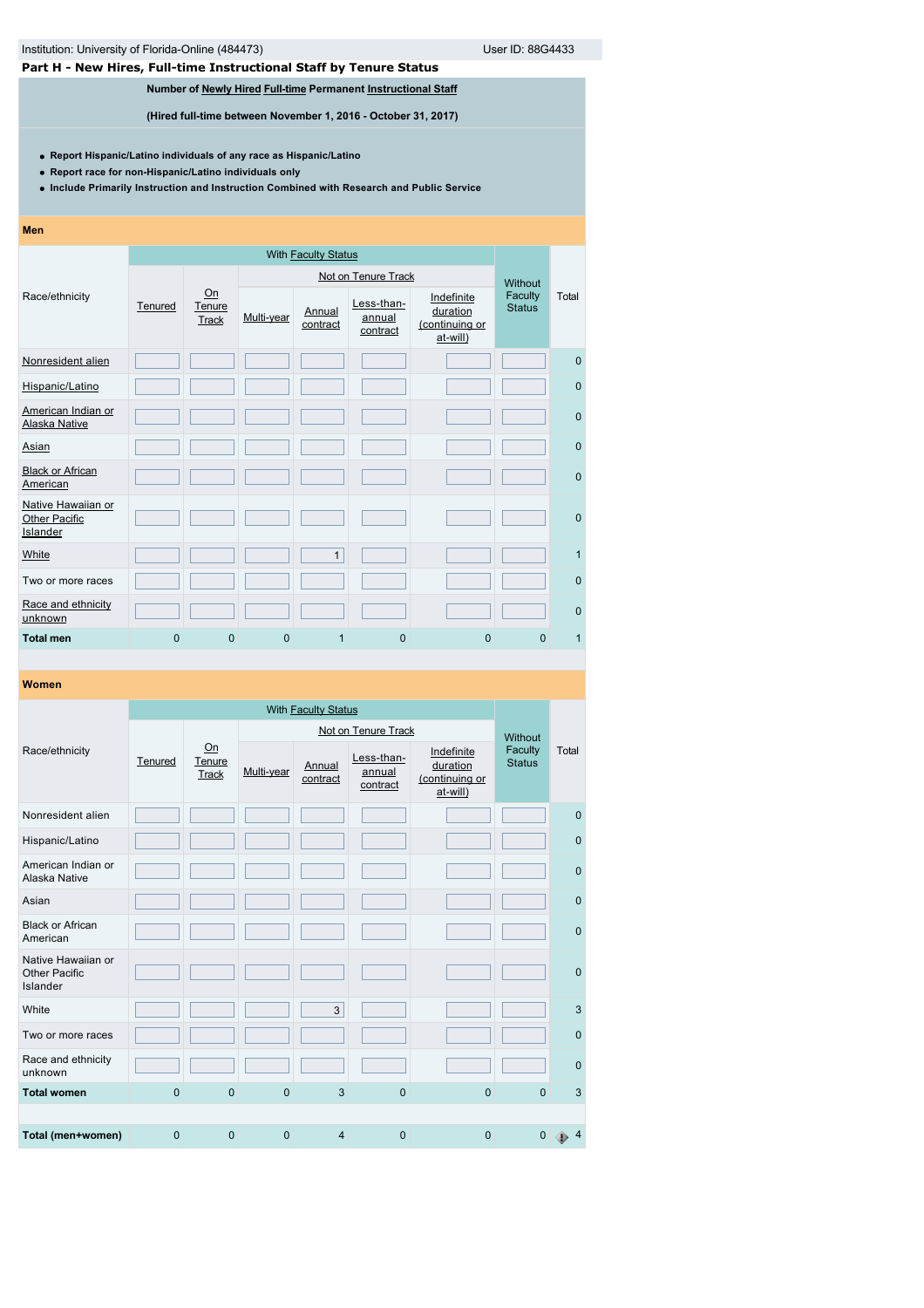| User ID: 88G4433<br>Institution: University of Florida-Online (484473)                                                        |                                                      |                   |                                       |                                                                                                                                      |  |  |  |  |
|-------------------------------------------------------------------------------------------------------------------------------|------------------------------------------------------|-------------------|---------------------------------------|--------------------------------------------------------------------------------------------------------------------------------------|--|--|--|--|
| Part H - New Hires, Full-time Staff by Occupational Category                                                                  |                                                      |                   |                                       |                                                                                                                                      |  |  |  |  |
|                                                                                                                               |                                                      |                   | Number of Newly Hired Full-time Staff |                                                                                                                                      |  |  |  |  |
| (Hired full-time between November 1, 2016 - October 31, 2017)                                                                 |                                                      |                   |                                       |                                                                                                                                      |  |  |  |  |
| • Report Hispanic/Latino individuals of any race as Hispanic/Latino<br>• Report race for non-Hispanic/Latino individuals only |                                                      |                   |                                       |                                                                                                                                      |  |  |  |  |
| <b>Men</b>                                                                                                                    |                                                      |                   |                                       |                                                                                                                                      |  |  |  |  |
| Race/ethnicity                                                                                                                | Instructional<br>Staff<br>(from Part H,<br>screen 1) | Research<br>staff | Public<br>Service<br>staff            | Library and Student and Academic Affairs and<br><b>Other Education Services Occupations</b><br>25-4000 + 25-2000 + 25-3000 + 25-9000 |  |  |  |  |
| Nonresident alien                                                                                                             | $\mathbf 0$                                          |                   |                                       |                                                                                                                                      |  |  |  |  |
| Hispanic/Latino                                                                                                               | $\overline{0}$                                       |                   |                                       | $\mathbf{1}$                                                                                                                         |  |  |  |  |
| American Indian or<br>Alaska Native                                                                                           | $\overline{0}$                                       |                   |                                       |                                                                                                                                      |  |  |  |  |
| Asian                                                                                                                         | $\overline{0}$                                       |                   |                                       |                                                                                                                                      |  |  |  |  |
| <b>Black or African</b><br>American                                                                                           | $\overline{0}$                                       |                   |                                       | $\mathbf{1}$                                                                                                                         |  |  |  |  |
| Native Hawaiian or<br>Other Pacific Islander                                                                                  | $\mathbf 0$                                          |                   |                                       |                                                                                                                                      |  |  |  |  |
| White                                                                                                                         | $\mathbf{1}$                                         |                   |                                       |                                                                                                                                      |  |  |  |  |
| Two or more races                                                                                                             | $\overline{0}$                                       |                   |                                       |                                                                                                                                      |  |  |  |  |
| Race and ethnicity<br>unknown                                                                                                 | $\overline{0}$                                       |                   |                                       |                                                                                                                                      |  |  |  |  |
| <b>Total men</b>                                                                                                              | $\mathbf{1}$                                         | $\overline{0}$    | $\Omega$                              | $\overline{2}$                                                                                                                       |  |  |  |  |
|                                                                                                                               |                                                      |                   |                                       |                                                                                                                                      |  |  |  |  |
| Women                                                                                                                         |                                                      |                   |                                       |                                                                                                                                      |  |  |  |  |
| Race/ethnicity                                                                                                                | Instructional<br>Staff<br>(from Part H,<br>screen 1) | Research<br>staff | Public<br>Service<br>staff            | Library and Student and Academic Affairs and<br><b>Other Education Services Occupations</b><br>25-4000 + 25-2000 + 25-3000 + 25-9000 |  |  |  |  |
| Nonresident alien                                                                                                             | $\overline{0}$                                       |                   |                                       |                                                                                                                                      |  |  |  |  |
| Hispanic/Latino                                                                                                               | $\overline{0}$                                       |                   |                                       |                                                                                                                                      |  |  |  |  |
| American Indian or<br>Alaska Native                                                                                           | $\overline{0}$                                       |                   |                                       |                                                                                                                                      |  |  |  |  |
| Asian                                                                                                                         | 0                                                    |                   |                                       | $\mathbf{1}$                                                                                                                         |  |  |  |  |

Black or African American<sup>0</sup> <sup>1</sup>

White 3 2

**Total women** 3 0 0 0 4 4

٦

1

**Total (men+women)** 4 0 0 6

Native Hawaiian or Other Pacific Islander<sup>0</sup>

Two or more races 0

Race and ethnicity<br>unknown 0

Race and ethnicity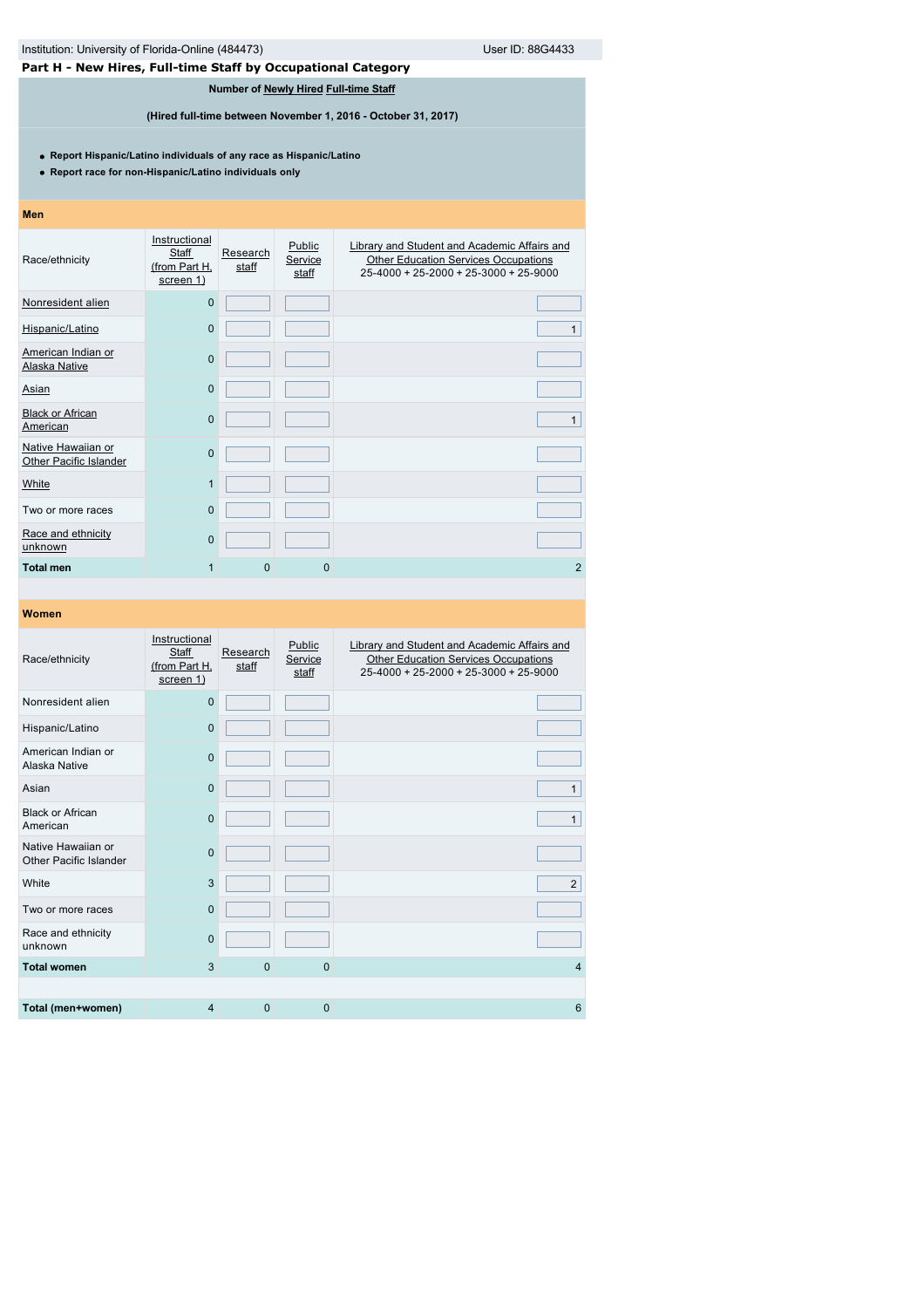| Institution: University of Florida-Online (484473)<br>User ID: 88G4433                                                        |                                                                                                        |                                                                          |                                                                                                      |                                                                                                                                                     |                                                                        |  |  |  |  |  |
|-------------------------------------------------------------------------------------------------------------------------------|--------------------------------------------------------------------------------------------------------|--------------------------------------------------------------------------|------------------------------------------------------------------------------------------------------|-----------------------------------------------------------------------------------------------------------------------------------------------------|------------------------------------------------------------------------|--|--|--|--|--|
|                                                                                                                               |                                                                                                        |                                                                          | Part H - New Hires, Full-time Staff by Occupational Category                                         |                                                                                                                                                     |                                                                        |  |  |  |  |  |
|                                                                                                                               | Number of Newly Hired Full-time Staff<br>(Hired full-time between November 1, 2016 - October 31, 2017) |                                                                          |                                                                                                      |                                                                                                                                                     |                                                                        |  |  |  |  |  |
| • Report Hispanic/Latino individuals of any race as Hispanic/Latino<br>• Report race for non-Hispanic/Latino individuals only |                                                                                                        |                                                                          |                                                                                                      |                                                                                                                                                     |                                                                        |  |  |  |  |  |
| <b>Men</b>                                                                                                                    |                                                                                                        |                                                                          |                                                                                                      |                                                                                                                                                     |                                                                        |  |  |  |  |  |
| Race/ethnicity                                                                                                                | Management<br>Occupations<br>11-0000                                                                   | <b>Business and</b><br>Financial<br>Operations<br>Occupations<br>13-0000 | Computer,<br>Engineering,<br>and Science<br>Occupations<br>$15 - 0000 +$<br>$17 - 0000 +$<br>19-0000 | Community, Social Service,<br>Legal, Arts, Design,<br>Entertainment, Sports, and<br><b>Media Occupations</b><br>$21 - 0000 + 23 - 0000 + 27 - 0000$ | Healthcare<br>Practitioners<br>and Technical<br>Occupations<br>29-0000 |  |  |  |  |  |
| Nonresident<br>alien                                                                                                          |                                                                                                        |                                                                          |                                                                                                      |                                                                                                                                                     |                                                                        |  |  |  |  |  |
| Hispanic/Latino                                                                                                               |                                                                                                        |                                                                          |                                                                                                      |                                                                                                                                                     |                                                                        |  |  |  |  |  |
| American<br>Indian or<br>Alaska Native                                                                                        |                                                                                                        |                                                                          |                                                                                                      |                                                                                                                                                     |                                                                        |  |  |  |  |  |
| <u>Asian</u>                                                                                                                  |                                                                                                        |                                                                          |                                                                                                      |                                                                                                                                                     |                                                                        |  |  |  |  |  |
| <b>Black or African</b><br>American                                                                                           |                                                                                                        |                                                                          |                                                                                                      |                                                                                                                                                     |                                                                        |  |  |  |  |  |
| Native<br>Hawaiian or<br><b>Other Pacific</b><br>Islander                                                                     |                                                                                                        |                                                                          |                                                                                                      |                                                                                                                                                     |                                                                        |  |  |  |  |  |
| White                                                                                                                         |                                                                                                        |                                                                          |                                                                                                      | $\mathbf{1}$                                                                                                                                        |                                                                        |  |  |  |  |  |
| Two or more<br>races                                                                                                          |                                                                                                        |                                                                          |                                                                                                      |                                                                                                                                                     |                                                                        |  |  |  |  |  |
| Race and<br>ethnicity<br>unknown                                                                                              |                                                                                                        |                                                                          |                                                                                                      |                                                                                                                                                     |                                                                        |  |  |  |  |  |
| <b>Total men</b>                                                                                                              | 0                                                                                                      | 0                                                                        | 0                                                                                                    | $\mathbf{1}$                                                                                                                                        | $\mathbf{0}$                                                           |  |  |  |  |  |

| Race/ethnicity                                                   | Management<br>Occupations<br>11-0000 | <b>Business and</b><br>Financial<br>Operations<br>Occupations<br>13-0000 | Computer,<br>Engineering,<br>and Science<br>Occupations<br>$15 - 0000 +$<br>$17 - 0000 +$<br>19-0000 | Community, Social Service,<br>Legal, Arts, Design,<br>Entertainment, Sports, and<br><b>Media Occupations</b><br>$21 - 0000 + 23 - 0000 + 27 - 0000$ | Healthcare<br>Practitioners<br>and Technical<br>Occupations<br>29-0000 |
|------------------------------------------------------------------|--------------------------------------|--------------------------------------------------------------------------|------------------------------------------------------------------------------------------------------|-----------------------------------------------------------------------------------------------------------------------------------------------------|------------------------------------------------------------------------|
| Nonresident<br>alien                                             |                                      |                                                                          |                                                                                                      |                                                                                                                                                     |                                                                        |
| Hispanic/Latino                                                  |                                      |                                                                          |                                                                                                      | $\mathbf{1}$                                                                                                                                        |                                                                        |
| American<br>Indian or<br>Alaska Native                           |                                      |                                                                          |                                                                                                      |                                                                                                                                                     |                                                                        |
| Asian                                                            |                                      |                                                                          |                                                                                                      |                                                                                                                                                     |                                                                        |
| <b>Black or African</b><br>American                              |                                      |                                                                          |                                                                                                      |                                                                                                                                                     |                                                                        |
| <b>Native</b><br>Hawaiian or<br><b>Other Pacific</b><br>Islander |                                      |                                                                          |                                                                                                      |                                                                                                                                                     |                                                                        |
| White                                                            |                                      |                                                                          |                                                                                                      |                                                                                                                                                     |                                                                        |
| Two or more<br>races                                             |                                      |                                                                          |                                                                                                      |                                                                                                                                                     |                                                                        |
| Race and<br>ethnicity<br>unknown                                 |                                      |                                                                          |                                                                                                      |                                                                                                                                                     |                                                                        |
| <b>Total women</b>                                               | $\Omega$                             | $\mathbf{0}$                                                             | $\Omega$                                                                                             | $\overline{1}$                                                                                                                                      | $\mathbf 0$                                                            |
|                                                                  |                                      |                                                                          |                                                                                                      |                                                                                                                                                     |                                                                        |
| <b>Total</b><br>(men+women)                                      | $\overline{0}$                       | $\mathbf{0}$                                                             | $\overline{0}$                                                                                       | $\overline{2}$                                                                                                                                      | $\mathbf{0}$                                                           |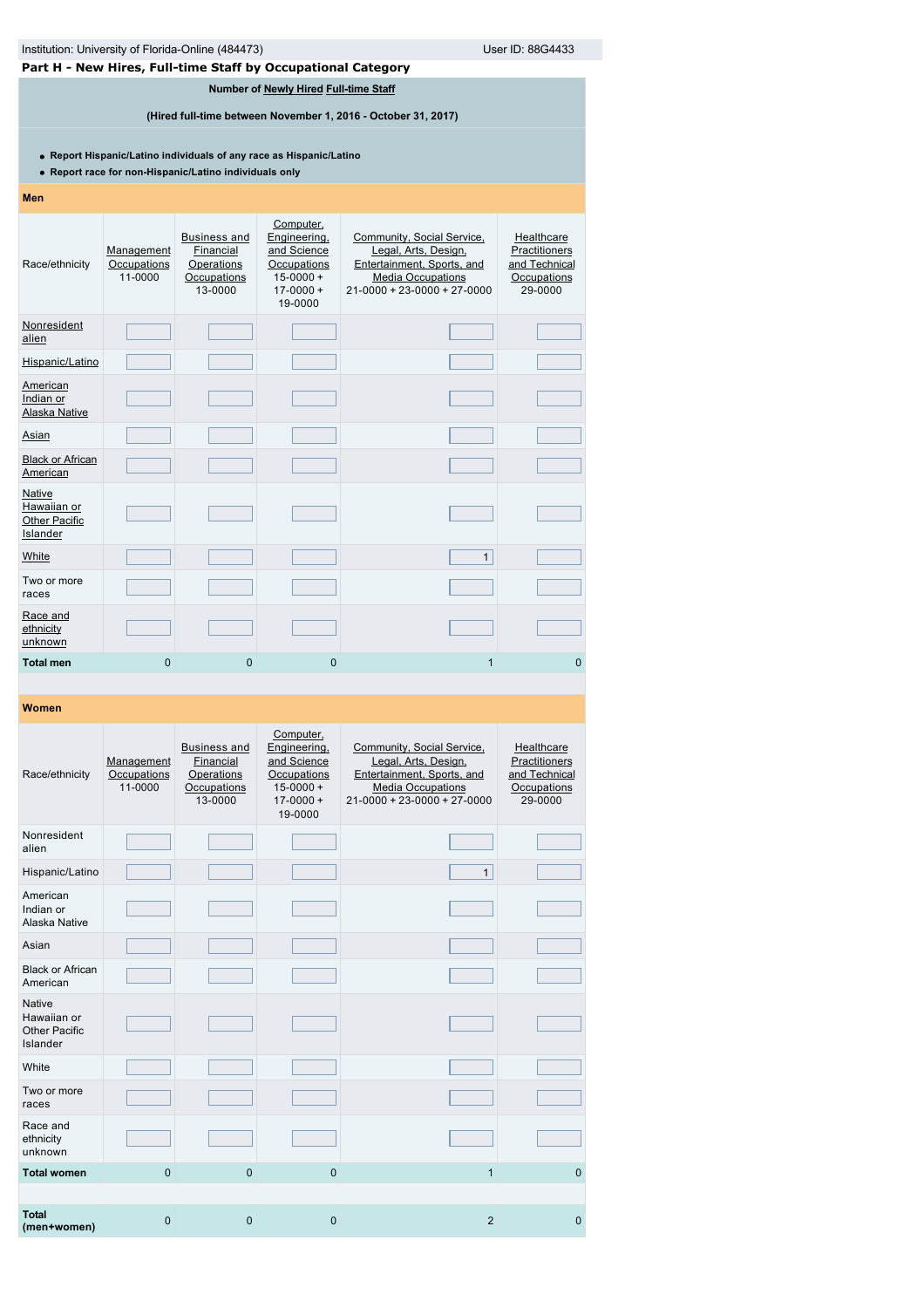# **Part H - New Hires, Full-time Staff by Occupational Category**

# **Number of [Newly Hired](javascript:openglossary(407)) [Full-time Staff](javascript:openglossary(257))**

**(Hired full-time between November 1, 2016 - October 31, 2017)**

**Report Hispanic/Latino individuals of any race as Hispanic/Latino**

**Report race for non-Hispanic/Latino individuals only**

# **Men**

| Race/ethnicity                                                   | Service<br>Occupations<br>$31 - 0000 +$<br>$33 - 0000 +$<br>$35 - 0000 +$<br>$37-0000+$<br>39-0000 | Sales and<br>Related<br>Occupations<br>41-0000 | Office and<br>Administrative<br>Support<br>Occupations<br>43-0000 | Natural Resources,<br>Construction, and<br>Maintenance<br>Occupations<br>$45 - 0000 + 47 - 0000$<br>$+49-0000$ | Production,<br>Transportation,<br>and Material<br>Moving<br>Occupations<br>$51-0000+$<br>53-0000 | Grand<br><b>Total</b><br>(All<br>full-<br>time<br>new<br>hires) |
|------------------------------------------------------------------|----------------------------------------------------------------------------------------------------|------------------------------------------------|-------------------------------------------------------------------|----------------------------------------------------------------------------------------------------------------|--------------------------------------------------------------------------------------------------|-----------------------------------------------------------------|
| Nonresident<br>alien                                             |                                                                                                    |                                                |                                                                   |                                                                                                                |                                                                                                  | $\mathbf{0}$                                                    |
| Hispanic/Latino                                                  |                                                                                                    |                                                |                                                                   |                                                                                                                |                                                                                                  | $\mathbf{1}$                                                    |
| American<br>Indian or<br><b>Alaska Native</b>                    |                                                                                                    |                                                |                                                                   |                                                                                                                |                                                                                                  | $\mathbf{0}$                                                    |
| Asian                                                            |                                                                                                    |                                                |                                                                   |                                                                                                                |                                                                                                  | $\mathbf 0$                                                     |
| <b>Black or African</b><br>American                              |                                                                                                    |                                                |                                                                   |                                                                                                                |                                                                                                  | 1                                                               |
| <b>Native</b><br>Hawaiian or<br><b>Other Pacific</b><br>Islander |                                                                                                    |                                                |                                                                   |                                                                                                                |                                                                                                  | $\mathbf{0}$                                                    |
| <b>White</b>                                                     |                                                                                                    |                                                |                                                                   |                                                                                                                |                                                                                                  | $\overline{2}$                                                  |
| Two or more<br>races                                             |                                                                                                    |                                                |                                                                   |                                                                                                                |                                                                                                  | $\mathbf{0}$                                                    |
| Race and<br>ethnicity<br>unknown                                 |                                                                                                    |                                                |                                                                   |                                                                                                                |                                                                                                  | $\Omega$                                                        |
| <b>Total men</b>                                                 | $\overline{0}$                                                                                     | $\mathbf 0$                                    | $\mathbf{0}$                                                      | 0                                                                                                              | $\mathbf{0}$                                                                                     | $\overline{4}$                                                  |

| Race/ethnicity                                            | Service<br>Occupations<br>$31 - 0000 +$<br>$33 - 0000 +$<br>$35 - 0000 +$<br>$37-0000+$<br>39-0000 | Sales and<br>Related<br>Occupations<br>41-0000 | Office and<br>Administrative<br>Support<br>Occupations<br>43-0000 | Natural Resources,<br>Construction, and<br>Maintenance<br>Occupations<br>$45 - 0000 + 47 - 0000$<br>$+49-0000$ | Production,<br>Transportation,<br>and Material<br>Moving<br>Occupations<br>$51-0000+$<br>53-0000 | Grand<br><b>Total</b><br>(All<br>full-<br>time<br>new<br>hires) |
|-----------------------------------------------------------|----------------------------------------------------------------------------------------------------|------------------------------------------------|-------------------------------------------------------------------|----------------------------------------------------------------------------------------------------------------|--------------------------------------------------------------------------------------------------|-----------------------------------------------------------------|
| Nonresident<br>alien                                      |                                                                                                    |                                                |                                                                   |                                                                                                                |                                                                                                  | $\mathbf{0}$                                                    |
| Hispanic/Latino                                           |                                                                                                    |                                                |                                                                   |                                                                                                                |                                                                                                  | $\mathbf{1}$                                                    |
| American<br>Indian or<br>Alaska Native                    |                                                                                                    |                                                |                                                                   |                                                                                                                |                                                                                                  | $\mathbf 0$                                                     |
| Asian                                                     |                                                                                                    |                                                |                                                                   |                                                                                                                |                                                                                                  | $\mathbf{1}$                                                    |
| <b>Black or African</b><br>American                       |                                                                                                    |                                                |                                                                   |                                                                                                                |                                                                                                  | $\mathbf{1}$                                                    |
| <b>Native</b><br>Hawaiian or<br>Other Pacific<br>Islander |                                                                                                    |                                                |                                                                   |                                                                                                                |                                                                                                  | $\mathbf{0}$                                                    |
| White                                                     |                                                                                                    |                                                |                                                                   |                                                                                                                |                                                                                                  | 5                                                               |
| Two or more<br>races                                      |                                                                                                    |                                                |                                                                   |                                                                                                                |                                                                                                  | $\pmb{0}$                                                       |
| Race and<br>ethnicity<br>unknown                          |                                                                                                    |                                                |                                                                   |                                                                                                                | $\mathbf{0}$                                                                                     | $\mathbf{0}$                                                    |
| <b>Total women</b>                                        | $\mathbf{0}$                                                                                       | $\mathbf 0$                                    | $\mathbf{0}$                                                      | $\mathbf 0$                                                                                                    | $\mathbf{0}$                                                                                     | 8                                                               |
|                                                           |                                                                                                    |                                                |                                                                   |                                                                                                                |                                                                                                  |                                                                 |
| <b>Total</b><br>(men+women)                               | $\mathbf{0}$                                                                                       | $\mathbf 0$                                    | $\mathbf{0}$                                                      | $\mathbf 0$                                                                                                    | $\mathbf{0}$                                                                                     | 12                                                              |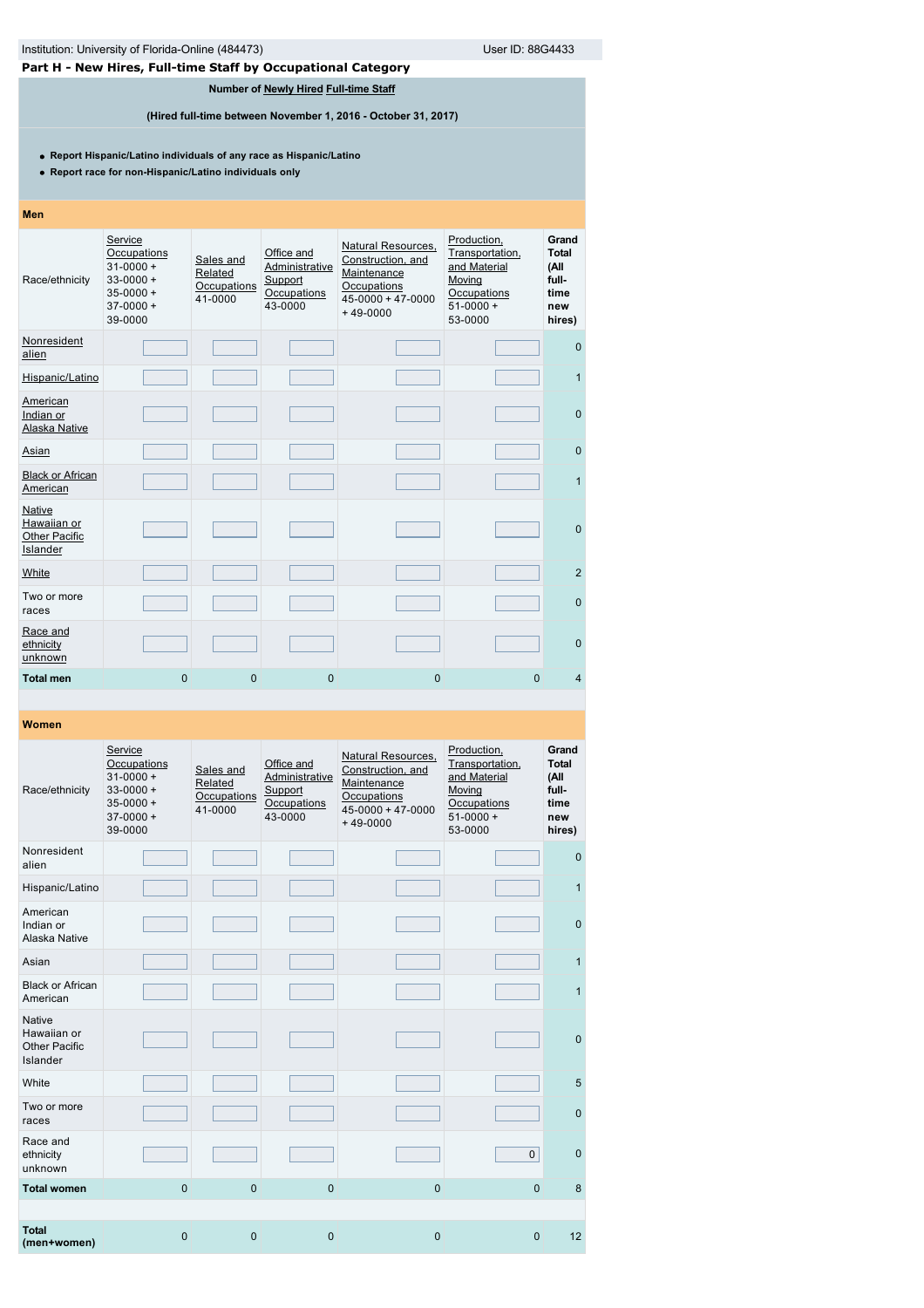| Institution: University of Florida-Online (484473) | User ID: 88G4433 |
|----------------------------------------------------|------------------|

 $\blacktriangle$ 

 $\mathbb{E}$ 

# **Human Resources Survey Evaluation**

 $\overline{4}$ 

**Were any staff members difficult to categorize? If so, please explain in the box below.**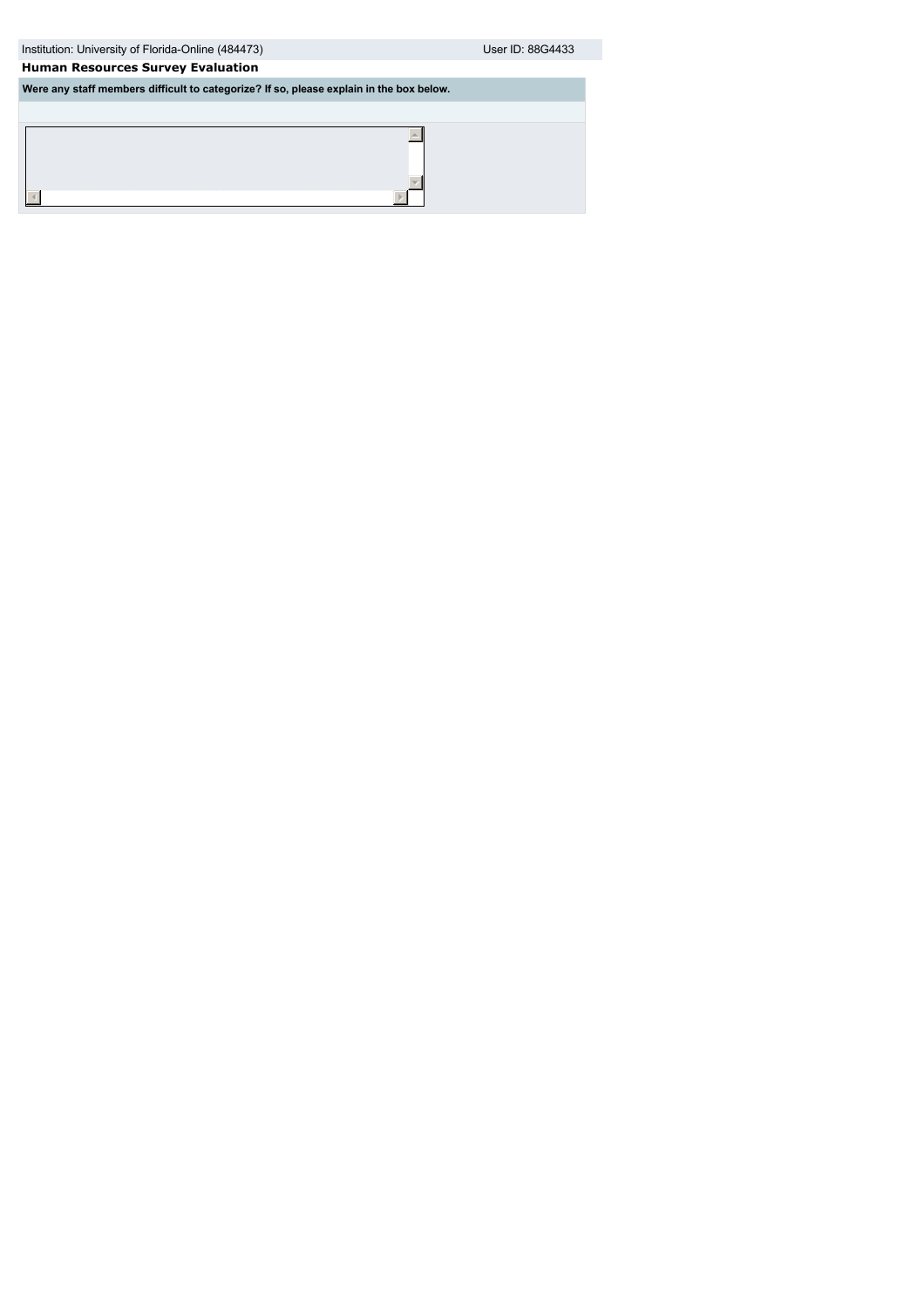|                         | Institution: University of Florida-Online (484473)                                                                      | User ID: 88G4433                                                     |                             |               |                                                                                                                                                                                                                                         |  |  |
|-------------------------|-------------------------------------------------------------------------------------------------------------------------|----------------------------------------------------------------------|-----------------------------|---------------|-----------------------------------------------------------------------------------------------------------------------------------------------------------------------------------------------------------------------------------------|--|--|
| <b>Prepared by</b>      |                                                                                                                         |                                                                      |                             |               |                                                                                                                                                                                                                                         |  |  |
| preparers.              | there are questions concerning the data. The Keyholder will be copied on all email correspondence to other              |                                                                      |                             |               | The name of the preparer is being collected so that we can follow up with the appropriate person in the event that                                                                                                                      |  |  |
| Data Collection System. | reporting burden associated with IPEDS. Please include in your estimate the time it took for you to review              |                                                                      |                             |               | The time it took to prepare this component is being collected so that we can continue to improve our estimate of the<br>instructions, query and search data sources, complete and review the component, and submit the data through the |  |  |
|                         | Thank you for your assistance.                                                                                          |                                                                      |                             |               |                                                                                                                                                                                                                                         |  |  |
|                         |                                                                                                                         |                                                                      |                             |               |                                                                                                                                                                                                                                         |  |  |
|                         | This survey component was prepared by:                                                                                  |                                                                      |                             |               |                                                                                                                                                                                                                                         |  |  |
| Ω                       | Keyholder                                                                                                               | O                                                                    | <b>SFA Contact</b>          | O             | <b>HR Contact</b>                                                                                                                                                                                                                       |  |  |
| O                       | <b>Finance Contact</b>                                                                                                  | О                                                                    | Academic Library<br>Contact | ⊙             | Other                                                                                                                                                                                                                                   |  |  |
| Name:                   | Noelle Mecoli                                                                                                           |                                                                      |                             |               |                                                                                                                                                                                                                                         |  |  |
| Email:                  | nmecoli@aa.util.edu                                                                                                     |                                                                      |                             |               |                                                                                                                                                                                                                                         |  |  |
|                         |                                                                                                                         |                                                                      |                             |               |                                                                                                                                                                                                                                         |  |  |
| survey component?       | How many staff from your institution only were involved in the data collection and reporting process of this            |                                                                      |                             |               |                                                                                                                                                                                                                                         |  |  |
| 5.00                    | Number of Staff (including yourself)                                                                                    |                                                                      |                             |               |                                                                                                                                                                                                                                         |  |  |
|                         |                                                                                                                         |                                                                      |                             |               |                                                                                                                                                                                                                                         |  |  |
|                         | How many hours did you and others from your institution only spend on each of the steps below when                      |                                                                      |                             |               |                                                                                                                                                                                                                                         |  |  |
|                         | responding to this survey component?<br>Exclude the hours spent collecting data for state and other reporting purposes. |                                                                      |                             |               |                                                                                                                                                                                                                                         |  |  |
| <b>Staff</b><br>member  | <b>Collecting Data</b><br><b>Needed</b>                                                                                 | <b>Revising Data to</b><br><b>Match</b><br><b>IPEDS Requirements</b> | <b>Entering Data</b>        |               | <b>Revising and Locking</b><br>Data                                                                                                                                                                                                     |  |  |
| Your office             | hours<br>2.00                                                                                                           | 8.00                                                                 | hours                       | hours<br>3.00 | hours<br>1.00                                                                                                                                                                                                                           |  |  |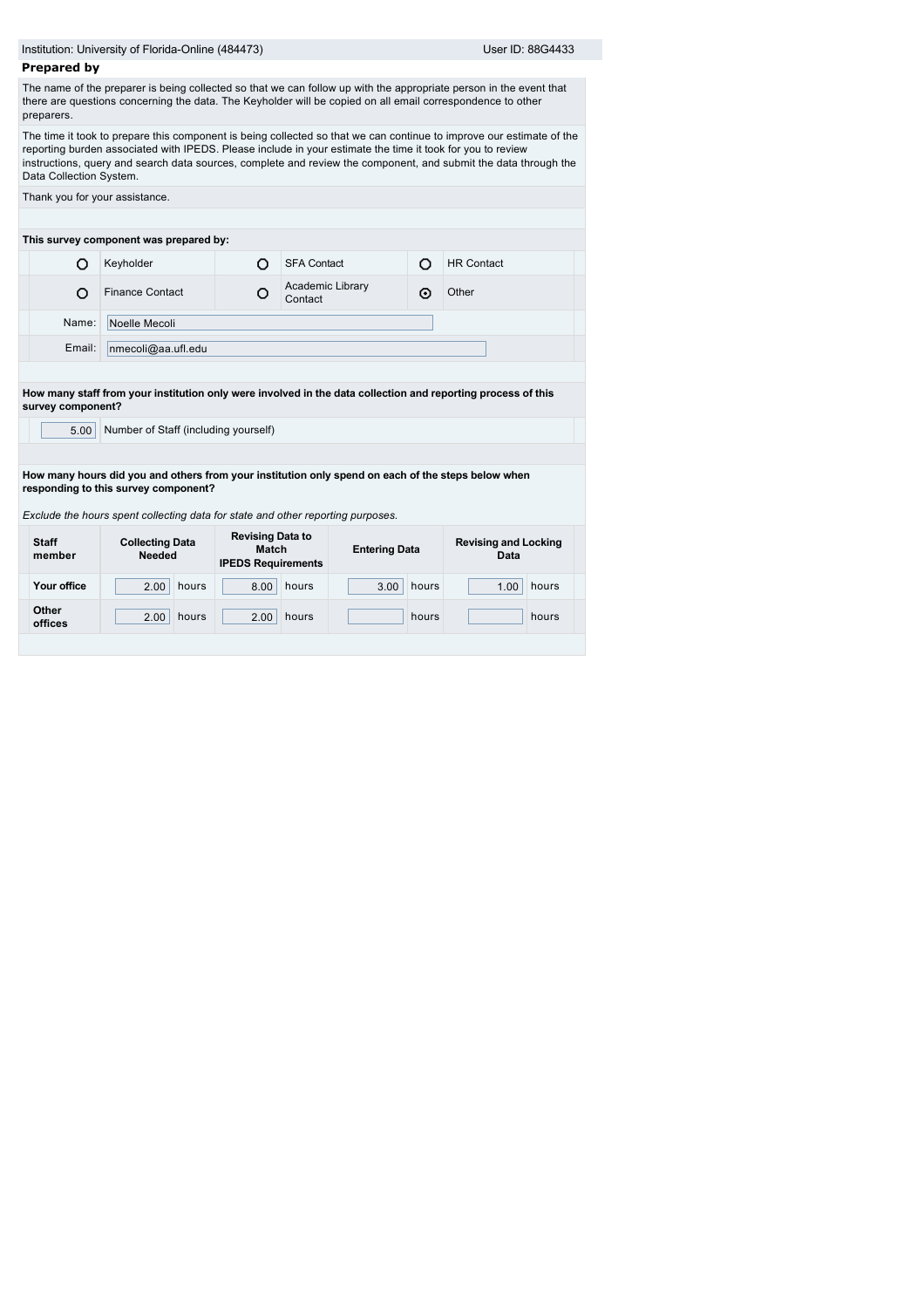### **Summary**

### **Human Resources Component Summary**

IPEDS collects important information regarding your institution. All data reported in IPEDS survey components become available in the IPEDS Data Center and appear as aggregated data in various Department of Education reports. Additionally, some of the reported data appears specifically for your institution through the College Navigator website and is included in your institution's Data Feedback Report (DFR). The purpose of this summary is to provide you an opportunity to view some of the data that, when accepted through the IPEDS quality control process, will appear on the College Navigator website and/or your DFR. College Navigator is updated approximately three months after the data collection period closes and Data Feedback Reports will be available through the [Data Center](http://nces.ed.gov/ipeds/datacenter/) and sent to your institution's CEO in November 2017.

Please review your data for accuracy. If you have questions about the data displayed below after reviewing the data reported on the survey screens, please contact the IPEDS Help Desk at: 1-877-225-2568 or [ipedshelp@rti.org](mailto:ipedshelp@rti.org).

| Number of staff by employment status and occupational category:<br><b>Fall 2017</b>                                               |                              |                                        |                |  |  |  |  |
|-----------------------------------------------------------------------------------------------------------------------------------|------------------------------|----------------------------------------|----------------|--|--|--|--|
| <b>Occupational category</b>                                                                                                      | <b>Reported values</b>       | <b>FTE</b><br>staff                    |                |  |  |  |  |
|                                                                                                                                   | Number of<br>full-time staff | <b>Number of</b><br>part-time<br>staff |                |  |  |  |  |
| <b>Total number of staff</b>                                                                                                      | 36                           | 104                                    | 71             |  |  |  |  |
| <b>Instructional Staff</b>                                                                                                        | $\overline{7}$               | 58                                     | 26             |  |  |  |  |
| Primary Instruction                                                                                                               | $\overline{7}$               | 57                                     | 26             |  |  |  |  |
| Exclusively credit                                                                                                                | $\overline{7}$               | 57                                     | 26             |  |  |  |  |
| Exclusively not-for-credit                                                                                                        | $\Omega$                     | 0                                      | $\mathbf{0}$   |  |  |  |  |
| Combined credit/not-for-credit                                                                                                    | 0                            | 0                                      | 0              |  |  |  |  |
| Instruction/research/public service                                                                                               | 0                            | $\mathbf{1}$                           | 0              |  |  |  |  |
| Research Staff                                                                                                                    | 0                            | 0                                      | $\mathbf 0$    |  |  |  |  |
| <b>Public Service Staff</b>                                                                                                       | $\Omega$                     | $\Omega$                               | 0              |  |  |  |  |
| Library and Student and Academic Affairs and Other<br><b>Education Services Occupations SOC</b>                                   | 18                           | 18                                     | 24             |  |  |  |  |
| Librarians, Curators, and Archivists<br>SOC 25-4000                                                                               | 0                            | 0                                      | 0              |  |  |  |  |
| Archivists, Curators, and Museum Technicians<br>SOC 25-4010                                                                       | 0                            | $\Omega$                               | 0              |  |  |  |  |
| Librarians<br>SOC 25-4020                                                                                                         | 0                            | 0                                      | 0              |  |  |  |  |
| Library Technicians<br>SOC 25-4030                                                                                                | $\Omega$                     | $\Omega$                               | 0              |  |  |  |  |
| Student and Academic Affairs and Other Education<br>Services Occupations<br>SOC 25-2000 + 25-3000 + 25-9000                       | 18                           | 18                                     | 24             |  |  |  |  |
| Management Occupations<br>SOC 11-0000                                                                                             | 3                            | 10                                     | 6              |  |  |  |  |
| Business and Financial Operations Occupations<br>SOC 13-0000                                                                      | 0                            | 6                                      | $\overline{2}$ |  |  |  |  |
| Computer, Engineering, and Science Occupations<br>$SOC 15-0000 + 17-0000 + 19-0000$                                               | 0                            | 3                                      | $\mathbf{1}$   |  |  |  |  |
| Community, Social Service, Legal, Arts, Design,<br>Entertainment, Sports and Media Occupations<br>SOC 21-0000 + 23-0000 + 27-0000 | 5                            | $\overline{\mathbf{4}}$                | 6              |  |  |  |  |
| Healthcare Practitioners and Technical Occupations<br>SOC 29-0000                                                                 | 0                            | 0                                      | 0              |  |  |  |  |
| Service Occupations<br>SOC 31-0000 + 33-0000 + 35-0000 + 37-0000 + 39-0000                                                        | 0                            | 0                                      | 0              |  |  |  |  |
| Sales and Related Occupations<br>SOC 41-0000                                                                                      | $\Omega$                     | $\Omega$                               | $\mathbf 0$    |  |  |  |  |
| Office and Administrative Support Occupations<br>SOC 43-0000                                                                      | 3                            | 5                                      | 5              |  |  |  |  |
| Natural Resources, Construction, and Maintenance<br>Occupations<br>SOC 45-0000 + 47-0000 + 49-0000                                | 0                            | $\mathbf 0$                            | 0              |  |  |  |  |
| Production, Transportation, and Material Moving<br>Occupations<br>SOC 51-0000 + 53-0000                                           | 0                            | 0                                      | 0              |  |  |  |  |

NOTE: Full-time-equivalent (FTE) staff is calculated by summing the total number of full-time staff and<br>adding one-third of the total number of part-time staff. Graduate assistants are not included in the<br>above figures. Ma

**Salaries of full-time instructional staff by contract length and academic rank: Academic year 2017-18**

| Academic<br>rank | <b>Months Covered by Annual Salary</b> |  |                                        |  | Total                                                 | Total |                   | Weighted                              |
|------------------|----------------------------------------|--|----------------------------------------|--|-------------------------------------------------------|-------|-------------------|---------------------------------------|
|                  |                                        |  | 12 months 11 months 10 months 9 months |  | <b>Staff for Number</b><br>Salary<br>reporting Months | оf    | Salarv<br>Outlavs | Average<br>Monthly<br><b>Salaries</b> |
|                  |                                        |  |                                        |  |                                                       |       |                   |                                       |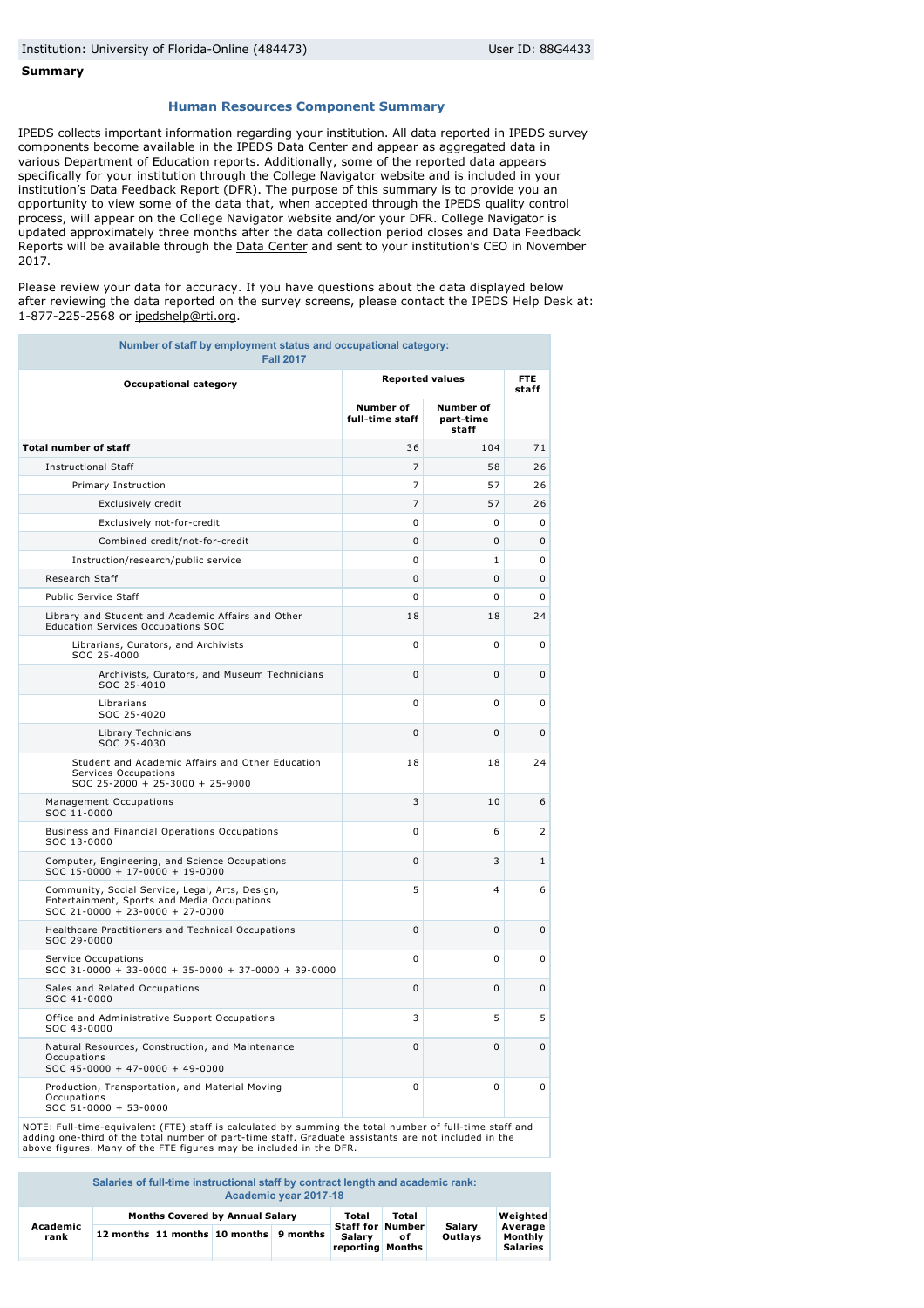| <b>All Ranks</b>       | 5              |  |  | $\overline{2}$ | $\overline{7}$ | 78 | \$368,268 | \$4,721 |
|------------------------|----------------|--|--|----------------|----------------|----|-----------|---------|
| Professor              |                |  |  |                |                |    |           |         |
| Associate<br>professor |                |  |  |                |                |    |           |         |
| Assistant<br>professor |                |  |  |                |                |    |           |         |
| Instructor             |                |  |  |                |                |    |           |         |
| Lecturer               |                |  |  | $\overline{2}$ | 3              | 30 | \$179,814 | \$5,994 |
| No<br>academic<br>rank | $\overline{4}$ |  |  |                | $\overline{4}$ | 48 | \$188,454 | \$3,926 |
| $\cdots$               |                |  |  |                |                |    |           |         |

NOTE: The above data are based on the Salary Outlays part of the IPEDS HR component. The Weighted<br>average monthly salaries of full-time instructional staff by academic rank are calculated by adding the<br>salary outlays repor